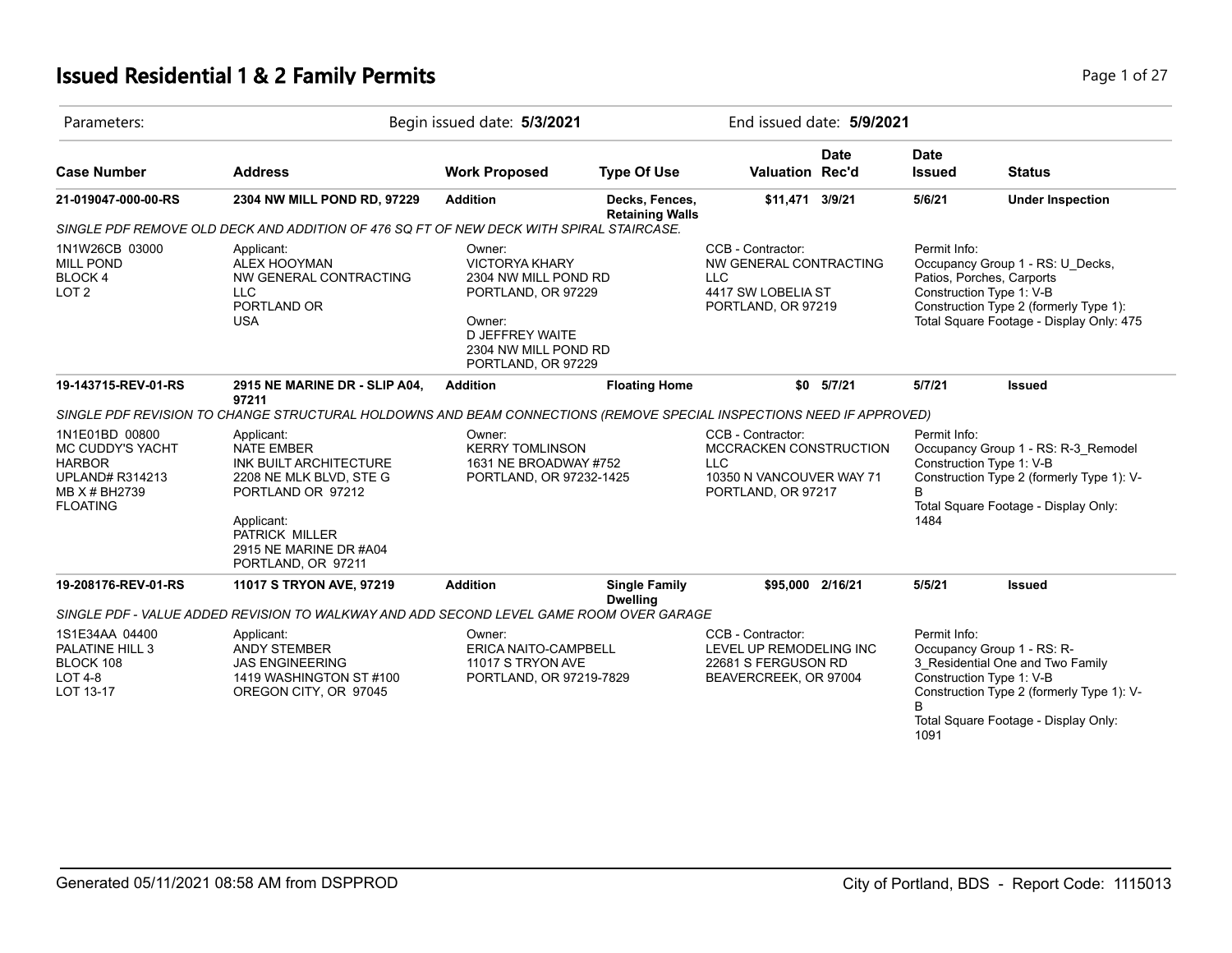# **Issued Residential 1 & 2 Family Permits Page 1 and 20 If 27 and 20 If 27 All 20 If 27 All 20 If 27 All 20 If 27 All 20 If 27 All 20 If 27 All 20 If 27 All 20 If 27 All 20 If 27 All 20 If 27 All 20 If 27 All 20 If 27 All**

|                                                                          |                                                                                                                                                                                                       |                                                                                                                                                                 |                                         |                                                                                                                  | <b>Date</b>     | <b>Date</b>                                                                                                                                                                                     |                                                                                                                                                                                  |
|--------------------------------------------------------------------------|-------------------------------------------------------------------------------------------------------------------------------------------------------------------------------------------------------|-----------------------------------------------------------------------------------------------------------------------------------------------------------------|-----------------------------------------|------------------------------------------------------------------------------------------------------------------|-----------------|-------------------------------------------------------------------------------------------------------------------------------------------------------------------------------------------------|----------------------------------------------------------------------------------------------------------------------------------------------------------------------------------|
| <b>Case Number</b>                                                       | <b>Address</b>                                                                                                                                                                                        | <b>Work Proposed</b>                                                                                                                                            | <b>Type Of Use</b>                      | Valuation Rec'd                                                                                                  |                 | <b>Issued</b>                                                                                                                                                                                   | <b>Status</b>                                                                                                                                                                    |
| 19-230705-000-00-RS                                                      | 5812 NE ALTON ST, 97213                                                                                                                                                                               | <b>Addition</b>                                                                                                                                                 | <b>Single Family</b><br><b>Dwelling</b> |                                                                                                                  | \$5.848 9/22/19 | 5/3/21                                                                                                                                                                                          | <b>Final</b>                                                                                                                                                                     |
| ATTIC, TO BE REPLACED BY NEW 2ND FLOOR.                                  | SINGLE PDF- MRAA- 549 SF ADDITION OF LIVING SPACE. 306 SF ADDITION OF NON-HABITABLE SPACE FOR ATTACHED GARAGE. REMOVE EXISTING HALF STORY                                                             |                                                                                                                                                                 |                                         |                                                                                                                  |                 |                                                                                                                                                                                                 |                                                                                                                                                                                  |
| 1N2E19DD 05600<br><b>BURFIELD ADD</b><br><b>BLOCK 3 TL 5600</b>          | Applicant:<br>ALEX D FLIKEMMA<br>NW Executive Homes &<br>Development LLC<br>PO BOX 818<br><b>BORING, OR 97009</b>                                                                                     | Owner:<br><b>GILLIAN S ELLENBY TR</b><br>5812 NE ALTON ST<br>PORTLAND, OR 97213                                                                                 |                                         | CCB - Contractor:<br>INTERLOCK INVESTMENTS LLC<br>PO BOX 818<br><b>BORING, OR 97009</b>                          |                 | Permit Info:<br>Occupancy Group 1 - RS: U_Private<br>Garage\Utility Misc.<br>Construction Type 1: V-B<br>Construction Type 2 (formerly Type 1):<br>Total Square Footage - Display Only: 120     |                                                                                                                                                                                  |
| 19-207348-DFS-03-RS                                                      | 4022 NE MALLORY AVE - Unit B,<br>97212                                                                                                                                                                | <b>Addition</b>                                                                                                                                                 | <b>Single Family</b><br><b>Dwelling</b> |                                                                                                                  | \$800 4/14/21   | 5/3/21                                                                                                                                                                                          | <b>Final</b>                                                                                                                                                                     |
| SINGLE PDF- DFS FOR DECK RAILINGS                                        |                                                                                                                                                                                                       |                                                                                                                                                                 |                                         |                                                                                                                  |                 |                                                                                                                                                                                                 |                                                                                                                                                                                  |
| 1N1E22DA 15200                                                           | Applicant:<br><b>BOBBY JONES</b>                                                                                                                                                                      | Owner:<br><b>BOBBY JONES</b><br>PO BOX 11323<br>PORTLAND, OR 97211                                                                                              |                                         |                                                                                                                  |                 | Permit Info:<br>B                                                                                                                                                                               | Occupancy Group 1 - RS: R-<br>3 Residential One and Two Family<br>Construction Type 1: V-B<br>Construction Type 2 (formerly Type 1): V-<br>Total Square Footage - Display Only:  |
| 21-007092-000-00-RS                                                      | 11 SE 71ST AVE, 97215                                                                                                                                                                                 | <b>Addition</b>                                                                                                                                                 | <b>Single Family</b>                    | \$7.221                                                                                                          | 2/2/21          | 5164<br>5/6/21                                                                                                                                                                                  | <b>Issued</b>                                                                                                                                                                    |
|                                                                          |                                                                                                                                                                                                       |                                                                                                                                                                 | <b>Dwelling</b>                         |                                                                                                                  |                 |                                                                                                                                                                                                 |                                                                                                                                                                                  |
|                                                                          | SINGLE PDF ADDITION OF 299 SF PATIO COVER OVER EXISTING CONCRETE PAD                                                                                                                                  |                                                                                                                                                                 |                                         |                                                                                                                  |                 |                                                                                                                                                                                                 |                                                                                                                                                                                  |
| 1N2E32CA 02400<br><b>JONESMORE</b><br>BLOCK 31<br>E 1/2 OF LOT 1&2       | Applicant:<br>AIMEE CLOTT<br><b>ARCHADECK OF WEST</b><br><b>PORTLAND</b><br>15880 SW Tualatin St<br>Sherwood, OR 97140                                                                                | Owner:<br><b>RENATA CHMIELOWSKI</b><br>11 SE 71ST AVE<br>PORTLAND, OR 97215-1407<br>Owner:<br><b>BRIAN WAKELEY</b><br>11 SE 71ST AVE<br>PORTLAND, OR 97215-1407 |                                         | CCB - Contractor:<br><b>FAHLAND INC</b><br>15880 SW TUALATIN ST<br>SHERWOOD, OR 97140                            |                 | Permit Info:<br>Occupancy Group 1 - RS: U Decks,<br>Patios, Porches, Carports<br>Construction Type 1: V-B<br>Construction Type 2 (formerly Type 1):<br>Total Square Footage - Display Only: 299 |                                                                                                                                                                                  |
| 21-043456-000-00-RS                                                      | 1316 SE 46TH AVE, 97215                                                                                                                                                                               | <b>Addition</b>                                                                                                                                                 | <b>Single Family</b><br><b>Dwelling</b> | \$13,058 5/4/21                                                                                                  |                 | 5/5/21                                                                                                                                                                                          | <b>Issued</b>                                                                                                                                                                    |
|                                                                          | SINGLE PDF 100 SF DORMER ADDITION TO CREATE NEW MASTER SUITE. 1 NEW BATHROOM IN ATTIC (TOTAL OF 2) REMOVE AND REPLACE FINISHES, FIXTURES AND<br>HVAC. ASSOCIATED MECHANICAL, ELECTRICAL AND PLUMBING. |                                                                                                                                                                 |                                         |                                                                                                                  |                 |                                                                                                                                                                                                 |                                                                                                                                                                                  |
| 1S2E06BD 11100<br><b>ARCADIA</b><br>BLOCK <sub>3</sub><br>S 1/2 OF LOT 1 | Applicant:<br><b>ALEX D FLIKEMMA</b><br>NW Executive Homes &<br>Development LLC<br>PO BOX 818<br><b>BORING, OR 97009</b>                                                                              | Owner:<br>JET HOLDINGS INC<br>5112 NE 23RD AVE<br>PORTLAND, OR 97211                                                                                            |                                         | CCB - Contractor:<br><b>NW EXECUTIVE HOMES &amp;</b><br>DEVELOPMENT LLC<br>PO BOX 818<br><b>BORING, OR 97009</b> |                 | Permit Info:                                                                                                                                                                                    | Occupancy Group 1 - RS: R-<br>3_Residential One and Two Family<br>Construction Type 1: V-B<br>Construction Type 2 (formerly Type 1):<br>Total Square Footage - Display Only: 100 |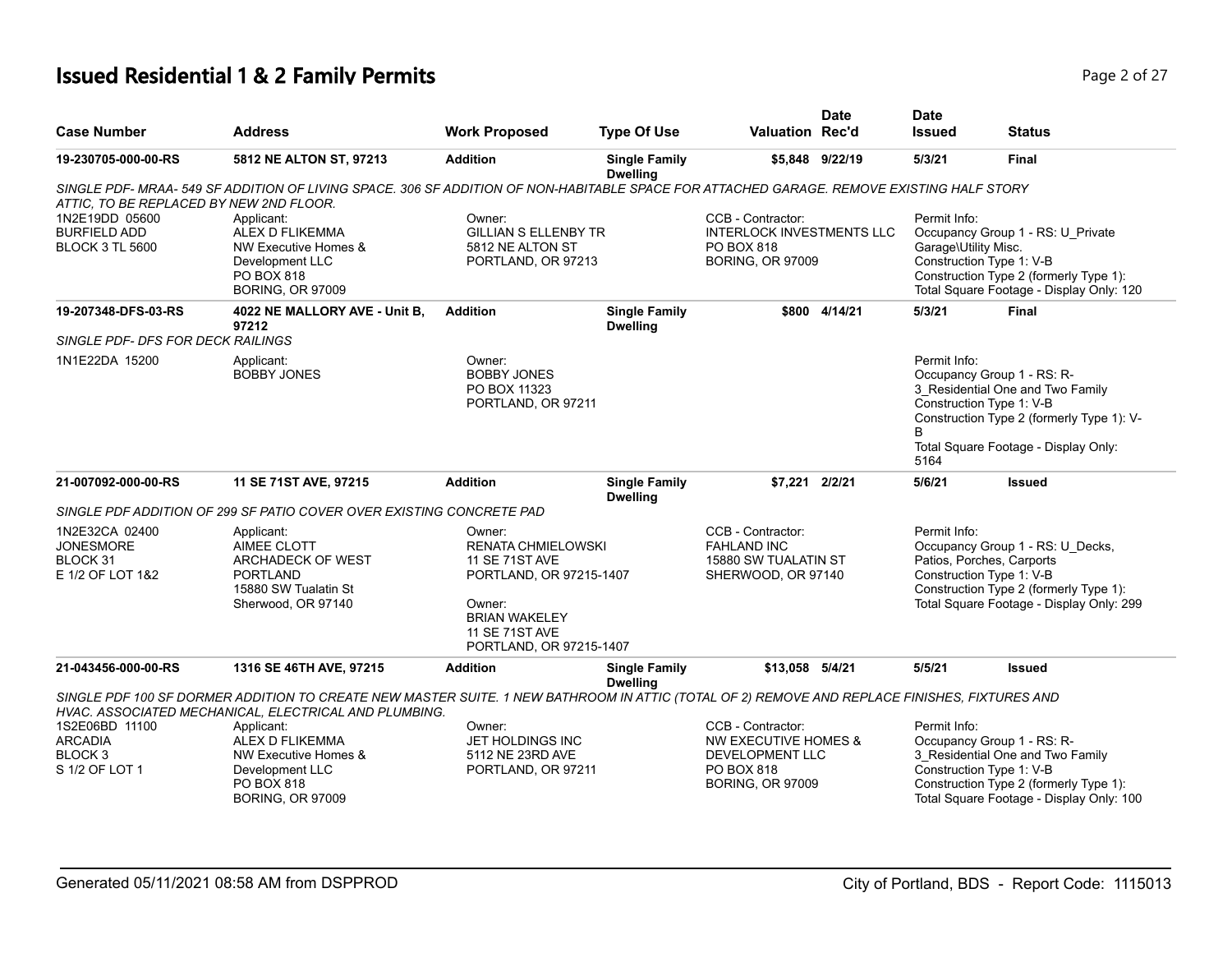#### **Issued Residential 1 & 2 Family Permits Page 1 and 27** Page 3 of 27

| <b>Case Number</b>                                                                                   | <b>Address</b>                                                                                                                                                                                                                                        | <b>Work Proposed</b>                                                                               | <b>Type Of Use</b>                       | <b>Valuation Rec'd</b> | <b>Date</b> | <b>Date</b><br><b>Issued</b>         | <b>Status</b>                                                                                                                                                                            |
|------------------------------------------------------------------------------------------------------|-------------------------------------------------------------------------------------------------------------------------------------------------------------------------------------------------------------------------------------------------------|----------------------------------------------------------------------------------------------------|------------------------------------------|------------------------|-------------|--------------------------------------|------------------------------------------------------------------------------------------------------------------------------------------------------------------------------------------|
| 19-198059-REV-02-RS                                                                                  | 5004 SE 85TH AVE, 97266                                                                                                                                                                                                                               | <b>Addition</b>                                                                                    | <b>Single Family</b><br><b>Dwelling</b>  |                        | \$0 5/5/21  | 5/5/21                               | <b>Issued</b>                                                                                                                                                                            |
|                                                                                                      | SINGLE PDF REVISION TO REPLACE ENTIRE FOUNDATION DUE TO CRACKS AND DRYROT                                                                                                                                                                             |                                                                                                    |                                          |                        |             |                                      |                                                                                                                                                                                          |
| 1S2E16BC 01600<br><b>MAGDELINA PK</b><br>BLOCK 6<br>LOT 1 EXC S 10'                                  | Applicant:<br><b>KEVIN PARTAIN</b><br><b>URBAN VISIONS</b><br>223 NE 56TH AVENUE<br>PORTLAND, OR 97213                                                                                                                                                | Owner:<br>A LORENA CONNELLY<br>8933 SE VALENTINE DR<br>HAPPY VALLEY, OR 97086                      |                                          |                        |             | Permit Info:<br>B<br>2320            | Occupancy Group 1 - RS: R-<br>3 Residential One and Two Family<br>Construction Type 1: V-B<br>Construction Type 2 (formerly Type 1): V-<br>Total Square Footage - Display Only:          |
| 20-123510-REV-01-RS                                                                                  | 2226 NE 38TH AVE, 97212                                                                                                                                                                                                                               | <b>Addition</b>                                                                                    | <b>Single Family</b><br><b>Dwelling</b>  | \$0                    | 5/3/21      | 5/4/21                               | <b>Issued</b>                                                                                                                                                                            |
| FINAL INSPECTION*****<br>1N1E25DA 19600<br><b>ROSSMERE</b><br>BLOCK <sub>25</sub><br>LOT 15 TL 19600 | SINGLE PDF - REVISION TO CHANGE DESIGNATION OF BASEMENT FROM UNFINISHED SPACE TO FINISHED STORAGE SPACE*****PER CORRECTION NOTICE 999<br>Applicant:<br><b>GEORGE CRAWFORD</b><br>NORTH TABOR PROPERTIES LLC<br>2234 NE 38TH AVE<br>PORTLAND, OR 97212 | Owner:<br>NORTH TABOR PROPERTIES LLC<br>2234 NE 38TH AVE<br>PORTLAND, OR 97212-5260                |                                          |                        |             | Permit Info:<br><sub>R</sub><br>2849 | Occupancy Group 1 - RS: R-<br>3_Residential One and Two Family<br>Construction Type 1: V-B<br>Construction Type 2 (formerly Type 1): V-<br>Total Square Footage - Display Only:          |
| Total # of RS Addition permits issued: 9                                                             |                                                                                                                                                                                                                                                       |                                                                                                    |                                          |                        |             |                                      | Total valuation of RS Addition permits issued: \$133,398                                                                                                                                 |
| 21-004389-000-00-RS                                                                                  | 5125 NE SKIDMORE ST - Unit B.<br>97218                                                                                                                                                                                                                | <b>Alteration</b>                                                                                  | <b>Accessory</b><br><b>Dwelling Unit</b> | \$20,000 2/10/21       |             | 5/3/21                               | <b>Issued</b>                                                                                                                                                                            |
|                                                                                                      | SINGLE PDF - ADU: CONVERT EXISTING DETACHED GARAGE INTO AN ACCESSORY DWELLING UNIT                                                                                                                                                                    |                                                                                                    |                                          |                        |             |                                      |                                                                                                                                                                                          |
| 1N2E19CA 03600                                                                                       | Applicant:<br><b>JUDE BAAS</b><br>5125 NE Skidmore St<br>PORTLAND OR 97218                                                                                                                                                                            | Owner:<br>PAMELA PATTON<br>5125 NE SKIDMORE ST<br>PORTLAND, OR 97218<br>Owner:<br><b>JUDE BAAS</b> |                                          |                        |             | Permit Info:                         | Occupancy Group 1 - RS: R-3 Remodel<br>Construction Type 1: V-B<br>Construction Type 2 (formerly Type 1):<br>Total Square Footage - Display Only: 420<br>Number of New Dwelling Units: 1 |

5125 NE SKIDMORE ST PORTLAND, OR 97218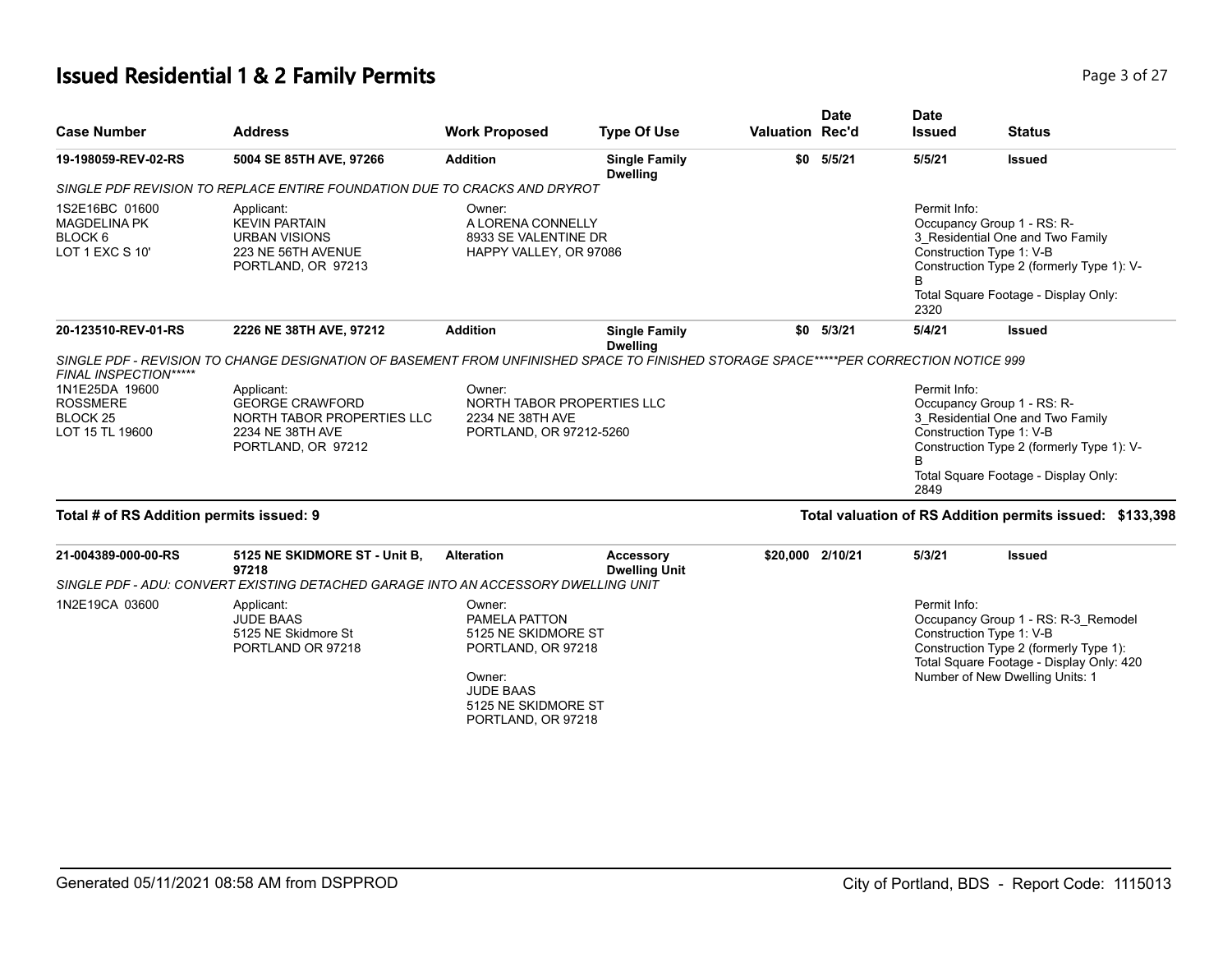# **Issued Residential 1 & 2 Family Permits Page 1 of 27 Page 4 of 27**

| <b>Case Number</b>                                                                         | <b>Address</b>                                                                                                                 | <b>Work Proposed</b>                                                                                                                                    | <b>Type Of Use</b>                       | <b>Valuation Rec'd</b>                                                                                         | <b>Date</b>   | <b>Date</b><br><b>Issued</b>         | <b>Status</b>                                                                                                                                                                  |
|--------------------------------------------------------------------------------------------|--------------------------------------------------------------------------------------------------------------------------------|---------------------------------------------------------------------------------------------------------------------------------------------------------|------------------------------------------|----------------------------------------------------------------------------------------------------------------|---------------|--------------------------------------|--------------------------------------------------------------------------------------------------------------------------------------------------------------------------------|
| 20-218730-000-00-RS                                                                        | 6551 SE 69TH AVE - Unit B,<br>97206                                                                                            | <b>Alteration</b>                                                                                                                                       | Accessory<br><b>Dwelling Unit</b>        | \$20,000 5/3/21                                                                                                |               | 5/3/21                               | <b>Issued</b>                                                                                                                                                                  |
| SEPERATELY**                                                                               | SINGLE PDF CONVERSION OF DETACHED ACCESSORY STRUCTURE TO TO ADU. ADDING BATHROOM AND KITCHENETTE**TRADE PERMITS TO BE OBTAINED |                                                                                                                                                         |                                          |                                                                                                                |               |                                      |                                                                                                                                                                                |
| 1S2E20BA 08000                                                                             | Applicant:<br><b>CHASE CLAUSEN</b><br>6551 SE 69TH AVE<br>PORTLAND, OR 97206                                                   | Owner:<br><b>CHARLES CLAUSEN</b><br>6551 SE 69TH AVE<br>PORTLAND, OR 97206<br>Owner:<br><b>CLAUDIA SIMOES</b><br>6551 SE 69TH AVE<br>PORTLAND, OR 97206 |                                          | CCB - Contractor:<br><b>LIMINAL SHIFT LLC</b><br>7625 NW SKYLINE BLVD<br>PORTLAND, OR 97229                    |               | Permit Info:                         | Occupancy Group 1 - RS: R-<br>3_Residential One and Two Family<br>Construction Type 1: V-B<br>Construction Type 2 (formerly Type 1):<br>Number of New Dwelling Units: 1        |
| 20-213385-REV-01-RS                                                                        | 10519 NW ST HELENS RD,<br>97231                                                                                                | <b>Alteration</b>                                                                                                                                       | Decks, Fences,<br><b>Retaining Walls</b> |                                                                                                                | $$0$ $2/4/21$ | 5/4/21                               | <b>Issued</b>                                                                                                                                                                  |
|                                                                                            | SINGLE PDF - REVISION TO SHOW PIN PILES ARE NOT BEING USED AND THE DRAINAGE IS DIFFERENT                                       |                                                                                                                                                         |                                          |                                                                                                                |               |                                      |                                                                                                                                                                                |
| 1N1W03DA 01000<br><b>CLARK TERR</b><br>BLOCK 6<br>N 1/2 OF LOT 2<br>LOT 3, LOT 4 EXC N 40' | Applicant:<br>PETER KARP<br>PLI SYSTEMS INC<br>3045 SE 61ST CT<br>HILLSBORO, OR 97123                                          | Owner:<br>THOMAS DENISON<br>10519 NW ST HELENS RD<br>PORTLAND, OR 97231<br>Owner:<br><b>KATE DENISON</b><br>10519 NW ST HELENS RD                       |                                          | CCB - Contractor:<br>PETER KARP<br>PLI SYSTEMS INC<br>3045 SE 61ST CT<br>HILLSBORO, OR 97123                   |               | Permit Info:<br>Garage\Utility Misc. | Occupancy Group 1 - RS: U_Private<br>Construction Type 1: V-B<br>Construction Type 2 (formerly Type 1):                                                                        |
|                                                                                            |                                                                                                                                | PORTLAND, OR 97231                                                                                                                                      |                                          |                                                                                                                |               |                                      |                                                                                                                                                                                |
| 21-014819-000-00-RS                                                                        | 5215 SW VIEW POINT TER,<br>97239                                                                                               | <b>Alteration</b>                                                                                                                                       | Decks, Fences,<br><b>Retaining Walls</b> | \$25,000 2/26/21                                                                                               |               | 5/4/21                               | <b>Issued</b>                                                                                                                                                                  |
|                                                                                            | SINGLE PDF - REMOVE AND REPLACE TWO MAIN LEVEL DECKS WITH STAIRS, AND ONE UPPER LEVEL DECK                                     |                                                                                                                                                         |                                          |                                                                                                                |               |                                      |                                                                                                                                                                                |
| 1S1E15BC 03500<br>LAURA'S LOOKOUT<br>LOT <sub>4</sub>                                      | Applicant:<br><b>EAMON BRENNAN-KOS</b><br>PULL OF THE SAW<br>1632 SE 72ND AVE<br>PORTLAND, OR 97215                            | Owner:<br><b>KIMBERLY PRICE</b><br>5215 SW VIEW POINT TER<br>PORTLAND, OR 97239-3909                                                                    |                                          | CCB - Contractor:<br><b>EAMON BRENNAN-KOS</b><br>PULL OF THE SAW LLC<br>1632 SE 72ND AVE<br>PORTLAND, OR 97215 |               | Permit Info:                         | Occupancy Group 1 - RS: U_Decks,<br>Patios, Porches, Carports<br>Construction Type 1: V-B<br>Construction Type 2 (formerly Type 1):                                            |
| 21-015450-000-00-RS                                                                        | 3122 SE 19TH AVE, 97202                                                                                                        | <b>Alteration</b>                                                                                                                                       | Decks, Fences,<br><b>Retaining Walls</b> |                                                                                                                | \$869 3/2/21  | 5/3/21                               | <b>Issued</b>                                                                                                                                                                  |
|                                                                                            | SINGLE PDF - NEW 6X6FT DECK OFF BACKDOOR, WITH STEPS                                                                           |                                                                                                                                                         |                                          |                                                                                                                |               |                                      |                                                                                                                                                                                |
| 1S1E11AC 04300<br><b>TIBBETTS ADD</b><br>BLOCK 50<br>LOT <sub>2</sub>                      | Applicant:<br><b>AUSTIN PETON</b><br>LIFETIME BUILDERS LLC<br>9414 N CHICAGO AVE<br>PORTLAND OR 97203                          | Owner:<br><b>FRANCIS ROSA</b><br>3122 SE 19TH AVE<br>PORTLAND, OR 97202-2310                                                                            |                                          | CCB - Contractor:<br>LIFETIME BUILDERS LLC<br>3075 SW FLOWER TER<br>PORTLAND, OR 97239                         |               | Permit Info:                         | Occupancy Group 1 - RS: U_Decks,<br>Patios, Porches, Carports<br>Construction Type 1: V-B<br>Construction Type 2 (formerly Type 1):<br>Total Square Footage - Display Only: 36 |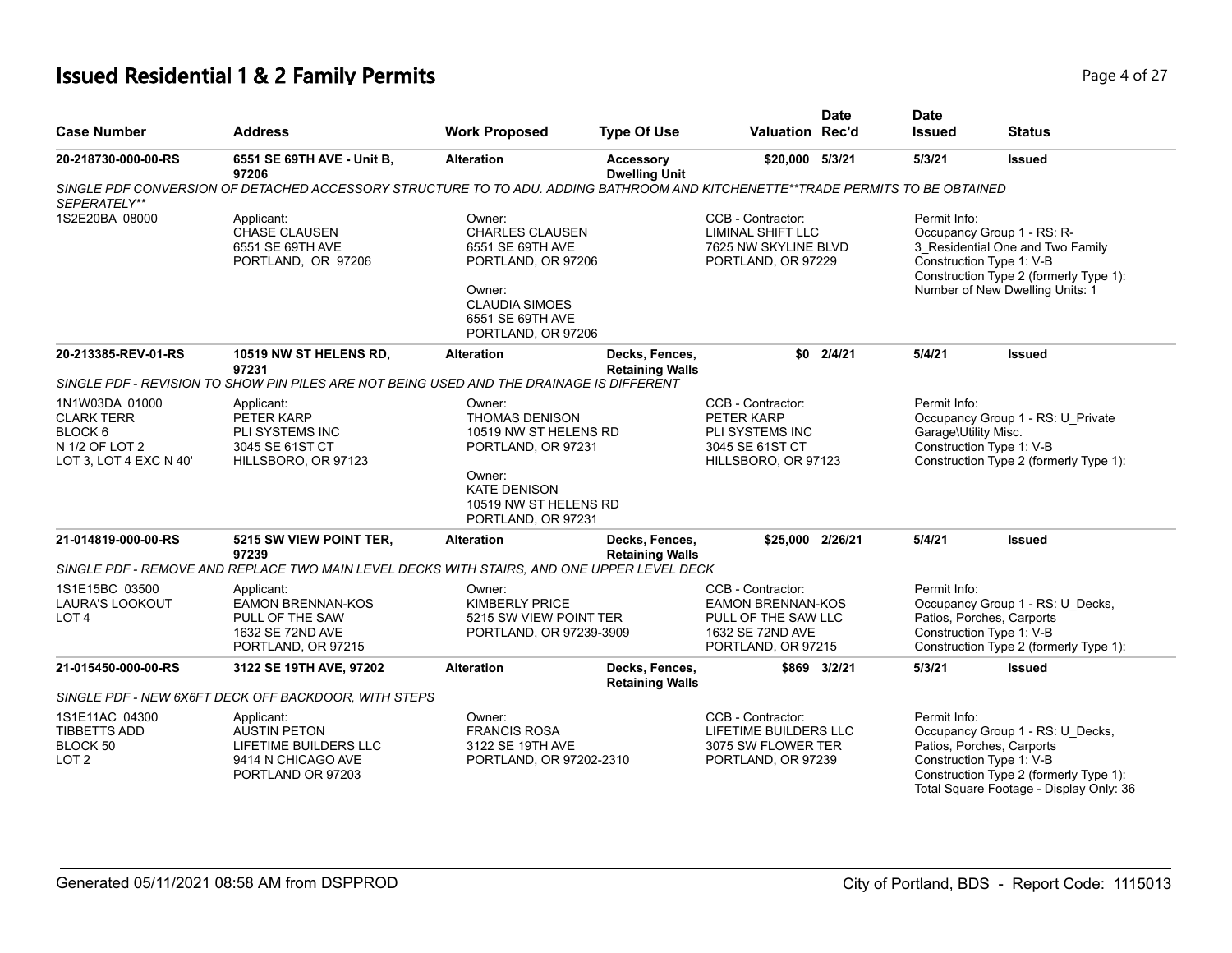# **Issued Residential 1 & 2 Family Permits Page 1 and 27 and 27 and 27 and 27 and 27 and 27 and 27 and 27 and 27 and 27 and 27 and 27 and 27 and 27 and 27 and 27 and 27 and 27 and 27 and 27 and 27 and 27 and 27 and 27 and**

| <b>Case Number</b>                                                                                    | <b>Address</b>                                                                                                                                                                                                                                      | <b>Work Proposed</b>                                                                                                                                     | <b>Type Of Use</b>                      | <b>Valuation Rec'd</b>                                                                                                                                                                                                                                                                           | <b>Date</b>     | <b>Date</b><br><b>Issued</b>         | <b>Status</b>                                                                                                                                         |
|-------------------------------------------------------------------------------------------------------|-----------------------------------------------------------------------------------------------------------------------------------------------------------------------------------------------------------------------------------------------------|----------------------------------------------------------------------------------------------------------------------------------------------------------|-----------------------------------------|--------------------------------------------------------------------------------------------------------------------------------------------------------------------------------------------------------------------------------------------------------------------------------------------------|-----------------|--------------------------------------|-------------------------------------------------------------------------------------------------------------------------------------------------------|
| 21-028417-000-00-RS                                                                                   | 8337 SE MORRISON ST, 97216<br>SINGLE PDF - SOLAR 4.005KW ROOF TOP MOUNTED PV SYSTEM ON DETACHED GARAGE: PRESCRIPTIVE                                                                                                                                | <b>Alteration</b>                                                                                                                                        | Garage/Carport                          |                                                                                                                                                                                                                                                                                                  | \$500 5/3/21    | 5/3/21                               | <b>Under Inspection</b>                                                                                                                               |
| 1S2E04BB 16100<br><b>SUNRISE PK</b><br>BLOCK <sub>3</sub><br>LOT 18&19<br>LOT 20 EXC W 17'            | Applicant:<br><b>GRANT LINDSEY</b><br><b>ENERGY SOLUTIONS LLC</b><br><b>PO BOX 887</b><br>BEAVERCREEK, OR 97004                                                                                                                                     | Owner:<br><b>SAM LICHTER</b><br>8337 SE MORRISON ST<br>PORTLAND, OR 97216-1221                                                                           |                                         | CCB - Contractor:<br><b>CLACKAMAS ELECTRIC INC</b><br>16070 S RIFLE WAY<br>OREGON CITY, OR 97045                                                                                                                                                                                                 |                 | Permit Info:<br>Garage\Utility Misc. | Occupancy Group 1 - RS: U_Private<br>Construction Type 1: V-B<br>Construction Type 2 (formerly Type 1):                                               |
| 21-014774-000-00-RS                                                                                   | 6410 SE 63RD AVE, 97206<br>SINGLE PDF - REMOVE ATTACHED SHED AND COVERED AREA PORTION OF EXISITING DETACHED GARAGE, INCLUDING ROOF AND FOUNDATION.                                                                                                  | <b>Alteration</b>                                                                                                                                        | Garage/Carport                          |                                                                                                                                                                                                                                                                                                  | \$1,000 2/23/21 | 5/4/21                               | <b>Issued</b>                                                                                                                                         |
| 1S2E17CC 09300<br><b>TREMONT PL</b><br>BLOCK <sub>27</sub><br>LOT 6&7                                 | Applicant:<br><b>KEVIN PARTAIN</b><br><b>URBAN VISIONS</b><br>223 NE 56TH AVENUE<br>PORTLAND, OR 97213                                                                                                                                              | Owner:<br>PAMALA CLARKE<br>6410 SE 63RD AVE<br>PORTLAND, OR 97206-6610<br>Owner:<br><b>TIMOTHY CLARKE</b><br>6410 SE 63RD AVE<br>PORTLAND, OR 97206-6610 |                                         | CCB - Contractor:<br>DAVID BUCZKOWSKI<br><b>COLUMBIA CONTRACTING LLC</b><br>8714 SE 9TH AVE<br>PORTLAND, OR 97202                                                                                                                                                                                |                 | Permit Info:<br>Garage\Utility Misc. | Occupancy Group 1 - RS: U Private<br>Construction Type 1: V-B<br>Construction Type 2 (formerly Type 1):                                               |
| 20-226931-000-00-RS                                                                                   | 12415 NE BRAZEE ST, 97230                                                                                                                                                                                                                           | <b>Alteration</b>                                                                                                                                        | <b>Single Family</b>                    | \$18,573 1/6/21                                                                                                                                                                                                                                                                                  |                 | 5/3/21                               | <b>Issued</b>                                                                                                                                         |
| <b>MT SEPARATE</b><br>1N2E26CB 00200<br><b>HAZELWOOD PK</b><br>BLOCK <sub>1</sub><br>S 186' OF LOT 10 | SINGLE PDF: RECONFIGURE EXISTING SPACE: AND LEGALIZE CONVERSION OF ATTACHED GARAGE TO HABITABLE SPACE: NEW MASTER BATH 3 TOILETS *ET, PT,<br>Applicant:<br>MIKE MONTGOMERY<br>SIMPL HOME DESIGNS<br>4931 SW 76TH AVE, PMB 211<br>PORTLAND, OR 97225 | Owner:<br><b>BURKA GERISSO</b><br>12415 NE BRAZEE ST<br>PORTLAND, OR 97230                                                                               | <b>Dwelling</b>                         |                                                                                                                                                                                                                                                                                                  |                 | Permit Info:                         | Occupancy Group 1 - RS: R-3_Remodel<br>Construction Type 1: V-B<br>Construction Type 2 (formerly Type 1):<br>Total Square Footage - Display Only: 455 |
| 21-023490-000-00-RS                                                                                   | 4046 SE PINE ST, 97214<br>SINGLE PDF CREATE OFFICE AND NEW BATHROOM (LESS THAN 3 TOILETS) IN BASEMENT *MT SEPARATE                                                                                                                                  | <b>Alteration</b>                                                                                                                                        | <b>Single Family</b><br><b>Dwelling</b> | \$30,000 3/11/21                                                                                                                                                                                                                                                                                 |                 | 5/5/21                               | <b>Issued</b>                                                                                                                                         |
| 1N1E36DD 07500<br><b>LAURELHURST</b><br>BLOCK 99<br><b>LOT 12</b>                                     | Applicant:<br><b>TREVOR STEWART</b><br>JNT DESIGN AND BUILD LLC<br>2414 SE MADISON ST, UNIT B<br>PORTLAND, OR 97214                                                                                                                                 | Owner:<br><b>SEAN NEW</b><br>4046 SE PINE ST<br>PORTLAND, OR 97214<br>Owner:<br><b>JENNIFER NEW</b><br>4046 SE PINE ST<br>PORTLAND, OR 97214             |                                         | CCB - Contractor:<br>IR ELECTRICAL CONTRACTORS<br><b>INC</b><br>11790 SE 154TH AV<br>HAPPY VALLEY, OR 97086<br>CCB - Contractor:<br>KODIAK PLUMBING INC<br>12030 SE MT SCOTT BLVD<br>PORTLAND, OR 97086<br>CCB - Contractor:<br>JNT DESIGN & BUILD LLC<br>4234 SE ALDER ST<br>PORTLAND, OR 97215 |                 | Permit Info:                         | Occupancy Group 1 - RS: R-<br>3 Residential One and Two Family<br>Construction Type 1: V-B<br>Construction Type 2 (formerly Type 1):                  |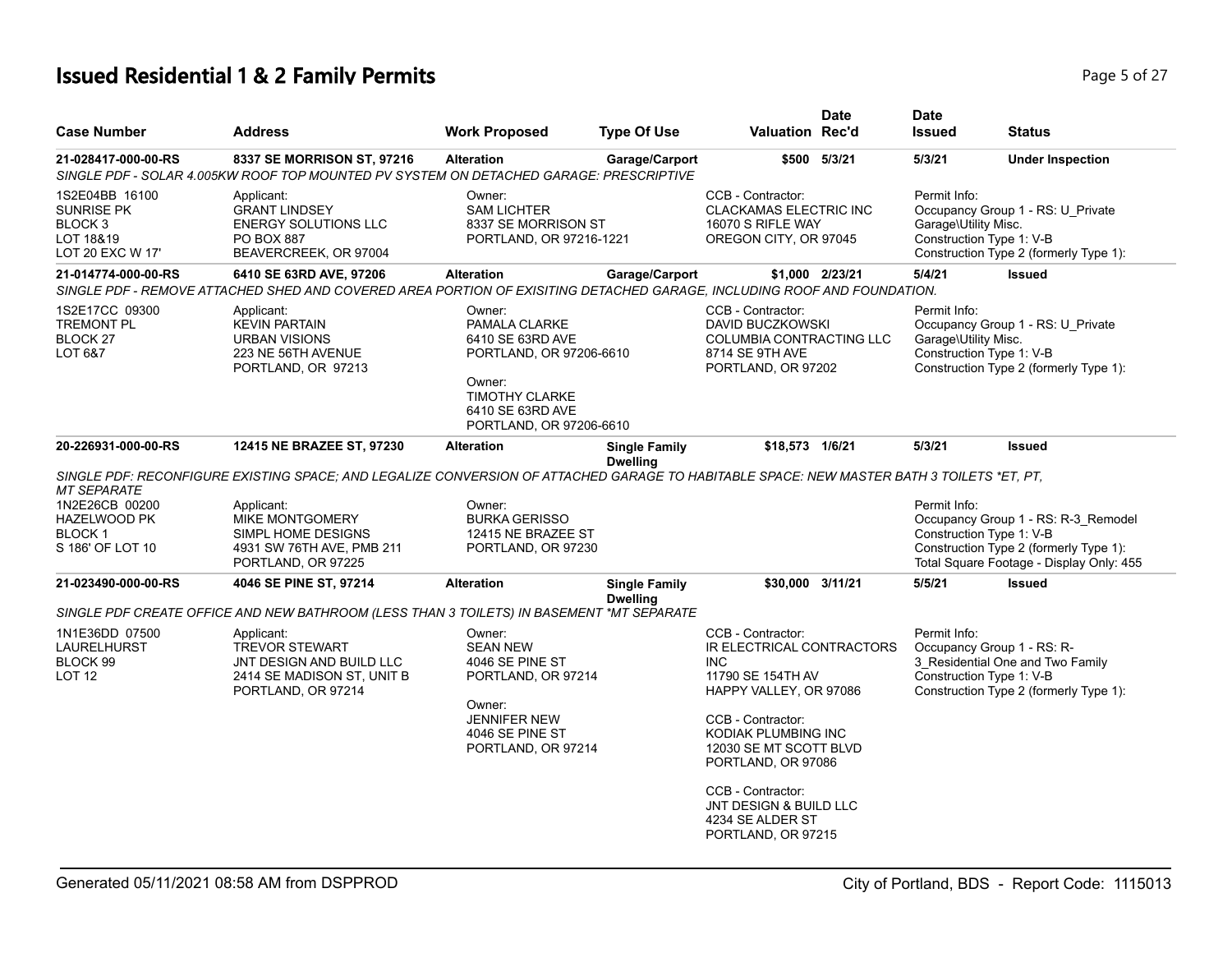# **Issued Residential 1 & 2 Family Permits**

| <b>Case Number</b>                                                            | <b>Address</b>                                                                                                             | <b>Work Proposed</b>                                                                                                                                                    | <b>Type Of Use</b>                      | <b>Valuation Rec'd</b>                                                                                    | <b>Date</b>   | <b>Date</b><br><b>Issued</b> | <b>Status</b>                                                                                                                                         |
|-------------------------------------------------------------------------------|----------------------------------------------------------------------------------------------------------------------------|-------------------------------------------------------------------------------------------------------------------------------------------------------------------------|-----------------------------------------|-----------------------------------------------------------------------------------------------------------|---------------|------------------------------|-------------------------------------------------------------------------------------------------------------------------------------------------------|
| 21-030792-000-00-RS                                                           | 4636 NE MALLORY AVE, 97211                                                                                                 | <b>Alteration</b>                                                                                                                                                       | <b>Single Family</b><br><b>Dwelling</b> |                                                                                                           | \$500 5/5/21  | 5/5/21                       | <b>Issued</b>                                                                                                                                         |
|                                                                               | SINGLE PDF - SOLAR 4.08KW ROOF TOP MOUNTED PV SYSTEM: PRESCRIPTIVE                                                         |                                                                                                                                                                         |                                         |                                                                                                           |               |                              |                                                                                                                                                       |
| 1N1E22AD 13800<br><b>MAEGLY HIGHLAND</b><br>BLOCK 7<br>LOT <sub>12</sub>      | Applicant:<br><b>MELISSA FARIAS</b><br><b>TESLA</b><br>6132 NE 112TH AVE<br>PORTLAND, OR 97220                             | Owner:<br><b>RUBYFIELD LLC</b><br>1024 NW 71ST ST<br>OKLAHOMA CITY, OK 73116                                                                                            |                                         | CCB - Contractor:<br><b>TESLA ENERGY OPERATIONS</b><br><b>INC</b><br>901 PAGE AVENUE<br>FREMONT, CA 94538 |               | Permit Info:                 | Occupancy Group 1 - RS: R-<br>3_Residential One and Two Family<br>Construction Type 1: V-B<br>Construction Type 2 (formerly Type 1):                  |
| 21-035268-000-00-RS                                                           | 5522 SE 58TH AVE, 97206                                                                                                    | <b>Alteration</b>                                                                                                                                                       | <b>Single Family</b><br><b>Dwelling</b> |                                                                                                           | \$500 5/7/21  | 5/7/21                       | <b>Issued</b>                                                                                                                                         |
|                                                                               | SINGLE PDF - SOLAR 3.60KW ROOF TOP MOUNTED PV SYSTEM: PRESCRIPTIVE                                                         |                                                                                                                                                                         |                                         |                                                                                                           |               |                              |                                                                                                                                                       |
| 1S2E18DA 19200<br><b>TREMONT PL</b><br>BLOCK <sub>2</sub><br>LOT <sub>4</sub> | Applicant:<br><b>CHRISTINE STAMPER</b><br><b>ELEMENTAL ENERGY</b><br>1339 SE 8TH AVE, SUITE B<br>PORTLAND, OR 97214        | Owner:<br><b>TERESA HUNTSINGER</b><br>5522 SE 58TH AVE<br>PORTLAND, OR 97206-5511                                                                                       |                                         | CCB - Contractor:<br><b>ELEMENTAL ENERGY LLC</b><br>1339 SE 8TH AVE #B<br>PORTLAND, OR 97214              |               | Permit Info:                 | Occupancy Group 1 - RS: R-<br>3_Residential One and Two Family<br>Construction Type 1: V-B<br>Construction Type 2 (formerly Type 1):                  |
| 20-228350-000-00-RS                                                           | 4835 SE TENINO DR - UNIT A,<br>97206                                                                                       | <b>Alteration</b>                                                                                                                                                       | <b>Single Family</b><br><b>Dwelling</b> |                                                                                                           | \$500 1/15/21 | 5/3/21                       | <b>Issued</b>                                                                                                                                         |
|                                                                               | SINGLE PDF - 5.85KW SOLAR ROOF TOP PV SYSTEM: PRESCRIPTIVE                                                                 |                                                                                                                                                                         |                                         |                                                                                                           |               |                              |                                                                                                                                                       |
| 1S2E19CA 13500<br><b>ERROL HTS</b><br>BLOCK <sub>24</sub><br>LOT <sub>6</sub> | Applicant:<br><b>BOB RATHBONE</b><br>PREMIER SOLAR NW<br>12399 NW WAKER DR<br>PORTLAND OR 97229                            | Owner:<br>PETER GUILLOZET<br>4835 SE TENINO DR<br>PORTLAND, OR 97206<br>Owner:                                                                                          |                                         | CCB - Contractor:<br>C&B RENEWABLE ENERGY LLC<br>12399 NW WAKER DR<br>PORTLAND, OR 97229                  |               | Permit Info:                 | Occupancy Group 1 - RS: R-<br>3 Residential One and Two Family<br>Construction Type 1: V-B<br>Construction Type 2 (formerly Type 1):                  |
|                                                                               |                                                                                                                            | KATHLEEN GUILLOZET<br>4835 SE TENINO DR<br>PORTLAND, OR 97206                                                                                                           |                                         |                                                                                                           |               |                              |                                                                                                                                                       |
| 21-019427-000-00-RS                                                           | 3337 NE TILLAMOOK ST, 97212                                                                                                | <b>Alteration</b>                                                                                                                                                       | <b>Single Family</b><br><b>Dwelling</b> | \$12,654 4/5/21                                                                                           |               | 5/4/21                       | <b>Issued</b>                                                                                                                                         |
|                                                                               | SINGLE PDF - CONVERT BASEMENT TO HABITABLE SPACE TO INCLUDE BEDROOM; CREATE EGRESS WINDOW WELL***TRADE PERMITS SEPARATE*** |                                                                                                                                                                         |                                         |                                                                                                           |               |                              |                                                                                                                                                       |
| 1N1E25DC 02300<br>SECTION 25 1N 1E<br>TL 2300 0.10 ACRES                      | Applicant:<br><b>RON KIRBY</b><br>3337 NE TILLAMOOK ST<br>PORTLAND OR 97212                                                | Owner:<br><b>CHRISTINA KIRBY</b><br>3337 NE TILLAMOOK ST<br>PORTLAND, OR 97212-5154<br>Owner:<br><b>RONALD KIRBY</b><br>3337 NE TILLAMOOK ST<br>PORTLAND, OR 97212-5154 |                                         |                                                                                                           |               | Permit Info:                 | Occupancy Group 1 - RS: R-3_Remodel<br>Construction Type 1: V-B<br>Construction Type 2 (formerly Type 1):<br>Total Square Footage - Display Only: 310 |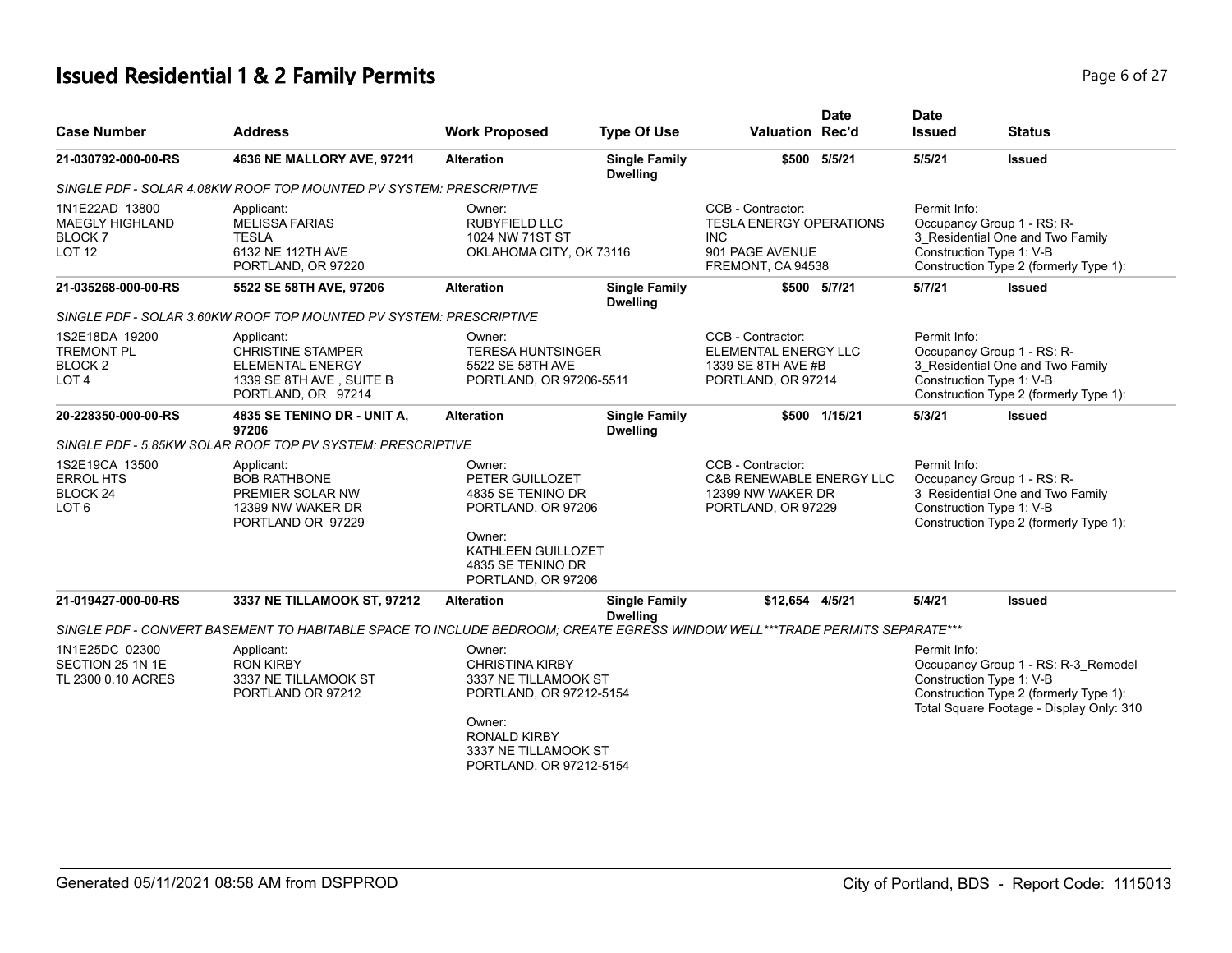# **Issued Residential 1 & 2 Family Permits Page 7 of 27 Page 7 of 27**

| <b>Case Number</b>                                                                 | <b>Address</b>                                                                                                                          | <b>Work Proposed</b>                                                                                                         | <b>Type Of Use</b>                      | Valuation Rec'd                                                                                                                                                                     | <b>Date</b>   | <b>Date</b><br><b>Issued</b>                                               | <b>Status</b>                                                                                             |
|------------------------------------------------------------------------------------|-----------------------------------------------------------------------------------------------------------------------------------------|------------------------------------------------------------------------------------------------------------------------------|-----------------------------------------|-------------------------------------------------------------------------------------------------------------------------------------------------------------------------------------|---------------|----------------------------------------------------------------------------|-----------------------------------------------------------------------------------------------------------|
| 21-040071-000-00-RS                                                                | <b>1114 SE LEXINGTON ST, 97202</b>                                                                                                      | <b>Alteration</b>                                                                                                            | <b>Single Family</b><br><b>Dwelling</b> | \$6,750 5/7/21                                                                                                                                                                      |               | 5/7/21                                                                     | <b>Issued</b>                                                                                             |
|                                                                                    | SINGLE PDF - SOLAR 3.36KW ROOF TOP MOUNTED PV SYSTEM WITH 200AMP PANEL: ENGINEERED                                                      |                                                                                                                              |                                         |                                                                                                                                                                                     |               |                                                                            |                                                                                                           |
| 1S1E23CA 13000<br><b>CITY VIEW PK</b><br>BLOCK 2<br>LOT <sub>8</sub>               | Applicant:<br><b>MOLLY BECKEL</b><br>ELEMENTAL ENERGY LLC<br>1339 SE 8TH AVE SUITE B<br>PORTLAND OR 97214                               | Owner:<br><b>JENNIFER WETZEL</b><br>1114 SE LEXINGTON ST<br>PORTLAND, OR 97202<br>Owner:                                     |                                         | CCB - Contractor:<br>ELEMENTAL ENERGY LLC<br>1339 SE 8TH AVE #B<br>PORTLAND, OR 97214                                                                                               |               | Permit Info:                                                               | Occupancy Group 1 - RS: R-3 Remodel<br>Construction Type 1: V-B<br>Construction Type 2 (formerly Type 1): |
|                                                                                    |                                                                                                                                         | <b>ALAN BALDIVIESO</b><br>1114 SE LEXINGTON ST<br>PORTLAND, OR 97202                                                         |                                         |                                                                                                                                                                                     |               |                                                                            |                                                                                                           |
| 21-040938-000-00-RS                                                                | 8130 SE 145TH CT, 97236                                                                                                                 | <b>Alteration</b>                                                                                                            | <b>Single Family</b><br><b>Dwelling</b> |                                                                                                                                                                                     | \$500 4/27/21 | 5/7/21                                                                     | <b>Issued</b>                                                                                             |
|                                                                                    | SINGLE PDF - SOLAR 12.24KW ROOF TOP MOUNTED PV SYSTEM: PRESCRIPTIVE                                                                     |                                                                                                                              |                                         |                                                                                                                                                                                     |               |                                                                            |                                                                                                           |
| 1S2E24CC 07400<br><b>FOOTHILLS VIEW</b><br>LOT 1 UND INT TRACTS<br>A&B&D&E         | Applicant:<br><b>MELISSA FARIAS</b><br><b>TESLA</b><br>6132 NE 112TH AVE<br>PORTLAND, OR 97220                                          | Owner:<br><b>SHARON SOLIDAY</b><br>8130 SE 145TH CT<br>PORTLAND, OR 97236<br>Owner:<br><b>ADAM ROLIN</b><br>8130 SE 145TH CT |                                         | Permit Info:<br>CCB - Contractor:<br>Occupancy Group 1 - RS: R-<br><b>TESLA ENERGY OPERATIONS</b><br><b>INC</b><br>Construction Type 1: V-B<br>901 PAGE AVENUE<br>FREMONT, CA 94538 |               | 3 Residential One and Two Family<br>Construction Type 2 (formerly Type 1): |                                                                                                           |
| 21-040816-000-00-RS                                                                | 2547 NE MULTNOMAH ST, 97232                                                                                                             | PORTLAND, OR 97236<br><b>Alteration</b>                                                                                      | <b>Single Family</b><br><b>Dwelling</b> |                                                                                                                                                                                     | \$300 5/5/21  | 5/6/21                                                                     | <b>Issued</b>                                                                                             |
| <b>NO CHANGES.</b>                                                                 | SINGLE PDF. REPLACE TWO FOOTINGS UNDER FRONT PORCH. REPAIR SELECT AREAS OF THE TONGUE AND GROOVE DECKING. ALL OTHER ELEMENTS TO REMAIN, |                                                                                                                              |                                         |                                                                                                                                                                                     |               |                                                                            |                                                                                                           |
| 1N1E36BB 11700<br><b>HOLLADAY PK &amp; 1ST ADD</b><br>BLOCK 17<br>LOT <sub>1</sub> | Applicant:<br><b>BRENT HEISE</b><br>2547 NE MULTNOMAH ST<br>PORTLAND OR 97232                                                           | Owner:<br><b>BRENT HEISE</b><br>2547 NE MULTNOMAH ST<br>PORTLAND, OR 97232<br>Owner:<br><b>ELZBIETA HEISE</b>                |                                         |                                                                                                                                                                                     |               | Permit Info:                                                               | Occupancy Group 1 - RS: R-3_Remodel<br>Construction Type 1: V-B<br>Construction Type 2 (formerly Type 1): |
|                                                                                    |                                                                                                                                         | 2547 NE MULTNOMAH ST<br>PORTLAND, OR 97232                                                                                   |                                         |                                                                                                                                                                                     |               |                                                                            |                                                                                                           |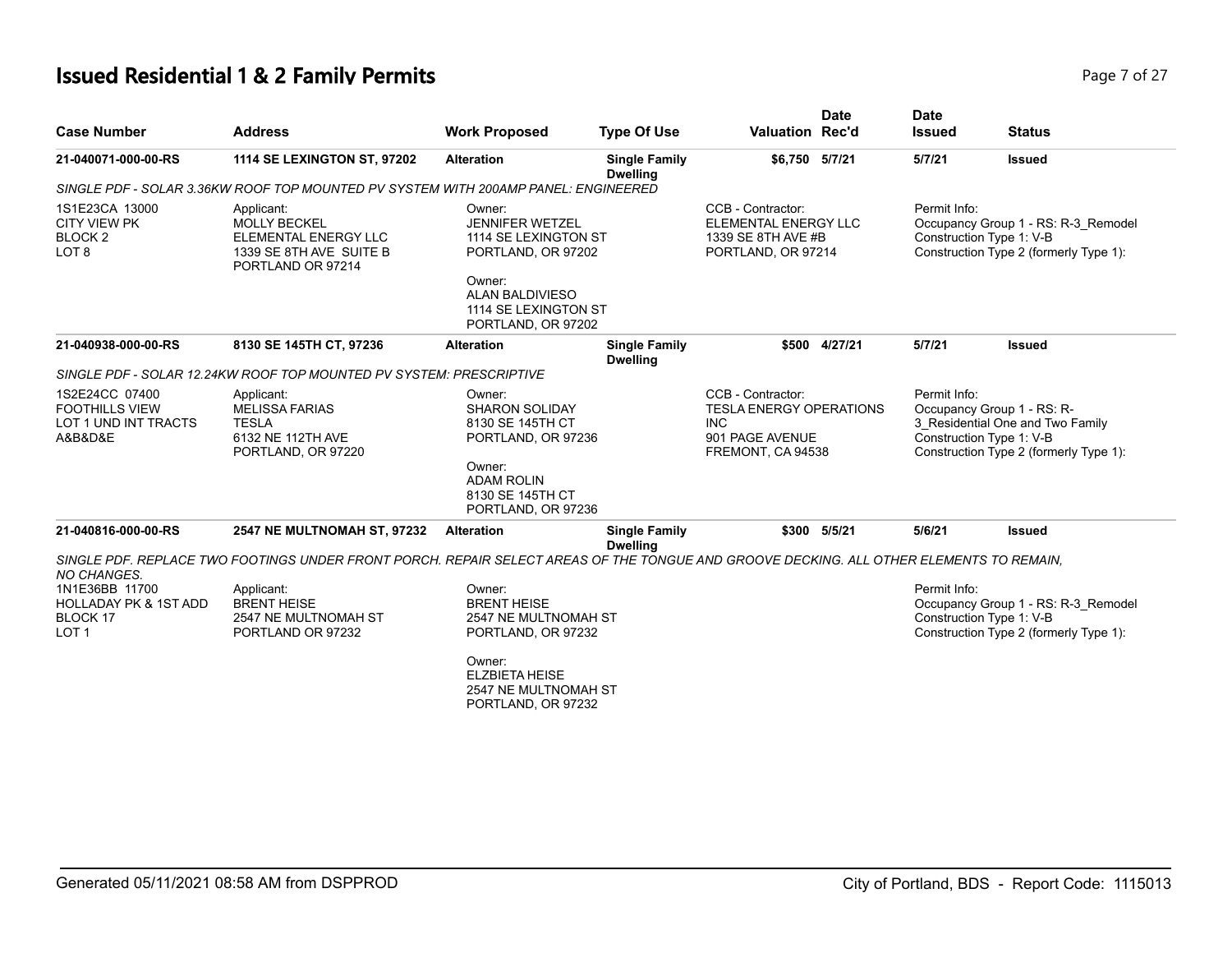# **Issued Residential 1 & 2 Family Permits** Page 8 of 27 of 27 of 27 of 27 of 27 of 27 of 27 of 27 of 27 of 27 of 27 of 27 of 27 of 27 of 27 of 27 of 27 of 27 of 27 of 27 of 27 of 27 of 27 of 27 of 27 of 27 of 27 of 27 of 27

| Page 8 of 27 |  |  |
|--------------|--|--|
|              |  |  |

| <b>Case Number</b>                                                                      | <b>Address</b>                                                                                                                      | <b>Work Proposed</b>                                                                                                                                              | <b>Type Of Use</b>                      | <b>Valuation Rec'd</b>                                                                              | <b>Date</b>     | <b>Date</b><br><b>Issued</b>                                                                                                                                          | <b>Status</b>                                                                                                                                        |
|-----------------------------------------------------------------------------------------|-------------------------------------------------------------------------------------------------------------------------------------|-------------------------------------------------------------------------------------------------------------------------------------------------------------------|-----------------------------------------|-----------------------------------------------------------------------------------------------------|-----------------|-----------------------------------------------------------------------------------------------------------------------------------------------------------------------|------------------------------------------------------------------------------------------------------------------------------------------------------|
| 21-032996-000-00-RS                                                                     | 1130 SW STEPHENSON CT,<br>97219                                                                                                     | <b>Alteration</b>                                                                                                                                                 | <b>Single Family</b><br><b>Dwelling</b> |                                                                                                     | \$500 5/3/21    | 5/3/21                                                                                                                                                                | <b>Issued</b>                                                                                                                                        |
|                                                                                         | SINGLE PDF - SOLAR 10.56KW ROOF TOP MOUNTED PV SYSTEM: PRESCRIPTIVE                                                                 |                                                                                                                                                                   |                                         |                                                                                                     |                 |                                                                                                                                                                       |                                                                                                                                                      |
| 1S1E33AC 03200<br><b>GRACEMONT</b><br>LOT <sub>3</sub>                                  | Applicant:<br><b>MOLLY BECKEL</b><br>ELEMENTAL ENERGY LLC<br>1339 SE 8TH AVE SUITE B<br>PORTLAND OR 97214                           | Owner:<br><b>LEAH WILSON</b><br>1130 SW STEPHENSON CT<br>PORTLAND, OR 97219<br>Owner:<br><b>JAMES OTIS ELGEE</b><br>1130 SW STEPHENSON CT<br>PORTLAND, OR 97219   |                                         | CCB - Contractor:<br><b>ELEMENTAL ENERGY LLC</b><br>1339 SE 8TH AVE #B<br>PORTLAND, OR 97214        |                 | Permit Info:                                                                                                                                                          | Occupancy Group 1 - RS: R-<br>3_Residential One and Two Family<br>Construction Type 1: V-B<br>Construction Type 2 (formerly Type 1):                 |
| 21-027760-000-00-RS                                                                     | 5741 SE 71ST AVE, 97206                                                                                                             | <b>Alteration</b>                                                                                                                                                 | <b>Single Family</b><br><b>Dwelling</b> | \$17,144 3/22/21                                                                                    |                 | 5/3/21                                                                                                                                                                | <b>Issued</b>                                                                                                                                        |
| <b>SEPARATE</b>                                                                         | SINGLE PDF REMOVE WINDOW ON 2ND FLOOR; ADD NEW BATHROOM (2 TOILETS); NEW BEDROOM ON FIRST FLOOR; BASEMENT NOT HABITABLE *ET, PT, MT |                                                                                                                                                                   |                                         |                                                                                                     |                 |                                                                                                                                                                       |                                                                                                                                                      |
| 1S2E17CA 17800<br>NASHS 1ST ADD<br><b>BLOCK4</b><br>LOT 5 EXC N 45'<br>LOT <sub>6</sub> | Applicant:<br>Mike Nedelisky<br><b>MJN Builder</b><br>7500 SE 162nd Ave<br>Portland OR 97236                                        | Owner:<br>WP HOLDINGS LLC<br>5741 SE 71ST AVE<br>PORTLAND, OR 97206<br>Owner:<br><b>MJN BUILDER LLC</b><br>5741 SE 71ST AVE<br>PORTLAND, OR 97206                 |                                         | CCB - Contractor:<br><b>MJN BUILDER LLC</b><br>7500 SE 162ND AVE<br>PORTLAND, OR 97236              |                 | Permit Info:<br>Occupancy Group 1 - RS: R-3_Remodel<br>Construction Type 1: V-B<br>Construction Type 2 (formerly Type 1):<br>Total Square Footage - Display Only: 420 |                                                                                                                                                      |
| 21-023941-000-00-RS                                                                     | 2297 SW HUMPHREY PARK RD,<br>97221                                                                                                  | <b>Alteration</b>                                                                                                                                                 | <b>Single Family</b><br><b>Dwelling</b> |                                                                                                     | \$3.000 4/12/21 | 5/3/21                                                                                                                                                                | <b>Issued</b>                                                                                                                                        |
|                                                                                         | SINGLE PDF - REMOVE WALL BETWEEN LIVING AND DINING ROOM. NEW BEAM AND POSTS.                                                        |                                                                                                                                                                   |                                         |                                                                                                     |                 |                                                                                                                                                                       |                                                                                                                                                      |
| 1S1E06DD 01800<br><b>HUMPHREY PK</b><br>LOT <sub>16</sub>                               | Applicant:<br><b>TIEN HUYNH</b><br>ROSE CITY HOME DESIGN<br>6075 SW ALICE LN<br>BEAVERTON, OR 97008                                 | Owner:<br>ROULA ZAHR<br>2297 SW HUMPHREY PARK RD<br>PORTLAND, OR 97221-2329<br>Owner:<br><b>FIRAS ZAHR</b><br>2297 SW HUMPHREY PARK RD<br>PORTLAND, OR 97221-2329 |                                         | CCB - Contractor:<br>JCM CUSTOM REMODELING<br><b>LLC</b><br>12516 NE 30TH ST<br>VANCOUVER, WA 98682 |                 | Permit Info:                                                                                                                                                          | Occupancy Group 1 - RS: R-3 Remodel<br>Construction Type 1: V-B<br>Construction Type 2 (formerly Type 1):<br>Total Square Footage - Display Only: 20 |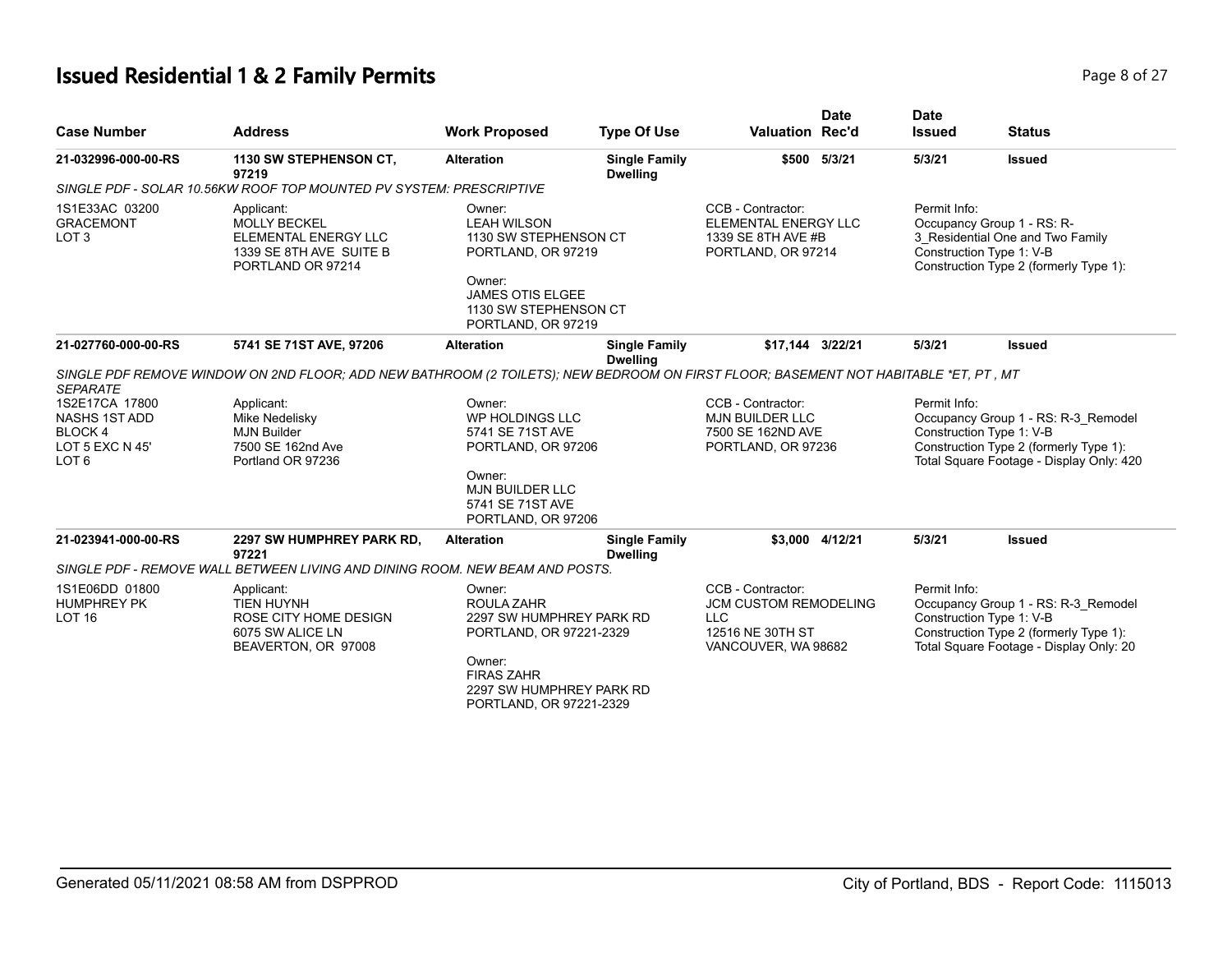# **Issued Residential 1 & 2 Family Permits Page 1 and 27 and 27 and 27 and 27 and 27 and 27 and 27 and 27 and 27 and 27 and 27 and 27 and 27 and 27 and 27 and 27 and 27 and 27 and 27 and 27 and 27 and 27 and 27 and 27 and**

| <b>Case Number</b>                                                         | <b>Address</b>                                                                                                                       | <b>Work Proposed</b>                                                                                                                                                      | <b>Type Of Use</b>                      | <b>Valuation Rec'd</b>                                                                                                                                                                                                                                                                                                          | <b>Date</b>   | <b>Date</b><br><b>Issued</b>                                                                                                                         | <b>Status</b>                                                                                            |
|----------------------------------------------------------------------------|--------------------------------------------------------------------------------------------------------------------------------------|---------------------------------------------------------------------------------------------------------------------------------------------------------------------------|-----------------------------------------|---------------------------------------------------------------------------------------------------------------------------------------------------------------------------------------------------------------------------------------------------------------------------------------------------------------------------------|---------------|------------------------------------------------------------------------------------------------------------------------------------------------------|----------------------------------------------------------------------------------------------------------|
| 21-036203-000-00-RS                                                        | 4410 SE 102ND AVE, 97266                                                                                                             | <b>Alteration</b>                                                                                                                                                         | <b>Single Family</b><br><b>Dwelling</b> | \$6,750 5/7/21                                                                                                                                                                                                                                                                                                                  |               | 5/7/21                                                                                                                                               | <b>Issued</b>                                                                                            |
|                                                                            | SINGLE PDF - SOLAR 4.52KW ROOF TOP MOUNTED PV SYSTEM: ENGINEERED                                                                     |                                                                                                                                                                           |                                         |                                                                                                                                                                                                                                                                                                                                 |               |                                                                                                                                                      |                                                                                                          |
| 1S2E10CC 12900<br><b>HOLCOATE PK</b><br><b>BLOCK2</b><br><b>LOT 15</b>     | Applicant:<br><b>CHRISTINE STAMPER</b><br>ELEMENTAL ENERGY<br>1339 SE 8TH AVE, SUITE B<br>PORTLAND, OR 97214                         | Owner:<br><b>JOSEPH NADEAU</b><br>4410 SE 102ND AVE<br>PORTLAND, OR 97266<br>Owner:<br><b>LAURA NADEAU</b><br>4410 SE 102ND AVE<br>PORTLAND, OR 97266                     |                                         | CCB - Contractor:<br>ELEMENTAL ENERGY LLC<br>1339 SE 8TH AVE #B<br>PORTLAND, OR 97214                                                                                                                                                                                                                                           |               | Permit Info:<br>Occupancy Group 1 - RS: R-<br>3_Residential One and Two Family<br>Construction Type 1: V-B<br>Construction Type 2 (formerly Type 1): |                                                                                                          |
| 21-027897-000-00-RS                                                        | 10221 SE MILL CT, 97216                                                                                                              | <b>Alteration</b>                                                                                                                                                         | <b>Single Family</b>                    | \$20,000 3/22/21                                                                                                                                                                                                                                                                                                                |               | 5/4/21                                                                                                                                               | <b>Final</b>                                                                                             |
|                                                                            | SINGLE PDF REMODEL KITCHEN ON MAIN FLOOR. ALTER WINDOW FACING BACKYARD, REMOVE AND REPLACE 1 LOAD BEARING HEADER. REMODEL 1 BATHROOM |                                                                                                                                                                           | <b>Dwelling</b>                         |                                                                                                                                                                                                                                                                                                                                 |               |                                                                                                                                                      |                                                                                                          |
|                                                                            | IN ATTIC. ASSOCIATED MECHANICAL, ELECTRICAL AND PLUMBING.                                                                            |                                                                                                                                                                           |                                         |                                                                                                                                                                                                                                                                                                                                 |               |                                                                                                                                                      |                                                                                                          |
| 1S2E03CB 04500<br><b>CHERRY BLOSSOM PK</b><br>BLOCK 26<br>LOT <sub>7</sub> | Applicant:<br><b>BOB WILLIFORD</b><br><b>RSW BUILDING</b><br>4911 SE 128TH AVENUE<br>PORTLAND, OR 97236-3905                         | Owner:<br><b>JUSTIN DAILY</b><br>10221 SE MILL CT<br>PORTLAND, OR 97216                                                                                                   |                                         | CCB - Contractor:<br>AC ELECTRICAL CONTRACTOR<br><b>LLC</b><br><b>PO BOX 427</b><br>TUALATIN, OR 97062<br>CCB - Contractor:<br>PACIFIC NORTHWEST<br>PLUMBING CO LLC<br>2375 NW SALMON DR<br>GRESHAM, OR 97030<br>CCB - Contractor:<br><b>ROBERT WILLIFORD</b><br>RSW BUILDING LLC<br>4911 SE 128TH AVENUE<br>PORTLAND, OR 97236 |               | Permit Info:<br>Construction Type 1: V-B                                                                                                             | Occupancy Group 1 - RS: R-<br>3_Residential One and Two Family<br>Construction Type 2 (formerly Type 1): |
| 21-037664-000-00-RS                                                        | 3237 NE 62ND AVE, 97213                                                                                                              | <b>Alteration</b>                                                                                                                                                         | <b>Single Family</b>                    |                                                                                                                                                                                                                                                                                                                                 | \$500 4/29/21 | 5/3/21                                                                                                                                               | <b>Issued</b>                                                                                            |
|                                                                            | SINGLE PDF - SOLAR 4.95KW ROOF TOP MOUNTED PV SYSTEM: PRESCRIPTIVE                                                                   |                                                                                                                                                                           | <b>Dwelling</b>                         |                                                                                                                                                                                                                                                                                                                                 |               |                                                                                                                                                      |                                                                                                          |
| 1N2E30AA 17700<br>ROSE CITY PK<br>BLOCK 108<br>LOT <sub>2</sub>            | Applicant:<br><b>MOLLY BECKEL</b><br>ELEMENTAL ENERGY LLC<br>1339 SE 8TH AVE SUITE B<br>PORTLAND OR 97214                            | Owner:<br><b>CHESTER LINDGREN</b><br>3237 NE 62ND AVE<br>PORTLAND, OR 97213<br>Owner:<br>MARK P & SARA M LINDGREN REV<br>LIV TR<br>3237 NE 62ND AVE<br>PORTLAND, OR 97213 |                                         | CCB - Contractor:<br>ELEMENTAL ENERGY LLC<br>1339 SE 8TH AVE #B<br>PORTLAND, OR 97214                                                                                                                                                                                                                                           |               | Permit Info:<br>Construction Type 1: V-B                                                                                                             | Occupancy Group 1 - RS: R-<br>3 Residential One and Two Family<br>Construction Type 2 (formerly Type 1): |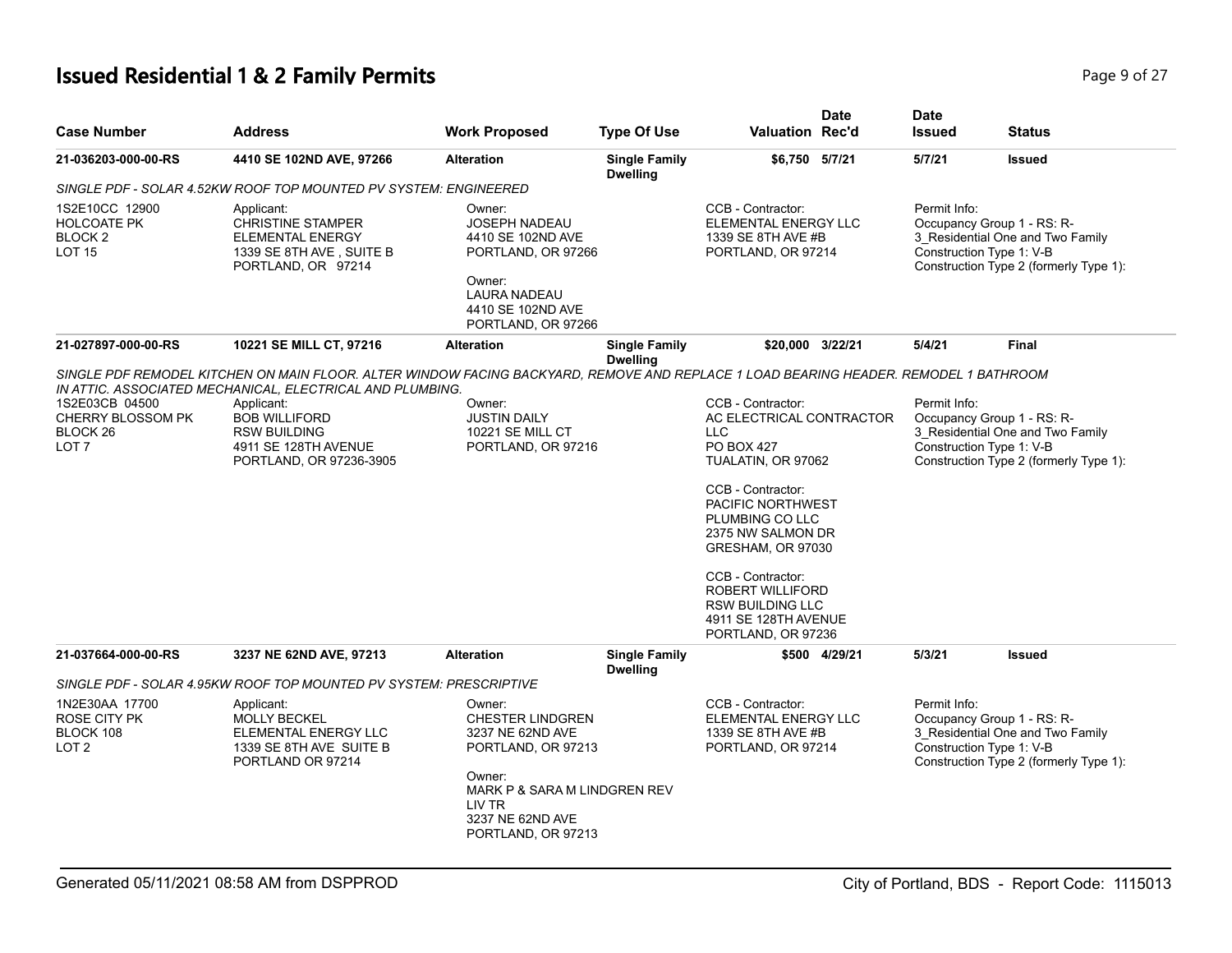# **Issued Residential 1 & 2 Family Permits Page 10 of 27 Page 10 of 27**

|                                          |                                                                                                                                                                                                                               |                                               |                                         |                                                    | <b>Date</b> | <b>Date</b>              |                                                                                    |
|------------------------------------------|-------------------------------------------------------------------------------------------------------------------------------------------------------------------------------------------------------------------------------|-----------------------------------------------|-----------------------------------------|----------------------------------------------------|-------------|--------------------------|------------------------------------------------------------------------------------|
| <b>Case Number</b>                       | Address                                                                                                                                                                                                                       | <b>Work Proposed</b>                          | <b>Type Of Use</b>                      | <b>Valuation Rec'd</b>                             |             | <b>Issued</b>            | <b>Status</b>                                                                      |
| 21-022259-000-00-RS                      | 5125 NE 22ND AVE - UNIT A,<br>97211                                                                                                                                                                                           | <b>Alteration</b>                             | <b>Single Family</b><br><b>Dwelling</b> | \$100,000 3/9/21                                   |             | 5/7/21                   | <b>Issued</b>                                                                      |
|                                          | SINGLE PDF REMOVE LOAD BEARING WALL ON 1ST FLOOR; NEW MAIN FLOOR BEAMS; NEW BATH AT MAIN FLOOR (2 TOILETS); ADD NEW FOOTINGS IN UNFINISHED<br>BASEMENT: NEW BEAM IN ATTIC *ET, PT MT SEPARATE                                 |                                               |                                         |                                                    |             |                          |                                                                                    |
| 1N1E23AA 15300                           | Applicant:                                                                                                                                                                                                                    | Owner:                                        |                                         |                                                    |             | Permit Info:             |                                                                                    |
| <b>VERNON</b>                            | <b>JASON WILDE</b>                                                                                                                                                                                                            | <b>SHOBHNA SHASTRI</b>                        |                                         |                                                    |             |                          | Occupancy Group 1 - RS: R-3_Remodel                                                |
| BLOCK 31<br><b>LOT 15</b>                | 5125 NE 22ND AVE<br>PORTLAND OR 97211                                                                                                                                                                                         | 5125 NE 22ND AVE UNIT A<br>PORTLAND, OR 97211 |                                         |                                                    |             | Construction Type 1: V-B | Construction Type 2 (formerly Type 1):                                             |
|                                          |                                                                                                                                                                                                                               |                                               |                                         |                                                    |             |                          | Total Square Footage - Display Only:                                               |
|                                          |                                                                                                                                                                                                                               | Owner:<br><b>JASON WILDE</b>                  |                                         |                                                    |             | 1008                     |                                                                                    |
|                                          |                                                                                                                                                                                                                               | 5125 NE 22ND AVE UNIT A                       |                                         |                                                    |             |                          |                                                                                    |
|                                          |                                                                                                                                                                                                                               | PORTLAND, OR 97211                            |                                         |                                                    |             |                          |                                                                                    |
| 21-028688-000-00-RS                      | 8718 SE 92ND AVE, 97266                                                                                                                                                                                                       | <b>Alteration</b>                             | <b>Single Family</b><br><b>Dwelling</b> | \$16,815 5/7/21                                    |             | 5/7/21                   | <b>Issued</b>                                                                      |
|                                          | SINGLE PDF - REMODEL BASEMENT REC ROOM TO (1) BEDROOM AND (2) OFFICES. ENLARGE WINDOW IN BEDROOM NORTH WALL, NEW WINDOW IN OFFICE 1.<br>MECHANICAL PERMIT REQUIRED FOR OFFICE #2 MECHANICAL VENTILATION.*****SEE 20-205585-HS |                                               |                                         |                                                    |             |                          |                                                                                    |
| 12E28AB06600                             | Applicant:                                                                                                                                                                                                                    | Owner:                                        |                                         |                                                    |             | Permit Info:             |                                                                                    |
|                                          | <b>JOHN MARK LINN</b>                                                                                                                                                                                                         | <b>JOHN MARK LINN</b>                         |                                         |                                                    |             |                          | Occupancy Group 1 - RS: R-3_Remodel                                                |
|                                          | 7636 SE 119th Dr                                                                                                                                                                                                              | 7636 SE 119th Dr                              |                                         |                                                    |             | Construction Type 1: V-B |                                                                                    |
|                                          | Portland Oregon 97266                                                                                                                                                                                                         | Portland Oregon 97266                         |                                         |                                                    |             |                          | Construction Type 2 (formerly Type 1):<br>Total Square Footage - Display Only: 412 |
| 21-029734-000-00-RS                      | 6927 N PORTSMOUTH AVE,<br>97203                                                                                                                                                                                               | <b>Alteration</b>                             | <b>Single Family</b><br><b>Dwelling</b> | \$20,492 3/26/21                                   |             | 5/5/21                   | <b>Issued</b>                                                                      |
| PERMITS SEPARATE                         | SINGLE PDF - CONVERSION OF BASEMENT TO LIVING SPACE, FURR OUT WALLS, INCLUDES BEDROOM, BATHROOM, AND NEW EGRESS WINDOW WELL**TRADE                                                                                            |                                               |                                         |                                                    |             |                          |                                                                                    |
| 1N1E07DD 13900                           | Applicant:                                                                                                                                                                                                                    | Owner:                                        |                                         |                                                    |             | Permit Info:             |                                                                                    |
| <b>PORTSMOUTH</b>                        | <b>MARK PETERSEN</b>                                                                                                                                                                                                          | <b>MARK PETERSEN</b>                          |                                         |                                                    |             | Construction Type 1: V-B | Occupancy Group 1 - RS: R-3_Remodel                                                |
| BLOCK <sub>21</sub><br>LOT <sub>10</sub> | 6927 N PORTSMOUTH AVE<br>PORTLAND OR 97203                                                                                                                                                                                    | 6927 N PORTSMOUTH AVE<br>PORTLAND, OR 97203   |                                         |                                                    |             |                          | Construction Type 2 (formerly Type 1):                                             |
| N 1/2 OF LOT 11                          |                                                                                                                                                                                                                               |                                               |                                         |                                                    |             |                          | Total Square Footage - Display Only: 502                                           |
| 21-032764-000-00-RS                      | 3966 SE 170TH AVE, 97236                                                                                                                                                                                                      | <b>Alteration</b>                             | <b>Single Family</b><br><b>Dwelling</b> | \$19,850 4/5/21                                    |             | 5/4/21                   | <b>Issued</b>                                                                      |
|                                          | CONVERT GARAGE TO LIVING SPACE TO CREATE TWO NEW BEDROOMS AND A NEW BATHROOM(3rd). REMODEL EXISTING FINISHED BASEMENT. REMOVE EXISTING                                                                                        |                                               |                                         |                                                    |             |                          |                                                                                    |
|                                          | BAR, AND CREATE THREE BEDROOMS WITH EGRESS WINDOWS.                                                                                                                                                                           |                                               |                                         |                                                    |             |                          |                                                                                    |
| 1S3E07CA 11100                           | Applicant:                                                                                                                                                                                                                    | Owner:                                        |                                         | CCB - Contractor:                                  |             | Permit Info:             |                                                                                    |
| <b>UNDERWOOD TERR</b><br><b>BLOCK1</b>   | Wendy Sahyoun<br><b>CHALET HOMES LLC</b>                                                                                                                                                                                      | <b>WANDA BECK</b><br>3966 SE 170TH AVE        |                                         | <b>CHALET HOMES LLC</b><br>8733 SE DIVISION ST 201 |             |                          | Occupancy Group 1 - RS: R-<br>3 Residential One and Two Family                     |
| LOT <sub>4</sub>                         | 8733 SE DIVISION ST, SUITE 201                                                                                                                                                                                                | PORTLAND, OR 97236-1758                       |                                         | PORTLAND, OR 97266                                 |             | Construction Type 1: V-B |                                                                                    |
|                                          | PORTLAND, OR 97266                                                                                                                                                                                                            |                                               |                                         |                                                    |             |                          | Construction Type 2 (formerly Type 1):                                             |
|                                          |                                                                                                                                                                                                                               | Owner:<br><b>RICHARD BECK</b>                 |                                         |                                                    |             |                          |                                                                                    |
|                                          |                                                                                                                                                                                                                               | 3966 SE 170TH AVE                             |                                         |                                                    |             |                          |                                                                                    |
|                                          |                                                                                                                                                                                                                               | PORTLAND, OR 97236-1758                       |                                         |                                                    |             |                          |                                                                                    |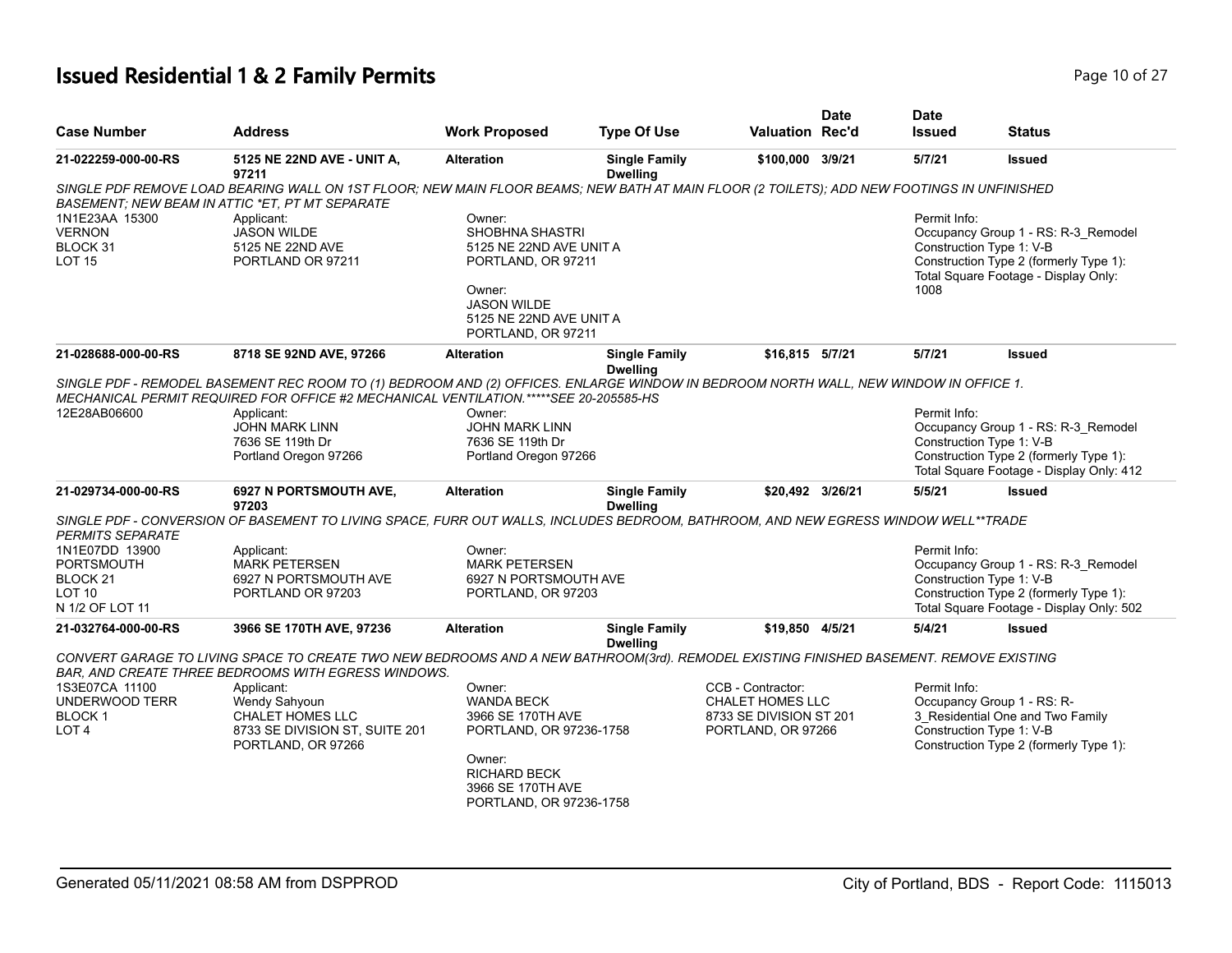# **Issued Residential 1 & 2 Family Permits Page 11 of 27 Page 11 of 27**

| <b>Case Number</b>                                                           | <b>Address</b>                                                                                                                           | <b>Work Proposed</b>                                                                                                                                           | <b>Type Of Use</b>                      | Valuation Rec'd                                                                                                              | <b>Date</b>     | <b>Date</b><br><b>Issued</b>                     | Status                                                                                                                                                                          |
|------------------------------------------------------------------------------|------------------------------------------------------------------------------------------------------------------------------------------|----------------------------------------------------------------------------------------------------------------------------------------------------------------|-----------------------------------------|------------------------------------------------------------------------------------------------------------------------------|-----------------|--------------------------------------------------|---------------------------------------------------------------------------------------------------------------------------------------------------------------------------------|
| 21-032832-000-00-RS                                                          | 3235 SW RIDGE DR, 97219                                                                                                                  | <b>Alteration</b>                                                                                                                                              | <b>Single Family</b><br><b>Dwelling</b> | \$56,238 4/6/21                                                                                                              |                 | 5/5/21                                           | <b>Issued</b>                                                                                                                                                                   |
|                                                                              | SINGLE PDF - BASEMENT CONVERSION TO LIVING SPACE. INCLUDING SECOND SINK/WET BAR, FAMILY, GAME, BED, LAUNDRY ROOMS. ***TRADES SEPARATE*** |                                                                                                                                                                |                                         |                                                                                                                              |                 |                                                  |                                                                                                                                                                                 |
| 1S1E29DB 04000<br><b>INDIAN HILLS</b><br>BLOCK <sub>2</sub><br><b>LOT 24</b> | Applicant:<br><b>DAN WILLIAMS</b><br><b>FASTER PERMITS</b><br>2000 SW 1ST AVE SUITE 420<br>PORTLAND OR 97201                             | Owner:<br><b>SALLY RAULERSON</b><br>3235 SW RIDGE DR<br>PORTLAND, OR 97219<br>Owner:<br><b>KARL MAYHEW</b><br>3235 SW RIDGE DR<br>PORTLAND, OR 97219           |                                         | CCB - Contractor:<br>NORTHWEST HOME<br><b>CONCIERGE INC</b><br>9790 SW RIVERWOOD LN<br>TIGARD, OR 97224                      |                 | Permit Info:<br>Construction Type 1: V-B<br>1292 | Occupancy Group 1 - RS: R-3_Remodel<br>Construction Type 2 (formerly Type 1):<br>Total Square Footage - Display Only:                                                           |
| 21-002805-000-00-RS                                                          | 5311 SW WESTDALE DR, 97221                                                                                                               | <b>Alteration</b>                                                                                                                                              | <b>Single Family</b>                    |                                                                                                                              | \$6,158 2/25/21 | 5/7/21                                           | <b>Issued</b>                                                                                                                                                                   |
|                                                                              | SINGLE PDF - REMOVE AND REPLACE PORTIONS OF EXISTING DECKING AND RAILING. RAISE 224 SQFT OF DECK UP 14". EXTEND EXISTING DECK ROOF AN    |                                                                                                                                                                | <b>Dwelling</b>                         |                                                                                                                              |                 |                                                  |                                                                                                                                                                                 |
| <b>ADDITIONAL 11 FEET.</b>                                                   |                                                                                                                                          |                                                                                                                                                                |                                         |                                                                                                                              |                 |                                                  |                                                                                                                                                                                 |
| 1S1E07DB 05000<br><b>WILCOX ESTATES</b><br>BLOCK 6<br>LOT 11 TL 5000         | Applicant:<br><b>GUY ANDERSON</b><br>ANDERSON CASE AND<br>REMODELING, INC<br>PORTLAND OR<br><b>USA</b>                                   | Owner:<br>EISEN, RONALD B TR<br>5311 SW WESTDALE DR<br>PORTLAND, OR 97221-2131<br>Owner:<br>EISEN, MARY M TR<br>5311 SW WESTDALE DR<br>PORTLAND, OR 97221-2131 |                                         | CCB - Contractor:<br><b>GUY ANDERSON</b><br>ANDERSON & CASE<br><b>REMODELING INC</b><br>PO BOX 1731<br>LAKE OSWEGO, OR 97035 |                 | Permit Info:                                     | Occupancy Group 1 - RS: U_Decks,<br>Patios, Porches, Carports<br>Construction Type 1: V-B<br>Construction Type 2 (formerly Type 1):<br>Total Square Footage - Display Only: 255 |
| 21-005238-000-00-RS                                                          | 14251 NE RUSSELL ST, 97230                                                                                                               | <b>Alteration</b>                                                                                                                                              | <b>Single Family</b>                    | \$6,750 2/1/21                                                                                                               |                 | 5/5/21                                           | <b>Issued</b>                                                                                                                                                                   |
|                                                                              | SINGLE PDF - 6.45KW ROOF TOP SOLAR PV SYSTEM: ENGINEERED                                                                                 |                                                                                                                                                                | <b>Dwelling</b>                         |                                                                                                                              |                 |                                                  |                                                                                                                                                                                 |
| 1N2E25BC 10400<br><b>CLIFGATE</b><br>BLOCK 18<br>LOT 25 EXC WLY 2'           | Applicant:<br><b>CHRISTINE STAMPER</b><br><b>ELEMENTAL ENERGY</b><br>1339 SE 8TH AVE, SUITE B<br>PORTLAND, OR 97214                      | Owner:<br>STEPHEN ANDERSON<br>14251 NE RUSSELL ST<br>PORTLAND, OR 97230                                                                                        |                                         | CCB - Contractor:<br>ELEMENTAL ENERGY LLC<br>1339 SE 8TH AVE #B<br>PORTLAND, OR 97214                                        |                 | Permit Info:                                     | Occupancy Group 1 - RS: R-3_Remodel<br>Construction Type 1: V-B<br>Construction Type 2 (formerly Type 1):                                                                       |
| 21-021614-000-00-RS                                                          | 2126 NE 17TH AVE, 97212                                                                                                                  | <b>Alteration</b>                                                                                                                                              | <b>Single Family</b><br><b>Dwelling</b> | \$1,500 3/4/21                                                                                                               |                 | 5/6/21                                           | <b>Issued</b>                                                                                                                                                                   |
| *SINGLE PDF* VOLUNTARY SEISMIC RETROFIT                                      |                                                                                                                                          |                                                                                                                                                                |                                         |                                                                                                                              |                 |                                                  |                                                                                                                                                                                 |
| 1N1E26DB 13800<br><b>IRVINGTON</b><br>BLOCK 49<br>LOT <sub>13</sub>          | Applicant:<br><b>EMILY SINGLETON</b><br><b>TERRAFIRMA FOUNDATION</b><br><b>SYSTEMS</b><br>7910 SW HUNZIKER ST<br><b>TIGARD OR 97223</b>  | Owner:<br>ANDREW NORWOOD<br>2126 NE 17TH AVE<br>PORTLAND, OR 97212<br>Owner:<br>AMANDA NORWOOD<br>2126 NE 17TH AVE<br>PORTLAND, OR 97212                       |                                         | CCB - Contractor:<br><b>TERRAFIRMA FOUNDATION</b><br><b>REPAIR INC</b><br>761 NE GARDEN VALLEY BLVD<br>ROSEBURG, OR 97470    |                 | Permit Info:                                     | Occupancy Group 1 - RS: R-<br>3_Residential One and Two Family<br>Construction Type 1: V-B<br>Construction Type 2 (formerly Type 1):                                            |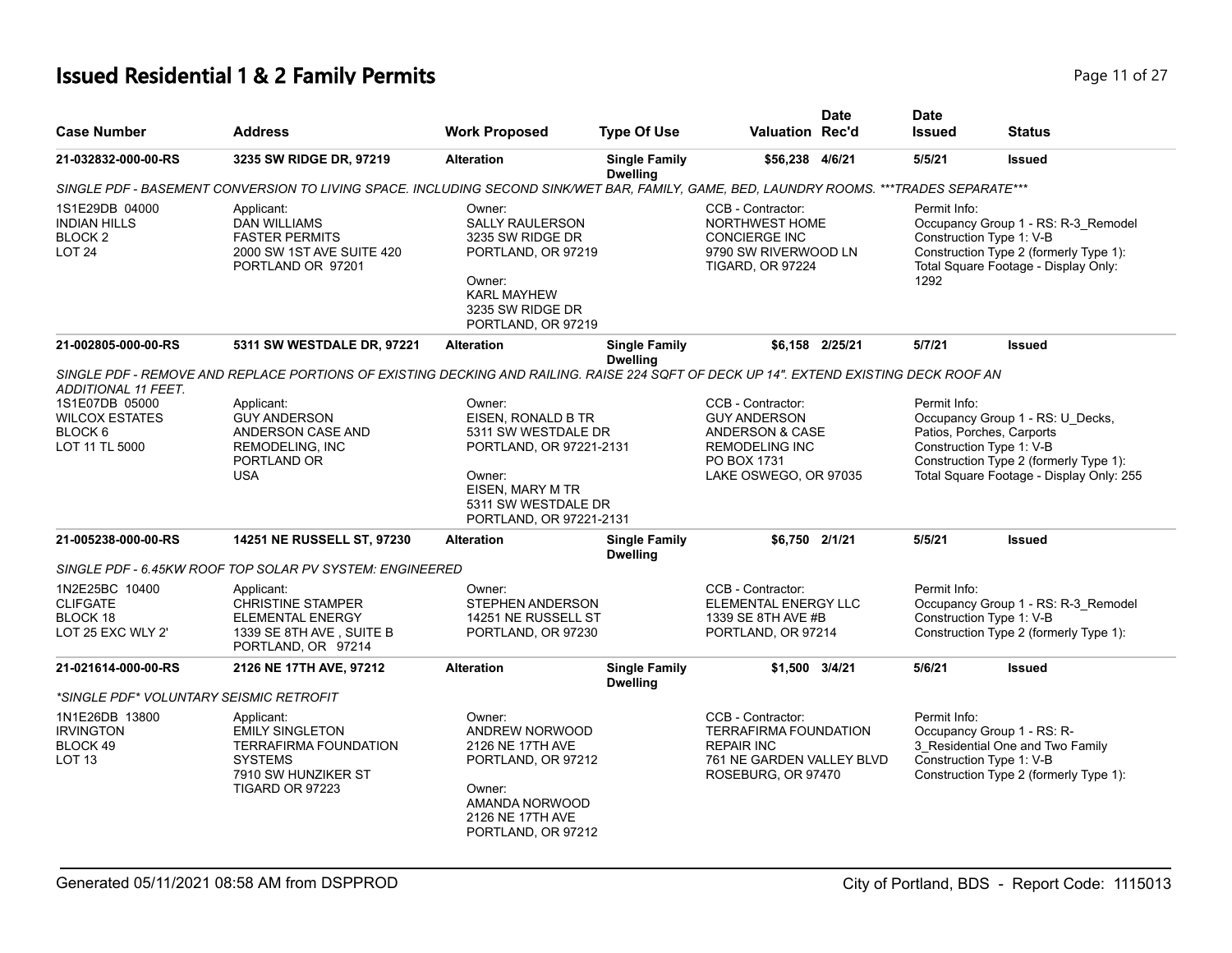# **Issued Residential 1 & 2 Family Permits**

| Page 12 of 27 |  |  |  |
|---------------|--|--|--|
|---------------|--|--|--|

| <b>Case Number</b>                                                                                                                  | <b>Address</b>                                                                                                                                                                                                                                                       | <b>Work Proposed</b>                                                                                                                                 | <b>Type Of Use</b>                      | <b>Valuation Rec'd</b>                                                                                    | <b>Date</b>   | <b>Date</b><br><b>Issued</b> | <b>Status</b>                                                                                                                        |
|-------------------------------------------------------------------------------------------------------------------------------------|----------------------------------------------------------------------------------------------------------------------------------------------------------------------------------------------------------------------------------------------------------------------|------------------------------------------------------------------------------------------------------------------------------------------------------|-----------------------------------------|-----------------------------------------------------------------------------------------------------------|---------------|------------------------------|--------------------------------------------------------------------------------------------------------------------------------------|
| 21-036930-000-00-RS                                                                                                                 | 5610 SE OGDEN ST, 97206                                                                                                                                                                                                                                              | <b>Alteration</b>                                                                                                                                    | <b>Single Family</b><br><b>Dwelling</b> |                                                                                                           | \$500 4/29/21 | 5/3/21                       | <b>Issued</b>                                                                                                                        |
|                                                                                                                                     | SINGLE PDF SOLAR 3.10KW ROOF TOP INSTALLATION PRESCRIPTIVE *ET SEPARATE                                                                                                                                                                                              |                                                                                                                                                      |                                         |                                                                                                           |               |                              |                                                                                                                                      |
| 1S2E19AC 03500<br><b>GILTNER PK</b><br>BLOCK 4<br>LOT <sub>8</sub>                                                                  | Applicant:<br><b>MARIELA GONZALEZ</b><br>DUIT LEVEL TOOL CO.<br>19461 SW 89th Ave<br>Tualatin<br>Oregon<br>97062                                                                                                                                                     | Owner:<br><b>JOCELYN CASE</b><br>5610 SE OGDEN ST<br>PORTLAND, OR 97206<br>Owner:<br><b>BROOK MICHAELS</b><br>5610 SE OGDEN ST<br>PORTLAND, OR 97206 |                                         | CCB - Contractor:<br>DUIT LEVEL TOOL CO<br>19461 SW 89TH AVE<br>TUALATIN, OR 97062                        |               | Permit Info:                 | Occupancy Group 1 - RS: R-<br>3 Residential One and Two Family<br>Construction Type 1: V-B<br>Construction Type 2 (formerly Type 1): |
| 21-037580-000-00-RS                                                                                                                 | 8516 N TIOGA AVE, 97203                                                                                                                                                                                                                                              | <b>Alteration</b>                                                                                                                                    | <b>Single Family</b><br><b>Dwelling</b> |                                                                                                           | \$500 4/29/21 | 5/3/21                       | <b>Issued</b>                                                                                                                        |
|                                                                                                                                     | SINGLE PDF - SOLAR 4.08KW ROOF TOP MOUNTED PV SYSTEM WITH ONE TESLA POWER WALL: PRESCRIPTIVE                                                                                                                                                                         |                                                                                                                                                      |                                         |                                                                                                           |               |                              |                                                                                                                                      |
| 1N1E07BB 02102<br>POINT VIEW<br>BLOCK <sub>29</sub><br><b>LOT 13</b>                                                                | Applicant:<br><b>MELISSA FARIAS</b><br><b>TESLA</b><br>6132 NE 112TH AVE<br>PORTLAND, OR 97220                                                                                                                                                                       | Owner:<br><b>LAURIE OUE</b><br>8516 N TIOGA AVE<br>PORTLAND, OR 97203<br>Owner:<br><b>ALYSSA OUE</b><br>8516 N TIOGA AVE<br>PORTLAND, OR 97203       |                                         | CCB - Contractor:<br><b>TESLA ENERGY OPERATIONS</b><br><b>INC</b><br>901 PAGE AVENUE<br>FREMONT, CA 94538 |               | Permit Info:                 | Occupancy Group 1 - RS: R-<br>3_Residential One and Two Family<br>Construction Type 1: V-B<br>Construction Type 2 (formerly Type 1): |
| 21-010449-000-00-RS                                                                                                                 | 2321 SE 11TH AVE, 97214                                                                                                                                                                                                                                              | <b>Alteration</b>                                                                                                                                    | <b>Single Family</b>                    | \$3,500 2/8/21                                                                                            |               | 5/6/21                       | <b>Issued</b>                                                                                                                        |
| standards for zoning $\zeta$ see site plan and floor plans.<br>1S1E02CD 11800<br><b>STEPHENS ADD</b><br>BLOCK 112<br>N 1/2 OF LOT 6 | SINGLE PDF - CHANGE OF USE TO R3 CONGREGATE LIVING. NEW WALL TO CONVERT LIVING ROOM TO BEDROOM. NEW BIKE STORAGE. Required development<br>Applicant:<br>PATRICK DONALDSON<br><b>HARKA ARCHITECTURE LLC</b><br>107 SE WASHINGTON ST, STE<br>740<br>PORTLAND, OR 97214 | Owner:<br><b>ARMON PETROSSIAN</b><br>2321 SE 11TH AVE<br>PORTLAND, OR 97214                                                                          | <b>Dwelling</b>                         |                                                                                                           |               | Permit Info:                 | Occupancy Group 1 - RS: R-<br>3_Residential One and Two Family<br>Construction Type 1: V-B<br>Construction Type 2 (formerly Type 1): |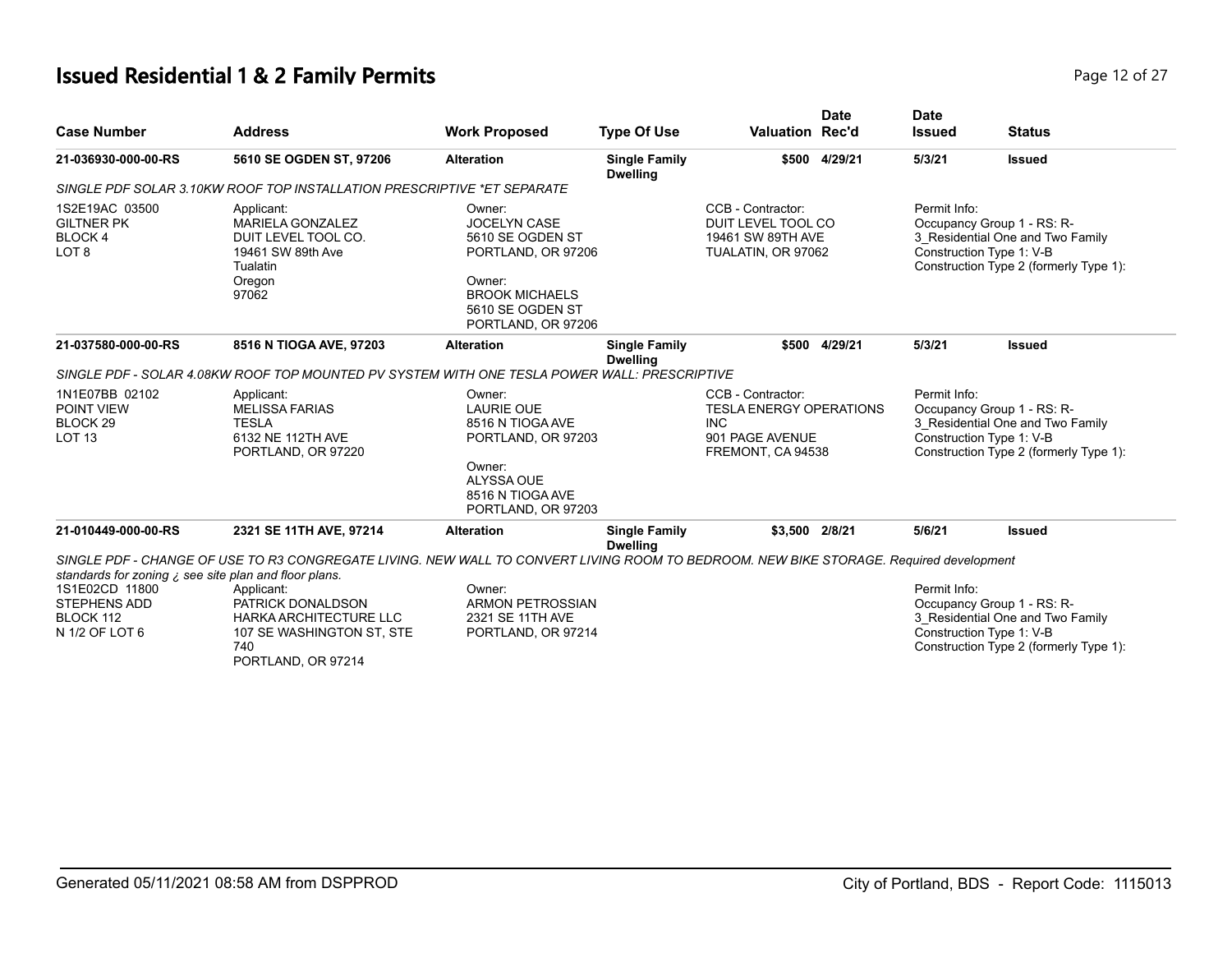# **Issued Residential 1 & 2 Family Permits Page 13 of 27 Page 13 of 27**

| <b>Case Number</b>                                                                                                                                                                         | <b>Address</b>                                                                                                                                                                                                                                                                                                                                                                                                                                                                                                                                                                                           | <b>Work Proposed</b>                                                                                                                                                                                                                                               | <b>Type Of Use</b>                      | <b>Valuation Rec'd</b>                                                                                            | Date         | <b>Date</b><br><b>Issued</b>                                                                                                 | <b>Status</b>                                                                                                                                                                |
|--------------------------------------------------------------------------------------------------------------------------------------------------------------------------------------------|----------------------------------------------------------------------------------------------------------------------------------------------------------------------------------------------------------------------------------------------------------------------------------------------------------------------------------------------------------------------------------------------------------------------------------------------------------------------------------------------------------------------------------------------------------------------------------------------------------|--------------------------------------------------------------------------------------------------------------------------------------------------------------------------------------------------------------------------------------------------------------------|-----------------------------------------|-------------------------------------------------------------------------------------------------------------------|--------------|------------------------------------------------------------------------------------------------------------------------------|------------------------------------------------------------------------------------------------------------------------------------------------------------------------------|
| 21-000274-000-00-RS                                                                                                                                                                        | 3016 NW LURAY TER - Unit B,<br>97210<br>SINGLE PDF. CREATE DAYLIGHT BASEMENT ADU; NEW EXTERIOR DOOR TRADES INCLUDED                                                                                                                                                                                                                                                                                                                                                                                                                                                                                      | <b>Alteration</b>                                                                                                                                                                                                                                                  | <b>Single Family</b><br><b>Dwelling</b> | \$24,900 2/17/21                                                                                                  |              | 5/7/21                                                                                                                       | <b>Issued</b>                                                                                                                                                                |
| 1N1E32BA 03200                                                                                                                                                                             | Applicant:<br>Shane Patrick<br>Neil Kelly Company<br>804 N ALBERTA ST<br>PORTLAND, OR                                                                                                                                                                                                                                                                                                                                                                                                                                                                                                                    | Owner:<br>ZAHRA SANTNER FAMILY TR<br>3016 NW LURAY TER<br>PORTLAND, OR 97210<br>Owner:<br>JOHN CORCORAN KELLY FAMILY<br><b>TR</b><br>3016 NW LURAY TER<br>PORTLAND, OR 97210                                                                                       |                                         | CCB - Contractor:<br>PIPELINE PLUMBING & DRAIN<br><b>CORP</b><br>333 S STATE ST PMB V108<br>LAKE OSWEGO, OR 97034 |              | Permit Info:<br>Construction Type 1: V-B                                                                                     | Occupancy Group 1 - RS: R-3_Remodel<br>Construction Type 2 (formerly Type 1):<br>Total Square Footage - Display Only: 610<br>Number of New Dwelling Units: 1                 |
| 21-044192-000-00-RS                                                                                                                                                                        | 1709 SE 46TH AVE, 97215                                                                                                                                                                                                                                                                                                                                                                                                                                                                                                                                                                                  | <b>Alteration</b>                                                                                                                                                                                                                                                  | <b>Single Family</b><br><b>Dwelling</b> | \$40,000 5/5/21                                                                                                   |              | 5/5/21                                                                                                                       | <b>Issued</b>                                                                                                                                                                |
| 1S2E06CB 01400<br><b>HAWTHORNE AVE ADD</b><br>BLOCK 10<br>LOT <sub>9</sub><br>N 8 1/3' OF LOT 10<br>21-035561-000-00-RS<br>1S3E18CD 00104<br><b>MCKINLEY ESTATES NO 2</b><br><b>LOT 65</b> | *SINGLE PDF* complete abatement and removing asbestos flooring. Framing in a new window (engineers drawing attached) on west wall. New cabinets, new counter top, new<br>appliances, new wood floors, new lights, new built in seating. Plumbing, Electrical and Mechanical work included see application.<br>Applicant:<br><b>HOLLY HUNTER</b><br><b>ENVIRONS LLC</b><br>3240 SW SHERWOOD PLACE<br>PORTLAND, OR 97201<br>6127 SE EQUESTRIAN DR,<br>97236<br>SINGLE PDF - CHANGE OF USE TO BEDROOM FROM BONUS ROOM<br>Applicant:<br><b>LARISA MIRONOV</b><br>6127 SE EQUESTRIAN DR<br>PORTLAND, OR 97236 | Owner:<br><b>ROBYN STEELY</b><br>1709 SE 46TH AVE<br>PORTLAND, OR 97215<br><b>Alteration</b><br>Owner:<br><b>LARISA MIRONOV</b><br>6127 SE EQUESTRIAN DR<br>PORTLAND, OR 97236-4797<br>Owner:<br>PETER MIRONOV<br>6127 SE EQUESTRIAN DR<br>PORTLAND, OR 97236-4797 | <b>Single Family</b><br><b>Dwelling</b> | CCB - Contractor:<br>HOLLY HUNTLEY<br><b>ENVIRONS LLC</b><br>3240 SW SHERWOOD PLACE<br>PORTLAND, OR 97201         | \$1 4/13/21  | Permit Info:<br>Occupancy Group 1 - RS: R-<br>Construction Type 1: V-B<br>5/7/21<br>Permit Info:<br>Construction Type 1: V-B | 3 Residential One and Two Family<br>Construction Type 2 (formerly Type 1):<br><b>Issued</b><br>Occupancy Group 1 - RS: R-3_Remodel<br>Construction Type 2 (formerly Type 1): |
| 21-035992-000-00-RS                                                                                                                                                                        | 4946 NE 35TH PL, 97211                                                                                                                                                                                                                                                                                                                                                                                                                                                                                                                                                                                   | <b>Alteration</b>                                                                                                                                                                                                                                                  | <b>Single Family</b><br><b>Dwelling</b> |                                                                                                                   | \$500 5/7/21 | 5/7/21                                                                                                                       | <b>Issued</b>                                                                                                                                                                |
|                                                                                                                                                                                            | SINGLE PDF - SOLAR 3.84KW SOLAR ROOF TOP PV SYSTEM: PRESCRIPTIVE                                                                                                                                                                                                                                                                                                                                                                                                                                                                                                                                         |                                                                                                                                                                                                                                                                    |                                         |                                                                                                                   |              |                                                                                                                              |                                                                                                                                                                              |
| 1N1E24AC 02000<br><b>WILLAMETTE ADD</b><br>BLOCK 19<br>LOT 11&12 TL 2000                                                                                                                   | Applicant:<br><b>MOLLY BECKEL</b><br>ELEMENTAL ENERGY LLC<br>1339 SE 8TH AVE SUITE B<br>PORTLAND OR 97214                                                                                                                                                                                                                                                                                                                                                                                                                                                                                                | Owner:<br><b>JACOB CARLSON</b><br>4946 NE 35TH PL<br>PORTLAND, OR 97211<br>Owner:<br><b>COURTNEY DOWELL</b><br>4946 NE 35TH PL<br>PORTLAND, OR 97211                                                                                                               |                                         | CCB - Contractor:<br>ELEMENTAL ENERGY LLC<br>1339 SE 8TH AVE #B<br>PORTLAND, OR 97214                             |              | Permit Info:<br>Construction Type 1: V-B                                                                                     | Occupancy Group 1 - RS: R-<br>3 Residential One and Two Family<br>Construction Type 2 (formerly Type 1):                                                                     |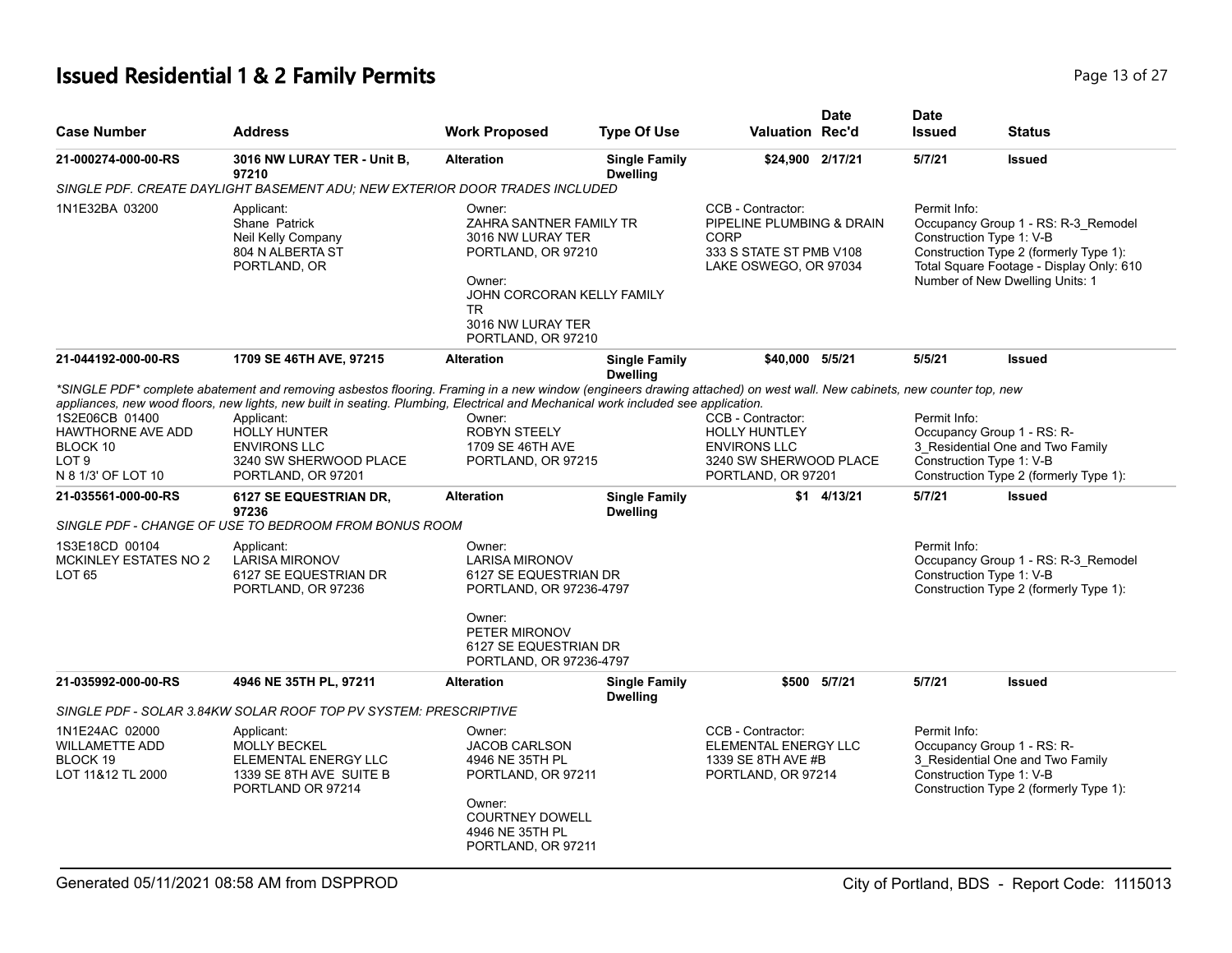# **Issued Residential 1 & 2 Family Permits Page 14 of 27 Page 14 of 27**

| <b>Case Number</b>                                                      | <b>Address</b>                                                                                                                          | <b>Work Proposed</b>                                                                                                                                         | <b>Type Of Use</b>                      | <b>Valuation Rec'd</b>                                                                                                             | <b>Date</b> | <b>Date</b><br><b>Issued</b> | <b>Status</b>                                                                                                                        |
|-------------------------------------------------------------------------|-----------------------------------------------------------------------------------------------------------------------------------------|--------------------------------------------------------------------------------------------------------------------------------------------------------------|-----------------------------------------|------------------------------------------------------------------------------------------------------------------------------------|-------------|------------------------------|--------------------------------------------------------------------------------------------------------------------------------------|
| 21-023456-000-00-RS                                                     | 6350 N VANCOUVER AVE, 97217                                                                                                             | <b>Alteration</b>                                                                                                                                            | <b>Single Family</b><br><b>Dwelling</b> | \$29,000 3/11/21                                                                                                                   |             | 5/5/21                       | <b>Issued</b>                                                                                                                        |
| PT MT SEPARATE                                                          | SINGLE PDF CREATE HABITABLE SPACE IN BASEMENT; BEDROOM; LIVING ROOM; BATHROOM; COMMON SPACE EGRESS WINDOW WELL (3 OR LESS TOILETS) *ET, |                                                                                                                                                              |                                         |                                                                                                                                    |             |                              |                                                                                                                                      |
| 1N1E15DB 09600<br><b>PIEDMONT</b><br>BLOCK 47<br>W 1/2 OF LOT 3         | Applicant:<br><b>DANIEL MAKSIMOV</b><br><b>BUILDOR LLC</b><br>17600 PACIFIC HWY 341<br>MARYLHURST, OR 97036                             | Owner:<br><b>SIDNEY MCLAREN</b><br>6350 N VANCOUVER AVE<br>PORTLAND, OR 97217<br>Owner:<br><b>KYLE TRAVERS</b><br>6350 N VANCOUVER AVE<br>PORTLAND, OR 97217 |                                         | CCB - Contractor:<br><b>DANIEL MAKSIMOV</b><br><b>BUILDOR LLC</b><br>17600 PACIFIC HWY 341<br>MARYLHURST, OR 97036                 |             | Permit Info:                 | Occupancy Group 1 - RS: R-<br>3_Residential One and Two Family<br>Construction Type 1: V-B<br>Construction Type 2 (formerly Type 1): |
| 21-042802-000-00-RS                                                     | 11313 SW 33RD AVE, 97219                                                                                                                | Alteration                                                                                                                                                   | <b>Single Family</b><br><b>Dwelling</b> | \$12,000 5/3/21                                                                                                                    |             | 5/3/21                       | <b>Issued</b>                                                                                                                        |
|                                                                         | REMOVE EXISTING WINDOS AND DOORS, WIDEN OPENING AND INSTALL LARGE 4 PANEL DOOR. CREATE 2 NEW OPENINGS FOR 2 NEW WINDOWS                 |                                                                                                                                                              |                                         |                                                                                                                                    |             |                              |                                                                                                                                      |
| 1S1E32AC 01200<br><b>FOREST BROOKS</b><br>LOT 5                         | Applicant:<br><b>CHERISH BERRY</b><br>RENEWAL BY ANDERSEN OF<br><b>PORTLAND</b><br>18151 SW BOONES FERRY RD.<br>PORTLAND, ORE 97224     | Owner:<br><b>JON DRAKE</b><br>11313 SW 33RD AVE<br>PORTLAND, OR 97219                                                                                        |                                         | CCB - Contractor:<br><b>GLV ENTERPRISES INC</b><br>18151 SW BOONES FERRY RD<br>PORTLAND, OR 97224                                  |             | Permit Info:                 | Occupancy Group 1 - RS: R-<br>3_Residential One and Two Family<br>Construction Type 1: V-B<br>Construction Type 2 (formerly Type 1): |
| 21-045431-000-00-RS                                                     | 4815 N KERBY AVE, 97217                                                                                                                 | <b>Alteration</b>                                                                                                                                            | Townhouse (2<br>Units)                  | \$125,000 5/9/21                                                                                                                   |             | 5/9/21                       | <b>Issued</b>                                                                                                                        |
|                                                                         | CONVERT EXISTING DUPLEX INTO (2) UNIT TOWNHOUSE. INSTALL FIREWALL, REMOVE CHIMNEY, AND REVISE FLOOR PLAN. NEW EGRESS WINDOW WELLS.      |                                                                                                                                                              |                                         |                                                                                                                                    |             |                              |                                                                                                                                      |
| 1N1E22BD 03900<br><b>CLIFFORD ADD</b><br>BLOCK 13<br><b>LOT 7&amp;8</b> | Applicant:<br><b>KERRY BINKERD</b><br>OREGON HOMEWORKS<br>10200 SW EASTRIDGE ST, SUITE<br>200<br>PORTLAND, OR 97225                     | Owner:<br>OREGON HOMEWORKS LLC<br>10200 SW EASTRIDGE ST #200<br>PORTLAND, OR 97225-5032                                                                      |                                         | CCB - Contractor:<br><b>Todd Turpin</b><br><b>WHITE LIGHTNING ELECTRIC</b><br><b>INC</b><br>7524 SE 52ND AVE<br>PORTLAND, OR 97206 |             | Permit Info:                 | Occupancy Group 1 - RS: R-<br>3 Residential One and Two Family<br>Construction Type 1: V-B<br>Construction Type 2 (formerly Type 1): |
|                                                                         |                                                                                                                                         |                                                                                                                                                              |                                         | CCB - Contractor:<br>OREGON HOMEWORKS LLC<br>10200 SW EASTRIDGE STREET<br><b>STE 200</b><br>PORTLAND, OR 97225                     |             |                              |                                                                                                                                      |
|                                                                         |                                                                                                                                         |                                                                                                                                                              |                                         | CCB - Contractor:<br>LAKESIDEHVAC INC<br>7021 MCEWAN RD<br>LAKE OSWEGO, OR 97035                                                   |             |                              |                                                                                                                                      |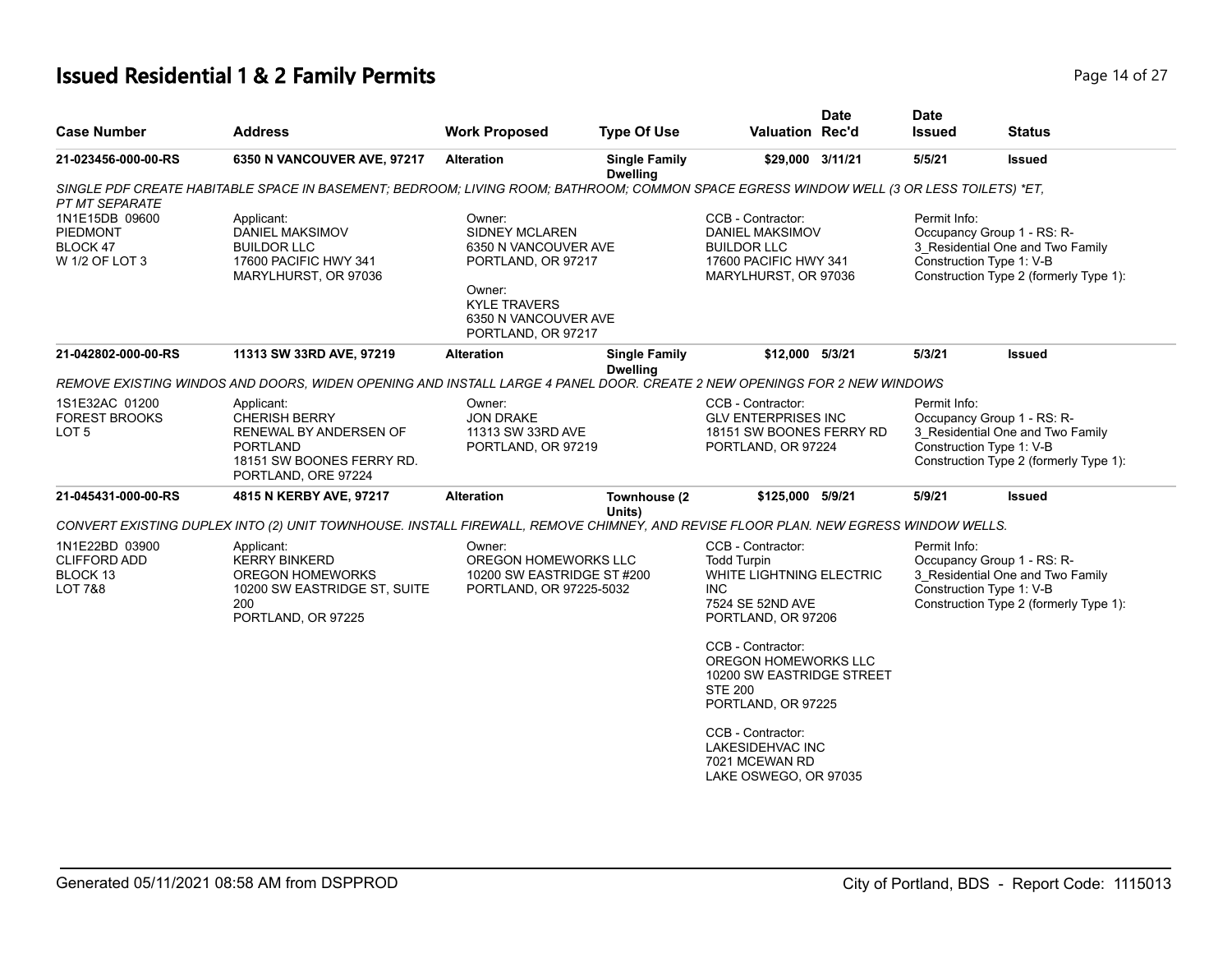# **Issued Residential 1 & 2 Family Permits Page 15 of 27 Page 15 of 27**

| <b>Case Number</b>                                                                                                                                                            | <b>Address</b>                                                                                                             | <b>Work Proposed</b>                                                                    | <b>Type Of Use</b>     | <b>Valuation Rec'd</b>                                                                                                                                                                                                                                                                                                      | <b>Date</b> | <b>Date</b><br><b>Issued</b> | <b>Status</b>                                                                                                                        |
|-------------------------------------------------------------------------------------------------------------------------------------------------------------------------------|----------------------------------------------------------------------------------------------------------------------------|-----------------------------------------------------------------------------------------|------------------------|-----------------------------------------------------------------------------------------------------------------------------------------------------------------------------------------------------------------------------------------------------------------------------------------------------------------------------|-------------|------------------------------|--------------------------------------------------------------------------------------------------------------------------------------|
| 21-045394-000-00-RS                                                                                                                                                           | 4809 N KERBY AVE, 97217                                                                                                    | <b>Alteration</b>                                                                       | Townhouse (2<br>Units) | \$125,000 5/8/21                                                                                                                                                                                                                                                                                                            |             | 5/8/21                       | <b>Issued</b>                                                                                                                        |
|                                                                                                                                                                               | CONVERT DUPLEX INTO (2) UNIT TOWNHOUSE. INSTALL FIREWALL, REMOVE CHIMNEY, REVISE FLOOR PLAN. NEW EGRESS WINDOW WELLS.      |                                                                                         |                        |                                                                                                                                                                                                                                                                                                                             |             |                              |                                                                                                                                      |
| 1N1E22BD 03900                                                                                                                                                                | Applicant:<br><b>KERRY BINKERD</b><br><b>OREGON HOMEWORKS</b><br>10200 SW EASTRIDGE ST, SUITE<br>200<br>PORTLAND, OR 97225 | Owner:<br>OREGON HOMEWORKS LLC<br>10200 SW EASTRIDGE ST #200<br>PORTLAND, OR 97225-5032 |                        | CCB - Contractor:<br><b>Todd Turpin</b><br>WHITE LIGHTNING ELECTRIC<br>INC.<br>7524 SE 52ND AVE<br>PORTLAND, OR 97206<br>CCB - Contractor:<br>OREGON HOMEWORKS LLC<br>10200 SW EASTRIDGE STREET<br><b>STE 200</b><br>PORTLAND, OR 97225<br>CCB - Contractor:<br>LAKESIDEHVAC INC<br>7021 MCEWAN RD<br>LAKE OSWEGO, OR 97035 |             | Permit Info:                 | Occupancy Group 1 - RS: R-<br>3 Residential One and Two Family<br>Construction Type 1: V-B<br>Construction Type 2 (formerly Type 1): |
| Total # of RS Alteration permits issued: 41                                                                                                                                   |                                                                                                                            |                                                                                         |                        |                                                                                                                                                                                                                                                                                                                             |             |                              | Total valuation of RS Alteration permits issued:<br>\$774,244                                                                        |
| 21-018416-000-00-RS<br>$\Omega_{11}$ $\Omega_{1}$ $\Gamma$ $\Omega_{21}$ $\Gamma$ $\Omega_{31}$ $\Gamma$ $\Omega_{31}$ $\Gamma$ $\Omega_{31}$ $\Gamma$ $\Omega_{31}$ $\Gamma$ | 3126 NE 10TH AVE - UNIT A,<br>97212<br>$\tau$ bestaalleb albuar al in to belijille beligije ili bebbio                     | <b>Demolition</b>                                                                       | Garage/Carport         | \$3,500                                                                                                                                                                                                                                                                                                                     | 3/3/21      | 5/3/21                       | <b>Final</b>                                                                                                                         |

|                                                                     | SINGLE PDF - SB871: DECONSTRUCT DETACHED GARAGE. SLAB TO REMAIN. REMOVE ALL DEBRIS.                                                                                                                                                                                                                                                                                                                      |                                                                                                                                                              |                                         |                                                                                                                          |                                                                  |                                                                             |
|---------------------------------------------------------------------|----------------------------------------------------------------------------------------------------------------------------------------------------------------------------------------------------------------------------------------------------------------------------------------------------------------------------------------------------------------------------------------------------------|--------------------------------------------------------------------------------------------------------------------------------------------------------------|-----------------------------------------|--------------------------------------------------------------------------------------------------------------------------|------------------------------------------------------------------|-----------------------------------------------------------------------------|
| 1N1E26BA 08400<br><b>IRVINGTON</b><br>BLOCK 97<br>LOT <sub>13</sub> | Applicant:<br><b>JOE PETRINA</b><br>PETRINA CONSTRUCTION<br>4505 NE TILLAMOOK<br>PORTLAND, OR 97213                                                                                                                                                                                                                                                                                                      | Owner:<br><b>CHRISTINE CHEN</b><br>3126 NE 10TH AVE<br>PORTLAND, OR 97212<br>Owner:<br><b>CHRISTOPHER STEINKEN</b><br>3126 NE 10TH AVE<br>PORTLAND, OR 97212 |                                         | CCB - Contractor:<br><b>CASEY PETRINA</b><br>PETRINA CONSTRUCTION INC<br>4505 NE TILLAMOOK ST<br>PORTLAND, OR 97213-1319 | Permit Info:<br>Garage\Utility Misc.<br>Construction Type 1: V-B | Occupancy Group 1 - RS: U Private<br>Construction Type 2 (formerly Type 1): |
| 21-001864-000-00-RS                                                 | 8501 N NEWMAN AVE, 97203                                                                                                                                                                                                                                                                                                                                                                                 | <b>Demolition</b>                                                                                                                                            | <b>Single Family</b><br><b>Dwelling</b> | \$2.000 3/10/21                                                                                                          | 5/4/21                                                           | <b>Issued</b>                                                               |
| 1N1E08BD 11000                                                      | SINGLE PDF - SB871: DEMOLISH SINGLE FAMILY RESIDENCE (NO BASEMENT). CAP SEWER. REMOVE ALL DEBRIS***SUBJECT TO 35-DAY DEMO DELAY. RESIDENTIAL<br>COMPREHENSIVE PLAN DESIGNATION***DEMOLITION DELAY 35-DAY APPEAL PERIOD UNTIL 4:30 PM, Wednesday, April 14, 2021***SEPTIC DECOMMISSIONING<br>REQUIRED. CALL FOR INSPECTION 842*** Septic Decommissioning Required. Call for Inspection 842.<br>Applicant: | Owner:                                                                                                                                                       |                                         | CCB - Contractor:                                                                                                        | Permit Info:                                                     |                                                                             |
| <b>GARDEN PK</b><br>BLOCK 2<br>LOT 27&28                            | RICHARD ADAMS<br><b>FASTER PERMITS</b><br>2000 SW 1ST AVENUE SUITE 420<br>PORTLAND, OR 97201                                                                                                                                                                                                                                                                                                             | WILDE PROPERTIES INC<br>5933 NE FLANDERS ST<br>PORTLAND, OR 97213-3739                                                                                       |                                         | <b>MARK WILDE</b><br>WILDE PROPERTIES INC<br>5933 NE FLANDERS ST<br>PORTLAND, OR 97213                                   | Occupancy Group 1 - RS: R-<br>Construction Type 1: V-B           | 3 Residential One and Two Family<br>Construction Type 2 (formerly Type 1):  |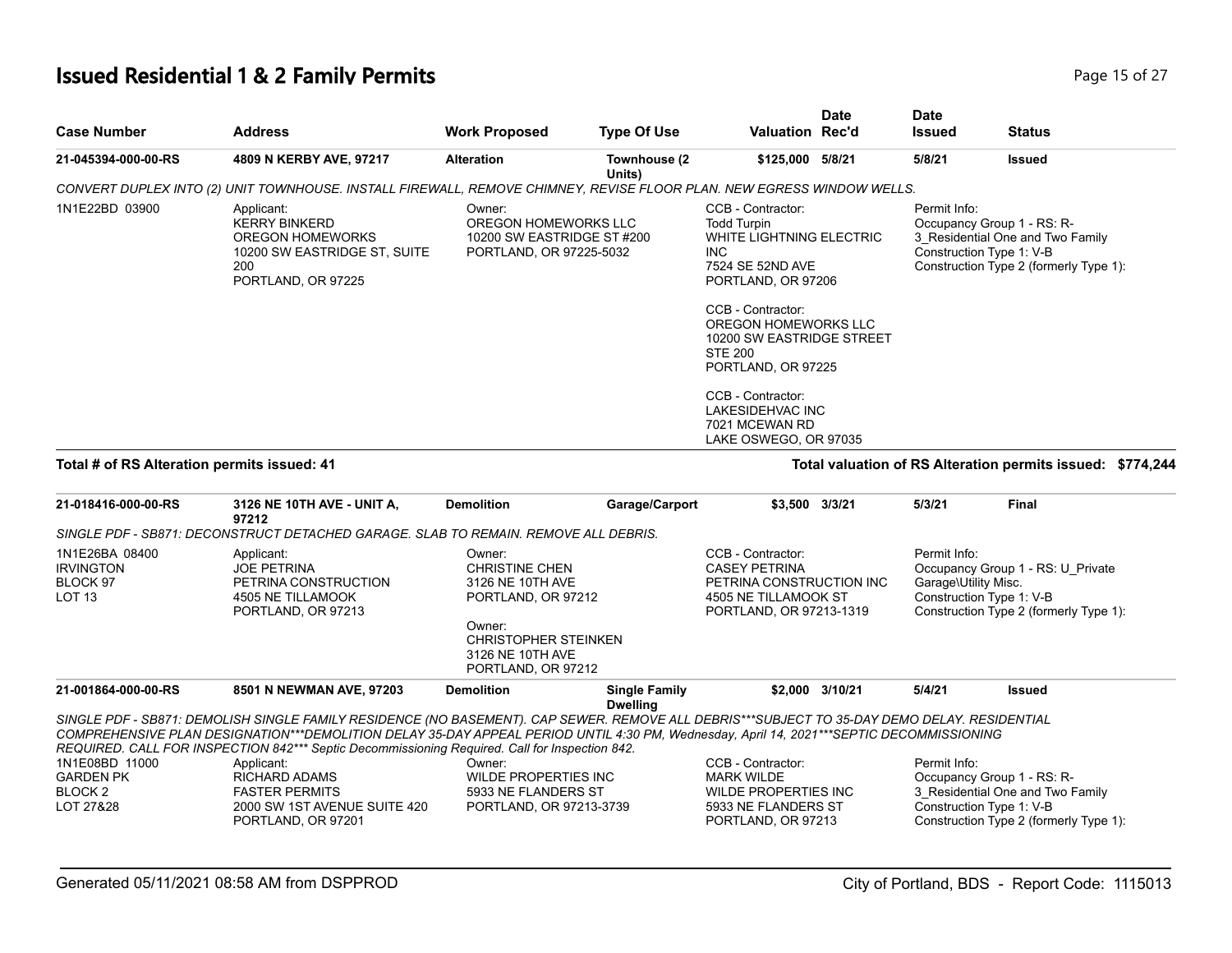# **Issued Residential 1 & 2 Family Permits Page 16 of 27 Page 16 of 27**

| <b>Case Number</b>                                                                           | <b>Address</b>                                                                                                                                                                 | <b>Work Proposed</b>                                                                                                                                          | <b>Type Of Use</b>                      | <b>Valuation Rec'd</b>                                                                                      | <b>Date</b> | <b>Date</b><br><b>Issued</b> | <b>Status</b>                                                                                                                        |  |
|----------------------------------------------------------------------------------------------|--------------------------------------------------------------------------------------------------------------------------------------------------------------------------------|---------------------------------------------------------------------------------------------------------------------------------------------------------------|-----------------------------------------|-------------------------------------------------------------------------------------------------------------|-------------|------------------------------|--------------------------------------------------------------------------------------------------------------------------------------|--|
| Total # of RS Demolition permits issued: 2                                                   |                                                                                                                                                                                |                                                                                                                                                               |                                         |                                                                                                             |             |                              | Total valuation of RS Demolition permits issued: \$5,500                                                                             |  |
| 19-231779-000-00-RS                                                                          | 2635 SW MONTGOMERY DR,<br>97201                                                                                                                                                | <b>Interior Alteration Only</b>                                                                                                                               | <b>Single Family</b><br><b>Dwelling</b> | \$80,000 9/24/19                                                                                            |             | 5/6/21                       | <b>Under Inspection</b>                                                                                                              |  |
| <b>INSTALL THREE STOP ELEVATOR.</b>                                                          |                                                                                                                                                                                |                                                                                                                                                               |                                         |                                                                                                             |             |                              |                                                                                                                                      |  |
| 1S1E05DD 08900<br>SMITHS ADD TO P<br><b>BLOCK D</b><br>LOT 3 TL 8900                         | Applicant:<br><b>JAMES H FRANK</b><br><b>JH FRANK CONSTRUCTION</b><br>8435 SW TERWILLIGER BLVD<br>PORTLAND, OR 97219                                                           | Owner:<br><b>JANET CONKLIN</b><br>2635 SW MONTGOMERY DR<br>PORTLAND, OR 97201<br>Owner:<br>ROBERT B CONKLIN TR<br>2635 SW MONTGOMERY DR<br>PORTLAND, OR 97201 |                                         | CCB - Contractor:<br>J H FRANK CONSTRUCTION LLC<br>8435 SW TERWILLIGER<br>PORTLAND, OR 97219                |             | Permit Info:                 | Occupancy Group 1 - RS: R-<br>3_Residential One and Two Family<br>Construction Type 1: V-B<br>Construction Type 2 (formerly Type 1): |  |
| 21-040302-000-00-RS                                                                          | 2425 NE 37TH AVE, 97212                                                                                                                                                        | <b>Interior Alteration Only</b>                                                                                                                               | <b>Single Family</b><br><b>Dwelling</b> | \$12,000 4/26/21                                                                                            |             | 5/3/21                       | <b>Under Inspection</b>                                                                                                              |  |
|                                                                                              | CONVERT BASEMENT TO HABITABLE SPACE. CREATE A NEW BASEMENT BATHROOM(3rd).                                                                                                      |                                                                                                                                                               |                                         |                                                                                                             |             |                              |                                                                                                                                      |  |
| 1N1E25DA 03700<br><b>ROSSMERE</b><br>BLOCK 10<br>LOT <sub>3</sub>                            | Applicant:<br>Seamus Egan<br>SEAMUS EGAN G.C.<br>4842 NE 42nd Ave # 162<br>Portland, OR 97218                                                                                  | Owner:<br><b>KELLI MAY</b><br>2425 NE 37TH AVE<br>PORTLAND, OR 97212-5257<br>Owner:<br><b>JACK MAY</b><br>2425 NE 37TH AVE<br>PORTLAND, OR 97212-5257         |                                         | CCB - Contractor:<br><b>SEAMUS EGAN</b><br><b>SEAMUS EGAN</b><br>4824 NE 42ND AVE 162<br>PORTLAND, OR 97218 |             | Permit Info:                 | Occupancy Group 1 - RS: R-<br>3_Residential One and Two Family<br>Construction Type 1: V-B<br>Construction Type 2 (formerly Type 1): |  |
| 21-040530-000-00-RS                                                                          | 5323 SE 44TH AVE, 97206                                                                                                                                                        | <b>Interior Alteration Only</b>                                                                                                                               | <b>Single Family</b><br><b>Dwelling</b> | \$168,000 4/26/21                                                                                           |             | 5/4/21                       | <b>Issued</b>                                                                                                                        |  |
|                                                                                              | Renovation involving a reconfigured layout with some structural demo and framing, enclose back patio, adding to master bedroom. Complete kitchen and bathroom renovations with |                                                                                                                                                               |                                         |                                                                                                             |             |                              |                                                                                                                                      |  |
| the addition of one bathroom.<br>1S2E18BC 18600<br>PATT ADD<br>BLOCK <sub>2</sub><br>LOT 3&4 | Applicant:<br><b>KIPP KNODE</b><br>TALL FIRS BUILDING CO<br>3636 SE DIVISION ST<br>PORTLAND OR 97202                                                                           | Owner:<br><b>STEFANIE FOLK</b><br>5343 SE 44TH AVE<br>PORTLAND, OR 97206<br>Owner:<br><b>GREGORY HOLIAT</b><br>5343 SE 44TH AVE<br>PORTLAND, OR 97206         |                                         | CCB - Contractor:<br>TALL FIRS BUILDING CO<br>3636 SE DIVISION ST<br>PORTLAND, OR 97202                     |             | Permit Info:                 | Occupancy Group 1 - RS: R-<br>3_Residential One and Two Family<br>Construction Type 1: V-B<br>Construction Type 2 (formerly Type 1): |  |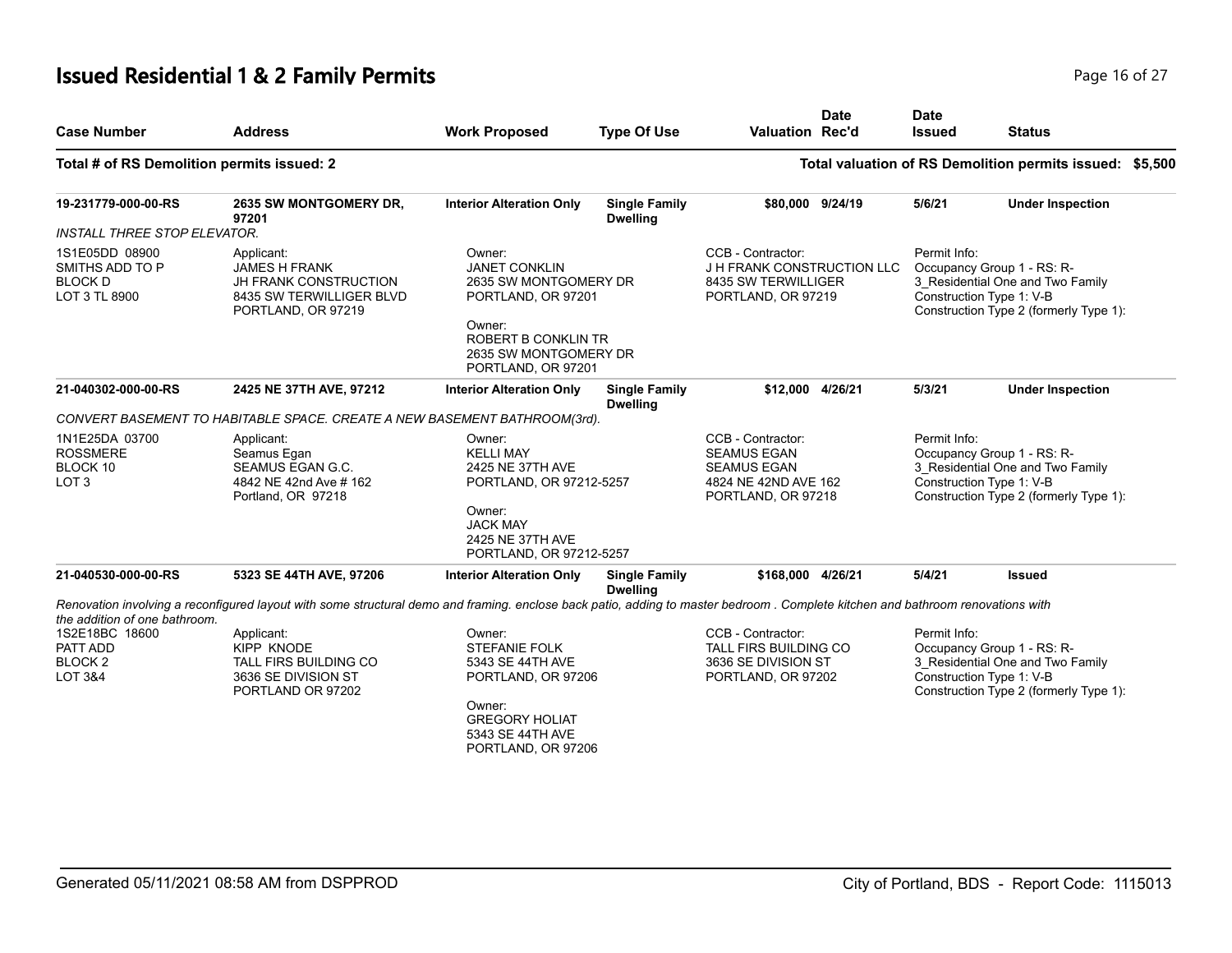# **Issued Residential 1 & 2 Family Permits Page 17 of 27 Page 17 of 27**

| <b>Case Number</b>                                                                                            | <b>Address</b>                                                                                                                                                                                                   | <b>Work Proposed</b>                                                                                                                                       | <b>Type Of Use</b>                      | <b>Valuation Rec'd</b>                                                                                         | <b>Date</b> | <b>Date</b><br><b>Issued</b>             | <b>Status</b>                                                                                            |
|---------------------------------------------------------------------------------------------------------------|------------------------------------------------------------------------------------------------------------------------------------------------------------------------------------------------------------------|------------------------------------------------------------------------------------------------------------------------------------------------------------|-----------------------------------------|----------------------------------------------------------------------------------------------------------------|-------------|------------------------------------------|----------------------------------------------------------------------------------------------------------|
| 21-039158-000-00-RS                                                                                           | 6319 SE 30TH AVE, 97202                                                                                                                                                                                          | <b>Interior Alteration Only</b>                                                                                                                            | <b>Single Family</b><br><b>Dwelling</b> | \$175,000 4/21/21                                                                                              |             | 5/5/21                                   | <b>Under Inspection</b>                                                                                  |
|                                                                                                               | * SINGLE PDF * CONVERT BASEMENT TO HABITABLE SPACE.                                                                                                                                                              |                                                                                                                                                            |                                         |                                                                                                                |             |                                          |                                                                                                          |
| 1S1E13CD 04900<br>EASTMORELAND<br>BLOCK 35<br>LOT 14&15                                                       | Applicant:<br><b>LEN PANAS</b><br>PANAS LLC<br>17261 SW KELOK RD<br>LAKE OSWEGO, OR 97034                                                                                                                        | Owner:<br><b>FREDERICK BUCKMAN</b><br>6319 SE 30TH AVE<br>PORTLAND, OR 97202<br>Owner:<br><b>CHRISTY BUCKMAN</b><br>6319 SE 30TH AVE<br>PORTLAND, OR 97202 |                                         | CCB - Contractor:<br><b>LEN PANAS</b><br>PANAS LLC<br>16722 BOONES FERRY RD<br>LAKE OSWEGO, OR 97035           |             | Permit Info:<br>Construction Type 1: V-B | Occupancy Group 1 - RS: R-<br>3_Residential One and Two Family<br>Construction Type 2 (formerly Type 1): |
| 21-040559-000-00-RS                                                                                           | 2506 SE GRANT ST, 97214                                                                                                                                                                                          | <b>Interior Alteration Only</b>                                                                                                                            | <b>Single Family</b><br><b>Dwelling</b> | \$150,000 4/26/21                                                                                              |             | 5/4/21                                   | <b>Issued</b>                                                                                            |
| spaces.                                                                                                       | Interior renovation including a reconfiguration of the layout and space on both finished floors of the home, structural demolition and framing, and upgraded kitchen and bathroom                                |                                                                                                                                                            |                                         |                                                                                                                |             |                                          |                                                                                                          |
| 1S1E01CC 14600<br><b>MURRAYMEAD</b><br>BLOCK <sub>5</sub><br>LOT <sub>9</sub><br>W 34.37' OF LOT 15-17        | Applicant:<br><b>KIPP KNODE</b><br>TALL FIRS BUILDING CO<br>3636 SE DIVISION ST<br>PORTLAND OR 97202                                                                                                             | Owner:<br>STOERTZ BARRETT LIV TR<br>2506 SE GRANT ST<br>PORTLAND, OR 97214                                                                                 |                                         | CCB - Contractor:<br>TALL FIRS BUILDING CO<br>3636 SE DIVISION ST<br>PORTLAND, OR 97202                        |             | Permit Info:<br>Construction Type 1: V-B | Occupancy Group 1 - RS: R-<br>3_Residential One and Two Family<br>Construction Type 2 (formerly Type 1): |
| 21-043913-000-00-RS                                                                                           | 2205 NE 45TH AVE, 97213                                                                                                                                                                                          | <b>Interior Alteration Only</b>                                                                                                                            | <b>Single Family</b><br><b>Dwelling</b> | \$11,500 5/5/21                                                                                                |             | 5/5/21                                   | <b>Under Inspection</b>                                                                                  |
|                                                                                                               | *SINGLE PDF* 2ND FLOOR BATHROOM REMODEL, NO ADDED BATHROOMS, TRADES ONLY, NO PLANS                                                                                                                               |                                                                                                                                                            |                                         |                                                                                                                |             |                                          |                                                                                                          |
| 1N2E30CB 16400<br><b>ROSSMERE</b><br>BLOCK 19<br>LOT <sub>4</sub>                                             | Applicant:<br><b>SMITH HAYES</b><br><b>HAYES BROTHERS LLC</b><br>5423 NE 36TH AVE<br>PORTLAND, ORE 97211                                                                                                         | Owner:<br><b>TERI LYNN M IKEDA</b><br>2205 NE 45TH AVE<br>PORTLAND, OR 97213<br>Owner:<br><b>MARK ZAUGRA</b><br>2205 NE 45TH AVE                           |                                         | CCB - Contractor:<br><b>SMITH HAYES</b><br><b>HAYES BROTHERS LLC</b><br>5423 NE 36TH AVE<br>PORTLAND, OR 97211 |             | Permit Info:<br>Construction Type 1: V-B | Occupancy Group 1 - RS: R-<br>3 Residential One and Two Family<br>Construction Type 2 (formerly Type 1): |
|                                                                                                               |                                                                                                                                                                                                                  | PORTLAND, OR 97213                                                                                                                                         |                                         |                                                                                                                |             |                                          |                                                                                                          |
| 21-044039-000-00-RS                                                                                           | 647 N SUMNER ST, 97217                                                                                                                                                                                           | <b>Interior Alteration Only</b>                                                                                                                            | <b>Single Family</b><br><b>Dwelling</b> | \$18,000 5/5/21                                                                                                |             | 5/5/21                                   | <b>Issued</b>                                                                                            |
|                                                                                                               | SIMPLE BATHROOM PERMIT - NEW MASTER BATH UPSTAIRS. PLUMBING PERMIT FOR NEW BATRHOOM SEPARATE. TRADE PERMITS TO INCLUDE WORK DONE<br>UNDER VOID PERMITS (16-265938 ET, 16-265940 MT, 16-265939 PT, 16-251255 PT). |                                                                                                                                                            |                                         |                                                                                                                |             |                                          |                                                                                                          |
| 1N1E22BA 10000<br><b>M PATTONS &amp; SUB</b><br><b>SUB TRACT K</b><br>BLOCK <sub>2</sub><br>LOT <sub>14</sub> | Applicant:<br><b>BRENDEN MCALEESE</b><br>647 N SUMNER ST<br>PORTLAND, OR 97217                                                                                                                                   | Owner:<br><b>JULIA MCALEESE</b><br>647 N SUMNER ST<br>PORTLAND, OR 97217<br>Owner:<br><b>BRENDEN MCALEESE</b><br>647 N SUMNER ST<br>PORTLAND, OR 97217     |                                         |                                                                                                                |             | Permit Info:<br>Construction Type 1: V-B | Occupancy Group 1 - RS: R-<br>3 Residential One and Two Family<br>Construction Type 2 (formerly Type 1): |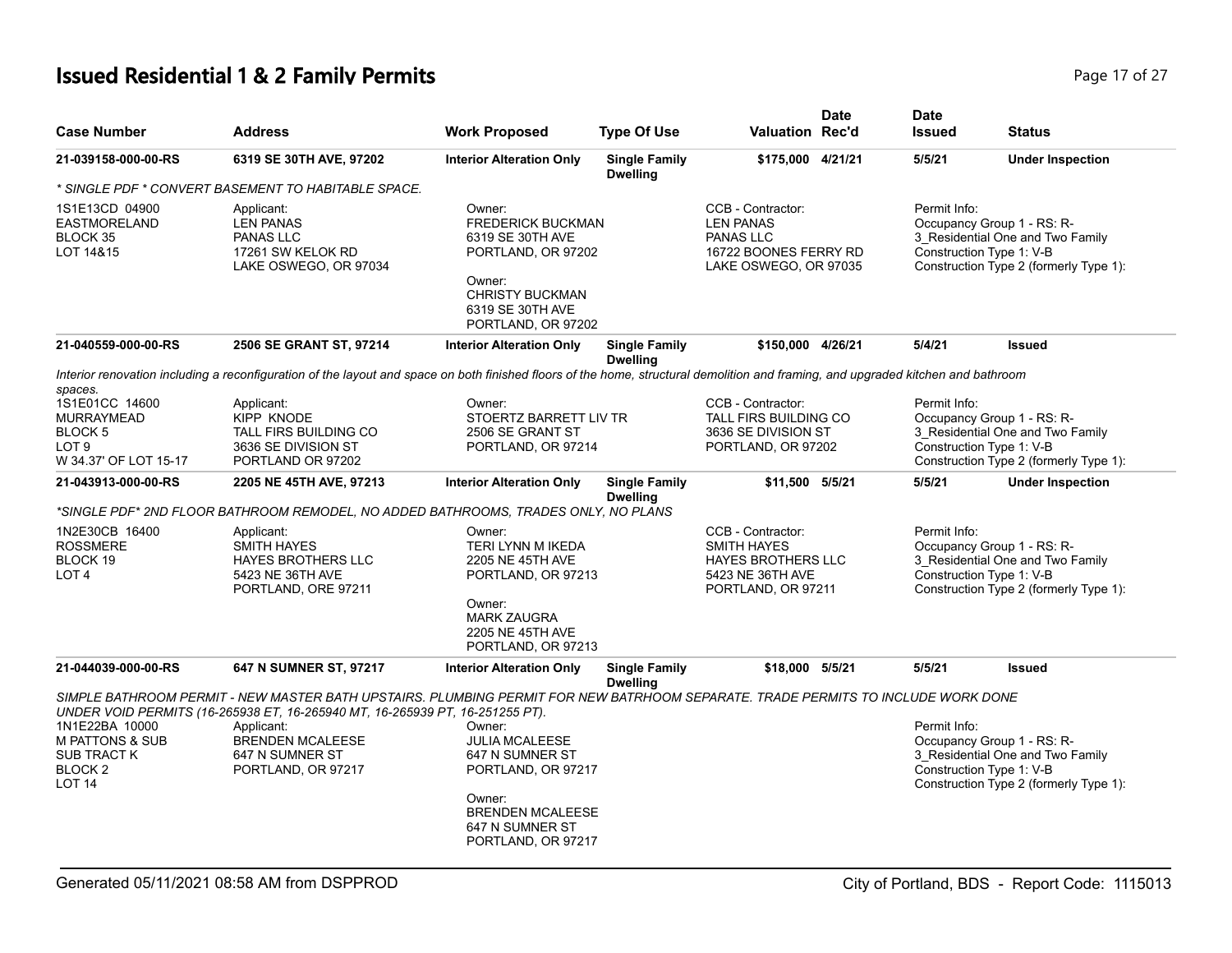# **Issued Residential 1 & 2 Family Permits Page 18 of 27 Page 18 of 27**

| <b>Case Number</b>                                                                     | <b>Address</b>                                                                                                                   | <b>Work Proposed</b>                                                                                                                   | <b>Type Of Use</b>                      | <b>Valuation Rec'd</b>                                                                  | <b>Date</b> | <b>Date</b><br><b>Issued</b> | <b>Status</b>                                                                                                                        |
|----------------------------------------------------------------------------------------|----------------------------------------------------------------------------------------------------------------------------------|----------------------------------------------------------------------------------------------------------------------------------------|-----------------------------------------|-----------------------------------------------------------------------------------------|-------------|------------------------------|--------------------------------------------------------------------------------------------------------------------------------------|
| 21-044631-000-00-RS                                                                    | 7150 SE 27TH AVE, 97202                                                                                                          | <b>Interior Alteration Only</b>                                                                                                        | <b>Single Family</b><br><b>Dwelling</b> | \$15,000 5/6/21                                                                         |             | 5/6/21                       | <b>Issued</b>                                                                                                                        |
|                                                                                        | SIMPLE BATHROOM PERMIT - NEW BATHROOM. ELECTRICAL AND PLUMBING PERMITS SEPARATE.                                                 |                                                                                                                                        |                                         |                                                                                         |             |                              |                                                                                                                                      |
| 1S1E24BA 06700<br><b>EASTMORELAND</b><br><b>BLOCK1</b><br>LOT 11 EXC NLY 35'<br>LOT 12 | Applicant:<br>PATRICK T MAHONEY & DEANNE<br>L MAHONEY LIV TR<br>7150 SE 27TH AVE<br>PORTLAND, OR 97202                           | Owner:<br>PATRICK T MAHONEY & DEANNE L<br><b>MAHONEY LIV TR</b><br>7150 SE 27TH AVE<br>PORTLAND, OR 97202                              |                                         | CCB - Contractor:<br><b>MAHONEY HOMES LLC</b><br>7150 SE 27TH AVE<br>PORTLAND, OR 97202 |             | Permit Info:                 | Occupancy Group 1 - RS: R-<br>3_Residential One and Two Family<br>Construction Type 1: V-B<br>Construction Type 2 (formerly Type 1): |
| 21-042809-000-00-RS                                                                    | 645 SE 46TH AVE, 97215                                                                                                           | <b>Interior Alteration Only</b>                                                                                                        | <b>Single Family</b><br><b>Dwelling</b> | \$70,000 5/3/21                                                                         |             | 5/4/21                       | <b>Issued</b>                                                                                                                        |
|                                                                                        | Kitchen remodel Bath remodel Note: trade work only (no plans). some demo work has already been done by owner                     |                                                                                                                                        |                                         |                                                                                         |             |                              |                                                                                                                                      |
| 1S2E06BB 01000<br>PARADISE SPR TR<br>BLOCK 6<br>S 35' OF LOT 19                        | Applicant:<br><b>BRIAN BACHELOR</b><br><b>BACHELOR GENERAL</b><br><b>CONSTRACTOR</b><br>5224 NE 42ND AVENUE<br>PORTLAND OR 97218 | Owner:<br><b>WILLIAM COURTNEY</b><br>4320 SE CLINTON ST<br>PORTLAND, OR 97206-1620                                                     |                                         | CCB - Contractor:<br><b>BGC INC</b><br>5224 NE 42ND AVE<br>PORTLAND, OR 97218           |             | Permit Info:                 | Occupancy Group 1 - RS: R-<br>3 Residential One and Two Family<br>Construction Type 1: V-B<br>Construction Type 2 (formerly Type 1): |
| 21-042962-000-00-RS                                                                    | 1826 SE 45TH AVE, 97215                                                                                                          | <b>Interior Alteration Only</b>                                                                                                        | <b>Single Family</b><br><b>Dwelling</b> | \$6.000 5/3/21                                                                          |             | 5/4/21                       | <b>Under Inspection</b>                                                                                                              |
|                                                                                        | SIMPLE BATHROOM PERMIT - NEW BATHROOM ON MAIN FLOOR. PLUMBING PERMIT SEPARATE.                                                   |                                                                                                                                        |                                         |                                                                                         |             |                              |                                                                                                                                      |
| 1S2E06CB 03900<br><b>FAILING ADD</b><br>BLOCK 2<br>N 38.16' OF LOT 14                  | Applicant:<br><b>SHARON GARRETT</b><br>5775 SE 52ND AVE<br>PORTLAND, OR 97206-6001                                               | Owner:<br><b>SHARON GARRETT</b><br>5775 SE 52ND AVE<br>PORTLAND, OR 97206-6001<br>Owner:<br><b>KENNETH GARRETT</b><br>5775 SE 52ND AVE |                                         |                                                                                         |             | Permit Info:                 | Occupancy Group 1 - RS: R-<br>3 Residential One and Two Family<br>Construction Type 1: V-B<br>Construction Type 2 (formerly Type 1): |
|                                                                                        |                                                                                                                                  | PORTLAND, OR 97206-6001                                                                                                                |                                         |                                                                                         |             |                              |                                                                                                                                      |
| 21-043067-000-00-RS                                                                    | 3388 SE 8TH AVE, 97202                                                                                                           | <b>Interior Alteration Only</b>                                                                                                        | <b>Single Family</b><br><b>Dwelling</b> | \$2,000 5/3/21                                                                          |             | 5/5/21                       | <b>Issued</b>                                                                                                                        |
|                                                                                        | SIMPLE BATHROOM PERMIT - CONVERT TWO HALF BATHROOMS (ONE IN EACH UNIT) TO FULL BATHROOMS BY ADDING SHOWERS.                      |                                                                                                                                        |                                         |                                                                                         |             |                              |                                                                                                                                      |
| 1S1E11BC 10600                                                                         | Applicant:<br><b>LOGAN FORD</b><br>3388 SE 8TH AVE<br>PORTLAND, OR 97202                                                         | Owner:<br><b>ALLISON FORD</b><br>3388 SE 8TH AVE<br>PORTLAND, OR 97202<br>Owner:                                                       |                                         |                                                                                         |             | Permit Info:                 | Occupancy Group 1 - RS: R-<br>3 Residential One and Two Family<br>Construction Type 1: V-B<br>Construction Type 2 (formerly Type 1): |
|                                                                                        |                                                                                                                                  | MAXWELL CAMPBELL<br>3388 SE 8TH AVE<br>PORTLAND, OR 97202                                                                              |                                         |                                                                                         |             |                              |                                                                                                                                      |
|                                                                                        |                                                                                                                                  | Owner:<br><b>LOGAN FORD</b><br>3388 SE 8TH AVE<br>PORTLAND, OR 97202                                                                   |                                         |                                                                                         |             |                              |                                                                                                                                      |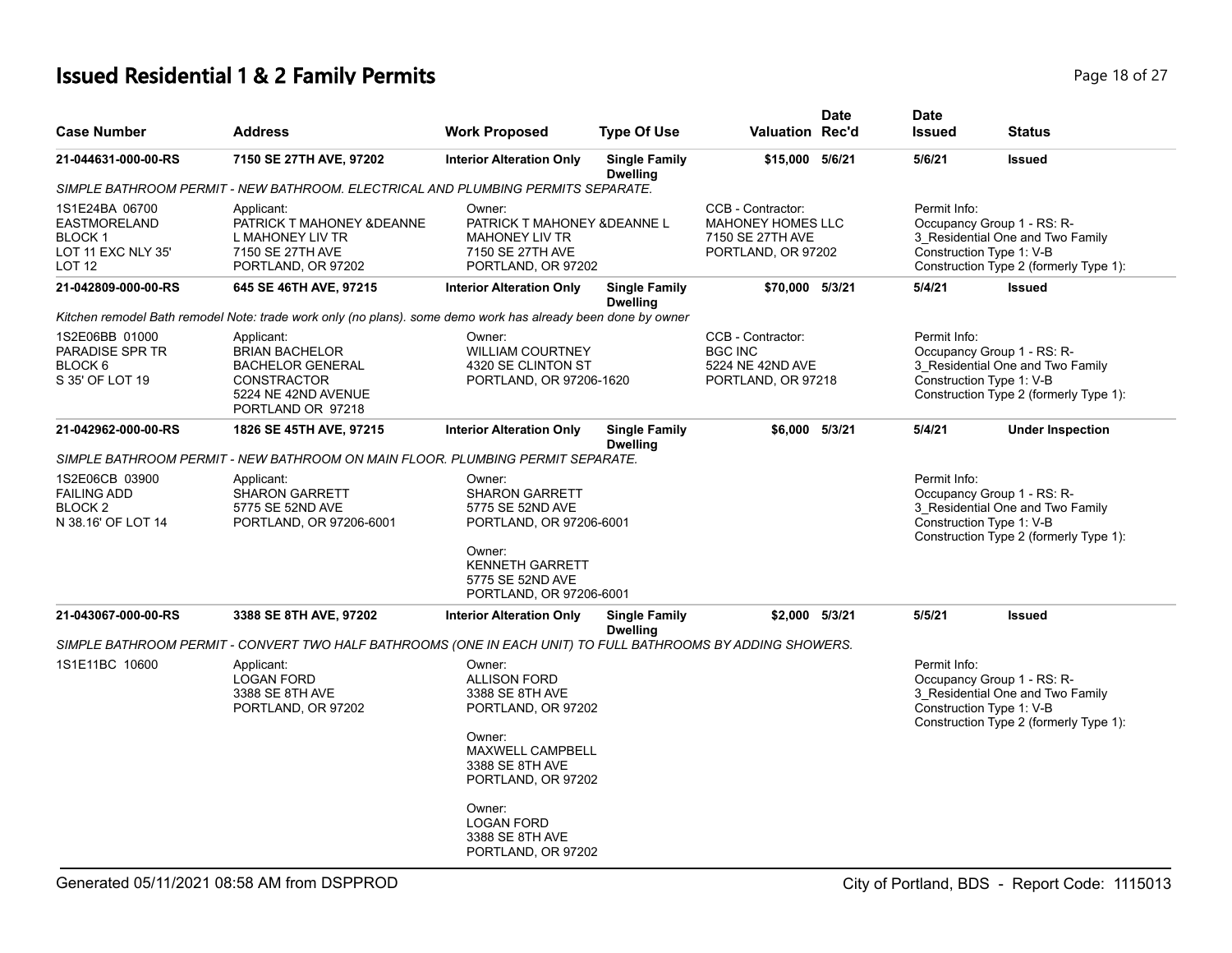#### **Issued Residential 1 & 2 Family Permits Page 19 of 27 Page 19 of 27**

| <b>Case Number</b>                                                 | <b>Address</b>                                                                                                                     | <b>Work Proposed</b>                                                                                                                                                   | <b>Type Of Use</b>                       | <b>Date</b><br><b>Valuation Rec'd</b>                                                                                    | <b>Date</b><br><b>Issued</b> | <b>Status</b>                                                                                                                                                                    |
|--------------------------------------------------------------------|------------------------------------------------------------------------------------------------------------------------------------|------------------------------------------------------------------------------------------------------------------------------------------------------------------------|------------------------------------------|--------------------------------------------------------------------------------------------------------------------------|------------------------------|----------------------------------------------------------------------------------------------------------------------------------------------------------------------------------|
| 21-044861-000-00-RS                                                | 2632 NE KLICKITAT ST, 97212                                                                                                        | <b>Interior Alteration Only</b>                                                                                                                                        | <b>Single Family</b><br><b>Dwelling</b>  | \$9,000 5/6/21                                                                                                           | 5/7/21                       | <b>Under Inspection</b>                                                                                                                                                          |
|                                                                    | *SINGLE PDF* KITCHEN REMODEL, NO FOOTPRINT CHANGE OR ADDED BATHROOMS                                                               |                                                                                                                                                                        |                                          |                                                                                                                          |                              |                                                                                                                                                                                  |
| 1N1E25BB 13100<br><b>IRVINDALE</b><br>BLOCK 6<br>LOT 1&2           | Applicant:<br><b>JOE PETRINA</b><br>PETRINA CONSTRUCTION INC.<br>4505 NE TILLAMOOK ST<br>PORTLAND, OR 97213-1319                   | Owner:<br><b>JONATHAN HELD</b><br>2632 NE KLICKITAT ST<br>PORTLAND, OR 97212-2548<br>Owner:<br><b>LISA FERREIRA</b><br>2632 NE KLICKITAT ST<br>PORTLAND, OR 97212-2548 |                                          | CCB - Contractor:<br><b>CASEY PETRINA</b><br>PETRINA CONSTRUCTION INC<br>4505 NE TILLAMOOK ST<br>PORTLAND, OR 97213-1319 | Permit Info:                 | Occupancy Group 1 - RS: R-<br>3_Residential One and Two Family<br>Construction Type 1: V-B<br>Construction Type 2 (formerly Type 1):                                             |
| 21-040996-000-00-RS                                                | 12121 SE BROOKSIDE DR.<br>97266                                                                                                    | <b>Interior Alteration Only</b>                                                                                                                                        | <b>Single Family</b><br><b>Dwelling</b>  | \$5.000 4/27/21                                                                                                          | 5/3/21                       | <b>Issued</b>                                                                                                                                                                    |
|                                                                    | SIMPLE BATHROOM PERMIT - NEW FULL BATHROOM IN EXISTING CLOSET. TRADE PERMITS SEPARATE.                                             |                                                                                                                                                                        |                                          |                                                                                                                          |                              |                                                                                                                                                                                  |
| 1S2E22AA 04100<br><b>BROOKSIDE &amp; PLAT 2</b><br>LOT 4&5 TL 4100 | Applicant:<br><b>INGER ELLAM</b><br>1811 NE 126TH PL<br>PORTLAND, OR 97230                                                         | Owner:<br><b>INGER ELLAM</b><br>1811 NE 126TH PL<br>PORTLAND, OR 97230                                                                                                 |                                          | CCB - Contractor:<br>HAULOUT LANDSCAPING INC<br>16869 SW 65TH AVE #202<br>LAKE OSWEGO, OR 97070                          | Permit Info:                 | Occupancy Group 1 - RS: R-<br>3 Residential One and Two Family<br>Construction Type 1: V-B<br>Construction Type 2 (formerly Type 1):                                             |
| 21-044056-000-00-RS                                                | 1521 SW HUME CT, 97219                                                                                                             | <b>Interior Alteration Only</b>                                                                                                                                        | <b>Single Family</b><br><b>Dwelling</b>  | \$4,000 5/5/21                                                                                                           | 5/5/21                       | <b>Under Inspection</b>                                                                                                                                                          |
|                                                                    | SIMPLE BATHROOM PERMIT - CONVERT STORAGE ROOM TO BATHROOM.                                                                         |                                                                                                                                                                        |                                          |                                                                                                                          |                              |                                                                                                                                                                                  |
| 1S1E21CD 00800<br><b>CAPITOL HILL</b><br>BLOCK 31<br><b>LOT 15</b> | Applicant:<br><b>TREVOR LAINE</b><br>1521 SW HUME CT<br>PORTLAND, OR 97219                                                         | Owner:<br><b>TREVOR LAINE</b><br>1521 SW HUME CT<br>PORTLAND, OR 97219                                                                                                 |                                          |                                                                                                                          | Permit Info:                 | Occupancy Group 1 - RS: R-<br>3_Residential One and Two Family<br>Construction Type 1: V-B<br>Construction Type 2 (formerly Type 1):                                             |
|                                                                    | Total # of RS Interior Alteration Only permits issued: 14                                                                          |                                                                                                                                                                        |                                          |                                                                                                                          |                              | Total valuation of RS Interior Alteration Only permits issued: \$725,500                                                                                                         |
| 20-217919-000-00-RS                                                | 1635 N BUFFALO ST, 97217                                                                                                           | <b>New Construction</b>                                                                                                                                                | <b>Accessory</b><br><b>Dwelling Unit</b> | \$65,271 11/23/20                                                                                                        | 5/6/21                       | <b>Issued</b>                                                                                                                                                                    |
|                                                                    | FINALS ONLY. NEW ACCESSORY DWELLING UNIT/2 STORY/NO GARAGE/FLAT LOT/COMPLEX***** TRADE PERMITS SEPARATE ****SEE PERMIT 17-173411** |                                                                                                                                                                        |                                          |                                                                                                                          |                              |                                                                                                                                                                                  |
| 1N1E16AA 02500                                                     | Applicant:<br><b>MICHAEL PAGLINGER</b><br>7200 N CONCORD<br>PORTLAND 97217                                                         | Owner:<br>MICHAEL J ETAL PAGLIARULO<br>1015 N ROSA PARKS WAY<br>PORTLAND, OR 97217                                                                                     |                                          | CCB - Contractor:<br><b>BRIGHT SPOT DESIGN BUILD</b><br><b>LLC</b><br>1015 N ROSA PARKS WAY<br>PORTLAND, OR 97217        | Permit Info:                 | Occupancy Group 1 - RS: R-<br>3_Residential One and Two Family<br>Construction Type 1: V-B<br>Construction Type 2 (formerly Type 1):<br>Total Square Footage - Display Only: 533 |

Number of New Dwelling Units: 1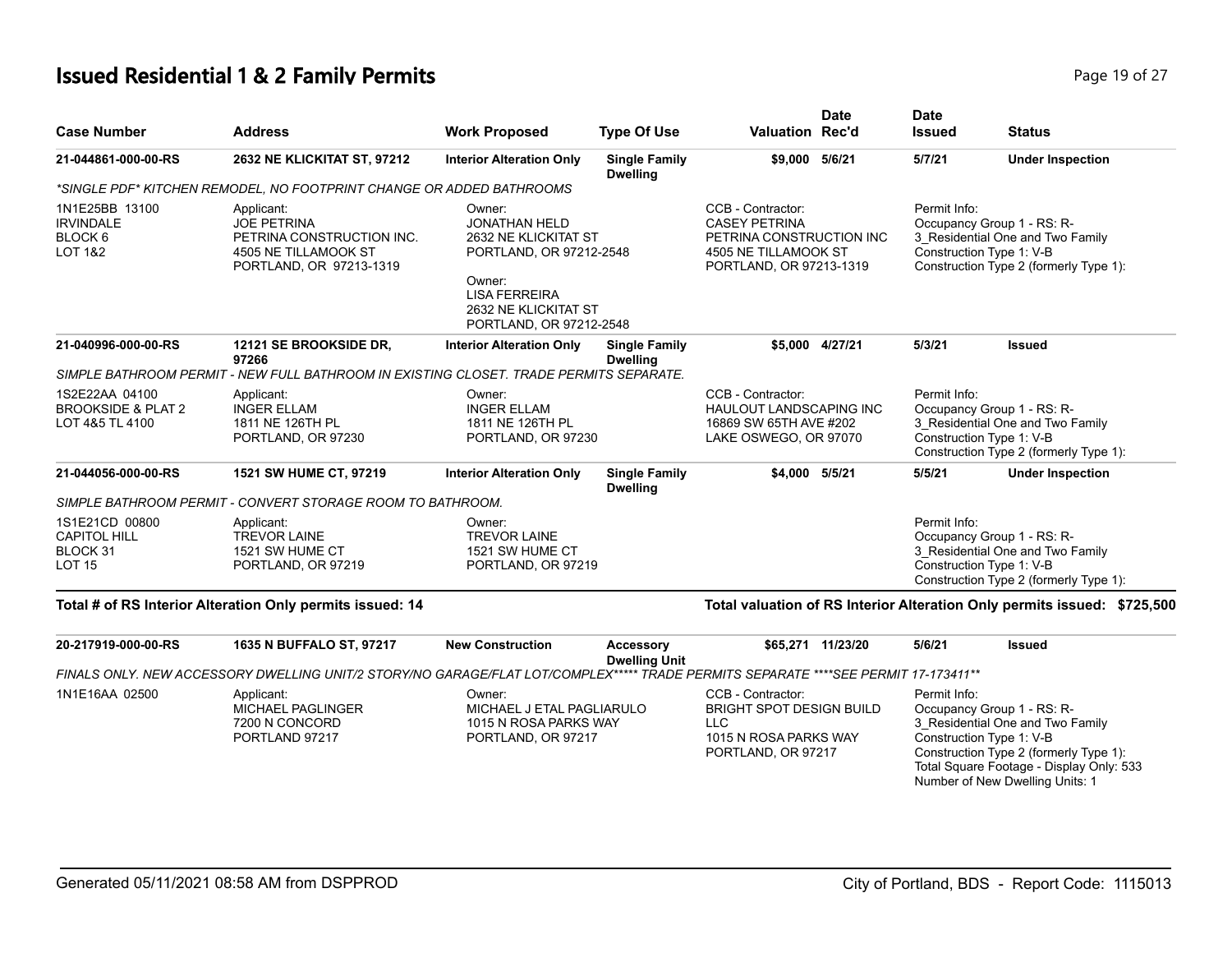# **Issued Residential 1 & 2 Family Permits**

| Page 20 of 27 |
|---------------|
|---------------|

| <b>Case Number</b>                                                             | <b>Address</b>                                                                                                                                                            | <b>Work Proposed</b>                                                                                                                                         | <b>Type Of Use</b>                       | <b>Valuation Rec'd</b>                                                                                                                                                                                                                                        | <b>Date</b>     | <b>Date</b><br><b>Issued</b>                                                  | <b>Status</b>                                                                                                                                                                          |
|--------------------------------------------------------------------------------|---------------------------------------------------------------------------------------------------------------------------------------------------------------------------|--------------------------------------------------------------------------------------------------------------------------------------------------------------|------------------------------------------|---------------------------------------------------------------------------------------------------------------------------------------------------------------------------------------------------------------------------------------------------------------|-----------------|-------------------------------------------------------------------------------|----------------------------------------------------------------------------------------------------------------------------------------------------------------------------------------|
| 20-192918-000-00-RS                                                            | 11150 S RIVERWOOD RD, 97219                                                                                                                                               | <b>New Construction</b>                                                                                                                                      | <b>Accessory</b><br><b>Structure</b>     | \$250,000 9/22/20                                                                                                                                                                                                                                             |                 | 5/3/21                                                                        | <b>Issued</b>                                                                                                                                                                          |
|                                                                                | SINGLE PDF - NEW DOCK, CONNECTED TO EXISTING LANDING                                                                                                                      |                                                                                                                                                              |                                          |                                                                                                                                                                                                                                                               |                 |                                                                               |                                                                                                                                                                                        |
| 1S1E35BA 00800<br>SECTION 35 1S 1E<br>TL 800 1.05 ACRES                        | Applicant:<br><b>TINA FARRELLY</b><br>PACIFIC HABITAT SERVICES<br>9450 SW COMMERCE CIRCLE<br>SUITE 180<br>WILSONVILLE OR 97070                                            | Owner:<br>SURESH PARANJPE<br>11150 S RIVERWOOD RD<br>PORTLAND, OR 97219-8444<br>Owner:<br>SHEELA PARANJPE<br>11150 S RIVERWOOD RD<br>PORTLAND, OR 97219-8444 |                                          | CCB - Contractor:<br><b>KENS FLOATATION SERVICE</b><br><b>INC</b><br>1701 CLACKAMETTE DR<br>OREGON CITY, OR 97045-1055<br>OREGON CITY, OR 97045                                                                                                               |                 | Permit Info:<br>Patios, Porches, Carports<br>Construction Type 1: V-B<br>1244 | Occupancy Group 1 - RS: U_Decks,<br>Construction Type 2 (formerly Type 1):<br>Total Square Footage - Display Only:                                                                     |
| 20-207274-000-00-RS                                                            | 2848 SW CHAMPLAIN DR, 97205                                                                                                                                               | <b>New Construction</b>                                                                                                                                      | Decks, Fences,<br><b>Retaining Walls</b> |                                                                                                                                                                                                                                                               | \$1,546 11/9/20 | 5/5/21                                                                        | <b>Issued</b>                                                                                                                                                                          |
|                                                                                | SINGLE PDF - NEW 8FT TALL RETAINING WALL AT FRONT OF PROPERTY, SEE 20-171515-HS                                                                                           |                                                                                                                                                              |                                          |                                                                                                                                                                                                                                                               |                 |                                                                               |                                                                                                                                                                                        |
| 1N1E32DC 05800<br><b>ARLINGTON HTS &amp; RPLT</b><br>BLOCK 13<br>LOT 9 TL 5800 | Applicant:<br>DAN BELTRAMO<br>2848 SW Champlain Dr<br>Portland, OR 97205                                                                                                  | Owner:<br>CODY MING YIM LUKE<br>2848 SW CHAMPLAIN DR<br>PORTLAND, OR 97205<br>Owner:<br><b>DANIEL BELTRAMO</b><br>2848 SW CHAMPLAIN DR<br>PORTLAND, OR 97205 |                                          |                                                                                                                                                                                                                                                               |                 | Permit Info:<br>Patios, Porches, Carports<br>Construction Type 1: V-B         | Occupancy Group 1 - RS: U_Decks,<br>Construction Type 2 (formerly Type 1):<br>Total Square Footage - Display Only: 64                                                                  |
| 20-223146-000-00-RS                                                            | 3847 SE 33RD AVE, 97202<br>SINGLE PDF - NEW DUPLEX / 2-STORY / NO GARAGE/ FLAT LOT / SIMPLE                                                                               | <b>New Construction</b>                                                                                                                                      | <b>Duplex</b>                            | \$260,864 12/18/20                                                                                                                                                                                                                                            |                 | 5/3/21                                                                        | <b>Under Inspection</b>                                                                                                                                                                |
| 1S1E12CA 06300                                                                 | Owner:<br>Applicant:<br>EDWARD SHTOGRIN<br><b>JACK B MAJORS LIVING TRUST</b><br>PO BOX 1257<br>11409 SE NORWOOD LOOP<br>CLACKAMAS OR 97015<br>HAPPY VALLEY, OR 97086-8040 |                                                                                                                                                              |                                          | CCB - Contractor:<br><b>ARTWORK CONSTRUCTION LLC</b><br>8312 SE ASPEN SUMMIT DR<br>PORTLAND, OR 97266<br>CCB - Contractor:<br><b>INTEGRITY HOMES NW INC</b><br>7819 SE STRAWBERRY LN<br>MILWAUKIE, OR 97267<br>CCB - Contractor:<br><b>G G MECHANICAL INC</b> |                 | Permit Info:<br>Construction Type 1: V-B<br>B<br>2188                         | Occupancy Group 1 - RS: R-<br>3_Residential One and Two Family<br>Construction Type 2 (formerly Type 1): V-<br>Total Square Footage - Display Only:<br>Number of New Dwelling Units: 2 |
|                                                                                |                                                                                                                                                                           |                                                                                                                                                              |                                          | 1931 SE 176TH AVE<br>PORTLAND, OR 97223<br>CCB - Contractor:<br>SUNLIGHT ELECTRIC INC<br>2804 NE 65TH AVE STE D<br>VANCOUVER, WA 98661                                                                                                                        |                 |                                                                               |                                                                                                                                                                                        |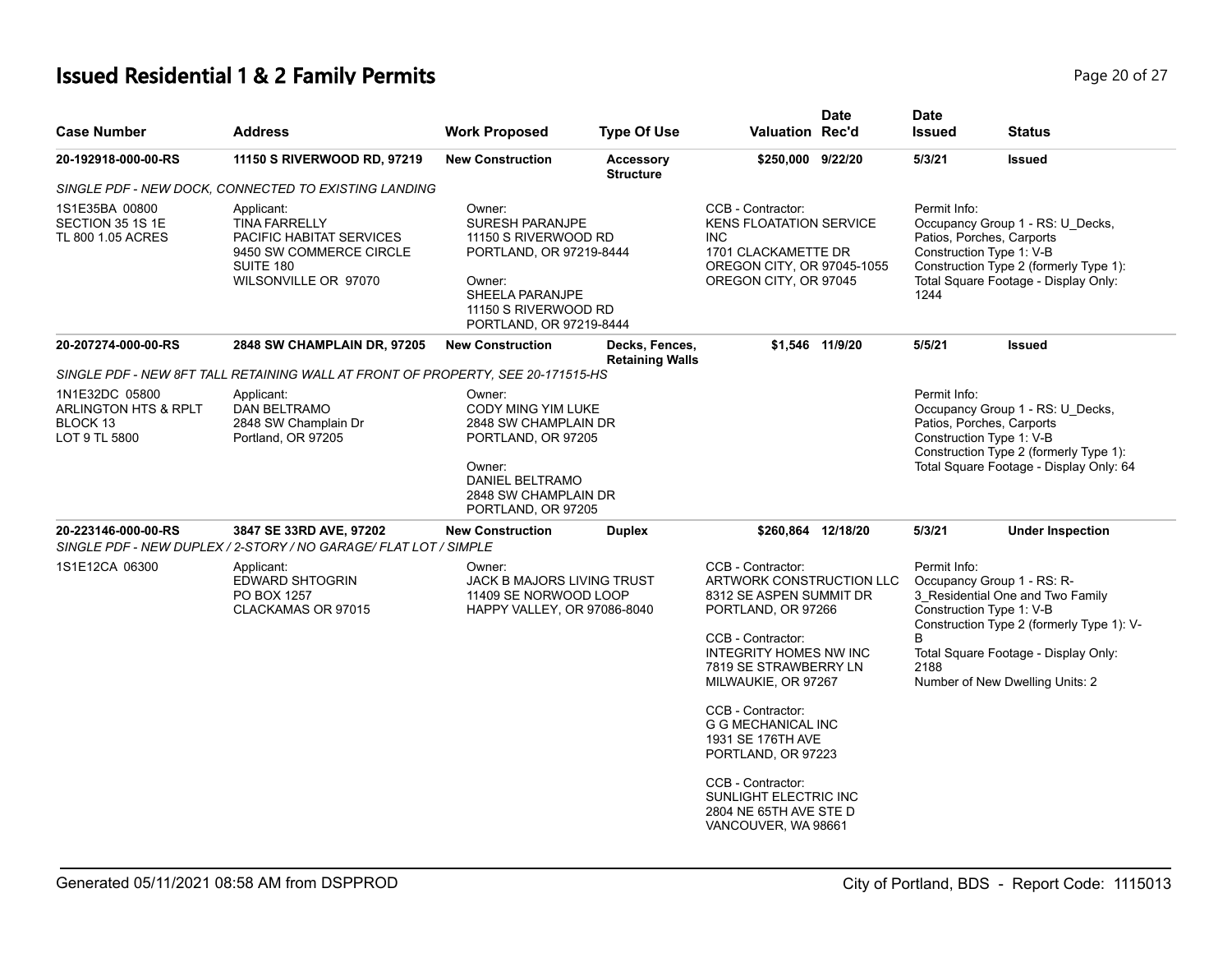# **Issued Residential 1 & 2 Family Permits Page 21 of 27 Page 21 of 27**

| <b>Case Number</b>                                                    | <b>Address</b>                                                                                                                                | <b>Work Proposed</b>                                                                                                                                                              | <b>Type Of Use</b>                      | <b>Valuation Rec'd</b>                                                                                                           | <b>Date</b> | <b>Date</b><br><b>Issued</b>         | <b>Status</b>                                                                                                                                                                                                      |
|-----------------------------------------------------------------------|-----------------------------------------------------------------------------------------------------------------------------------------------|-----------------------------------------------------------------------------------------------------------------------------------------------------------------------------------|-----------------------------------------|----------------------------------------------------------------------------------------------------------------------------------|-------------|--------------------------------------|--------------------------------------------------------------------------------------------------------------------------------------------------------------------------------------------------------------------|
| 20-128643-REV-01-RS                                                   | 5122 NE WISTARIA DR, 97213<br>SINGLE PDF - REVISION FOR PLANTING OF CITY-REQUIRED TREE TO FRONT YARD. *****PLANTING STRIP HAS POWER LINE***** | <b>New Construction</b>                                                                                                                                                           | Garage/Carport                          | \$0                                                                                                                              | 5/4/21      | 5/5/21                               | <b>Issued</b>                                                                                                                                                                                                      |
| 1N2E30BD 17000<br><b>ROSE CITY PK</b><br>BLOCK 48<br>LOT <sub>2</sub> | Applicant:<br><b>CARL BARTA</b><br>5122 NE WISTARIA DR<br>PORTAND, OR 97213                                                                   | Owner:<br><b>THOMAS FAMILY TR</b><br>5122 NE WISTARIA DR<br>PORTLAND, OR 97213                                                                                                    |                                         | CCB - Contractor:<br><b>OBRIEN &amp; COMPANY LLC</b><br>PO BOX 4008<br>WILSONVILLE, OR 97070                                     |             | Permit Info:<br>Garage\Utility Misc. | Occupancy Group 1 - RS: U_Private<br>Construction Type 1: V-B<br>Construction Type 2 (formerly Type 1):<br>Total Square Footage - Display Only: 771                                                                |
| 20-163706-000-00-RS                                                   | 1165 SW MITCHELL LN, 97239<br>SINGLE PDF. NEW 956 SF DETACHED GARAGE. INCLUDES BATHROOM. (SEE 20-159460 RS) **TRADE PERMITS SEPARATE**        | <b>New Construction</b>                                                                                                                                                           | Garage/Carport                          | \$163,000                                                                                                                        | 7/13/20     | 5/4/21                               | <b>Issued</b>                                                                                                                                                                                                      |
| 1S1E16AC 03600<br><b>HESSLER HILLS</b><br><b>LOT 24</b>               | Applicant:<br>PAUL MCKEAN<br>PAUL MCKEAN ARCHITECTURE,<br>INC.<br>4039 N MISSISSIPPI AVE #306<br>PORTLAND, OR 97227                           | Owner:<br><b>JOHN HURD</b><br>1165 SW MITCHELL LN<br>PORTLAND, OR 97239<br>Owner:<br>CHERYL MELOY<br>1165 SW MITCHELL LN<br>PORTLAND, OR 97239                                    |                                         | CCB - Contractor:<br><b>BLAZER HOMES LLC</b><br>518 4TH ST<br>LAKE OSWEGO, OR 97034                                              |             | Permit Info:<br>Garage\Utility Misc. | Occupancy Group 1 - RS: U_Private<br>Construction Type 1: V-B<br>Construction Type 2 (formerly Type 1):<br>Total Square Footage - Display Only: 956                                                                |
| 21-013260-000-00-RS                                                   | 4125 NE RODNEY AVE, 97211                                                                                                                     | <b>New Construction</b>                                                                                                                                                           | <b>Single Family</b><br><b>Dwelling</b> | \$334,883 2/16/21                                                                                                                |             | 5/7/21                               | <b>Issued</b>                                                                                                                                                                                                      |
| SEPARATE***                                                           | SINGLE PDF - NEW SINGLE FAMILY RESIDENCE / 2-STORY / 1-CAR GARAGE / FLAT LOT / COMPLEX ***ELECTRICAL MECHANICAL AND PLUMBING TO BE OBTAINED   |                                                                                                                                                                                   |                                         |                                                                                                                                  |             |                                      |                                                                                                                                                                                                                    |
| 1N1E22DA 08100                                                        | Applicant:<br><b>JOHN DUNCAN</b><br>TIMBERRIDGE DEVELOPMENT<br>1260 NW NAITO PKWY #207<br>PORTLAND, OR 97209                                  | Owner:<br><b>TRACY ANDERSON POGRELIS</b><br>65230 E SANDY RIVER LN<br>RHODODENDRON, OR 97049<br>Owner:<br><b>ASA POGRELIS</b><br>65230 E SANDY RIVER LN<br>RHODODENDRON, OR 97049 |                                         | CCB - Contractor:<br><b>JOHN DUNCAN</b><br>TIMBERRIDGE DEVELOPMENT<br><b>INC</b><br>1001 NW LOVEJOY ST 812<br>PORTLAND, OR 97209 |             | Permit Info:<br>B<br>3337            | Occupancy Group 1 - RS: R-<br>3 Residential One and Two Family<br>Construction Type 1: V-B<br>Construction Type 2 (formerly Type 1): V-<br>Total Square Footage - Display Only:<br>Number of New Dwelling Units: 1 |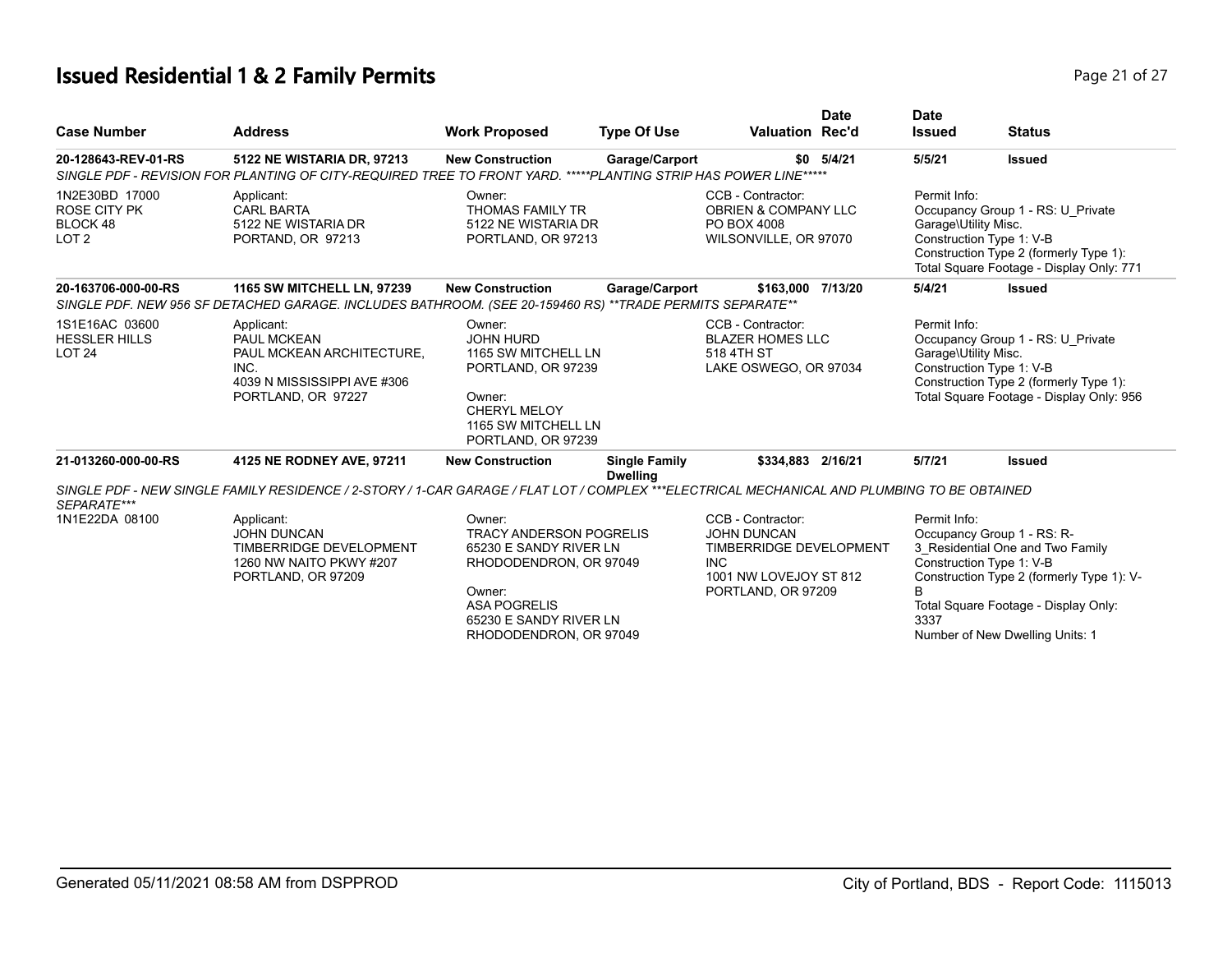# **Issued Residential 1 & 2 Family Permits Page 22 of 27 Page 22 of 27**

| <b>Case Number</b>  | <b>Address</b>                                                                                     | <b>Work Proposed</b>                                             | <b>Type Of Use</b>                      | <b>Valuation Rec'd</b>                                                                                                                                                                                                                | <b>Date</b>                                                                                                                                                                                                                                                                                                                                                                         | <b>Date</b><br><b>Issued</b> | <b>Status</b>                                                                                                                                                                                                      |
|---------------------|----------------------------------------------------------------------------------------------------|------------------------------------------------------------------|-----------------------------------------|---------------------------------------------------------------------------------------------------------------------------------------------------------------------------------------------------------------------------------------|-------------------------------------------------------------------------------------------------------------------------------------------------------------------------------------------------------------------------------------------------------------------------------------------------------------------------------------------------------------------------------------|------------------------------|--------------------------------------------------------------------------------------------------------------------------------------------------------------------------------------------------------------------|
| 20-176358-000-00-RS | 7677 N ALBINA AVE, 97217                                                                           | <b>New Construction</b>                                          | <b>Single Family</b><br><b>Dwelling</b> | \$211,576 8/28/20                                                                                                                                                                                                                     |                                                                                                                                                                                                                                                                                                                                                                                     | 5/5/21                       | <b>Under Inspection</b>                                                                                                                                                                                            |
|                     | SINGLE PDF - NEW SINGLE FAMILY DWELLING/TWO STORY/ATTACHED GARAGE/SLOPED LOT/COMPLEX***LOT 3***    |                                                                  |                                         |                                                                                                                                                                                                                                       |                                                                                                                                                                                                                                                                                                                                                                                     |                              |                                                                                                                                                                                                                    |
| 1N1E10CD 08900      | Applicant:<br><b>KEVIN PARTAIN</b><br><b>URBAN VISIONS</b><br>223 NE 56TH AVE<br>PORTLAND OR 97213 | Owner:<br><b>FX HOMES</b><br>PO BOX 1540                         | SANDY, OR 97055-1540                    |                                                                                                                                                                                                                                       | Permit Info:<br>CCB - Contractor:<br>Occupancy Group 1 - RS: R-<br>KIMCO PROPERTIES LTD<br>PO BOX 1540<br>3 Residential One and Two Family<br>SANDY, OR 97055-1540<br>Construction Type 1: V-B<br>B<br>CCB - Contractor:<br>ALL PHASE PLUMBING LLC<br>Total Square Footage - Display Only:<br>1867<br>9312 NW SKYLINE BLVD<br>Number of New Dwelling Units: 1<br>PORTLAND, OR 97231 |                              | Construction Type 2 (formerly Type 1): V-                                                                                                                                                                          |
|                     |                                                                                                    |                                                                  |                                         | CCB - Contractor:<br><b>Bare Metal Heating</b><br><b>BARE METAL HEATING INC</b><br>31499 SE HIGHWAY 211<br>EAGLE CREEK, OR 97022<br>CCB - Contractor:<br><b>BARNSON ELECTRIC INC</b><br>17057 SW 123RD AVE<br><b>TIGARD, OR 97224</b> |                                                                                                                                                                                                                                                                                                                                                                                     |                              |                                                                                                                                                                                                                    |
| 20-176401-000-00-RS | 7681 N ALBINA AVE, 97217                                                                           | <b>New Construction</b>                                          | <b>Single Family</b><br><b>Dwelling</b> | \$211,576 9/3/20                                                                                                                                                                                                                      |                                                                                                                                                                                                                                                                                                                                                                                     | 5/5/21                       | <b>Under Inspection</b>                                                                                                                                                                                            |
|                     | SINGLE PDF - NEW SINGLE FAMILY DWELLING/TWO STORY/ATTACHED GARAGE/SLOPED LOT/COMPLEX***LOT 4***    |                                                                  |                                         |                                                                                                                                                                                                                                       |                                                                                                                                                                                                                                                                                                                                                                                     |                              |                                                                                                                                                                                                                    |
| 1N1E10CD 08900      | Applicant:<br><b>KEVIN PARTAIN</b><br><b>URBAN VISIONS</b><br>223 NE 56TH AVE<br>PORTLAND OR 97213 | Owner:<br><b>FX HOMES</b><br>PO BOX 1540<br>SANDY, OR 97055-1540 |                                         | CCB - Contractor:<br>KIMCO PROPERTIES LTD<br>PO BOX 1540<br>SANDY, OR 97055-1540<br>CCB - Contractor:<br>ALL PHASE PLUMBING LLC<br>9312 NW SKYLINE BLVD<br>PORTLAND, OR 97231                                                         |                                                                                                                                                                                                                                                                                                                                                                                     | Permit Info:<br>B<br>1867    | Occupancy Group 1 - RS: R-<br>3_Residential One and Two Family<br>Construction Type 1: V-B<br>Construction Type 2 (formerly Type 1): V-<br>Total Square Footage - Display Only:<br>Number of New Dwelling Units: 1 |
|                     |                                                                                                    |                                                                  |                                         | CCB - Contractor:<br><b>Bare Metal Heating</b><br><b>BARE METAL HEATING INC</b><br>31499 SE HIGHWAY 211<br>EAGLE CREEK, OR 97022                                                                                                      |                                                                                                                                                                                                                                                                                                                                                                                     |                              |                                                                                                                                                                                                                    |
|                     |                                                                                                    |                                                                  |                                         | CCB - Contractor:<br><b>BARNSON ELECTRIC INC</b><br>17057 SW 123RD AVE<br><b>TIGARD, OR 97224</b>                                                                                                                                     |                                                                                                                                                                                                                                                                                                                                                                                     |                              |                                                                                                                                                                                                                    |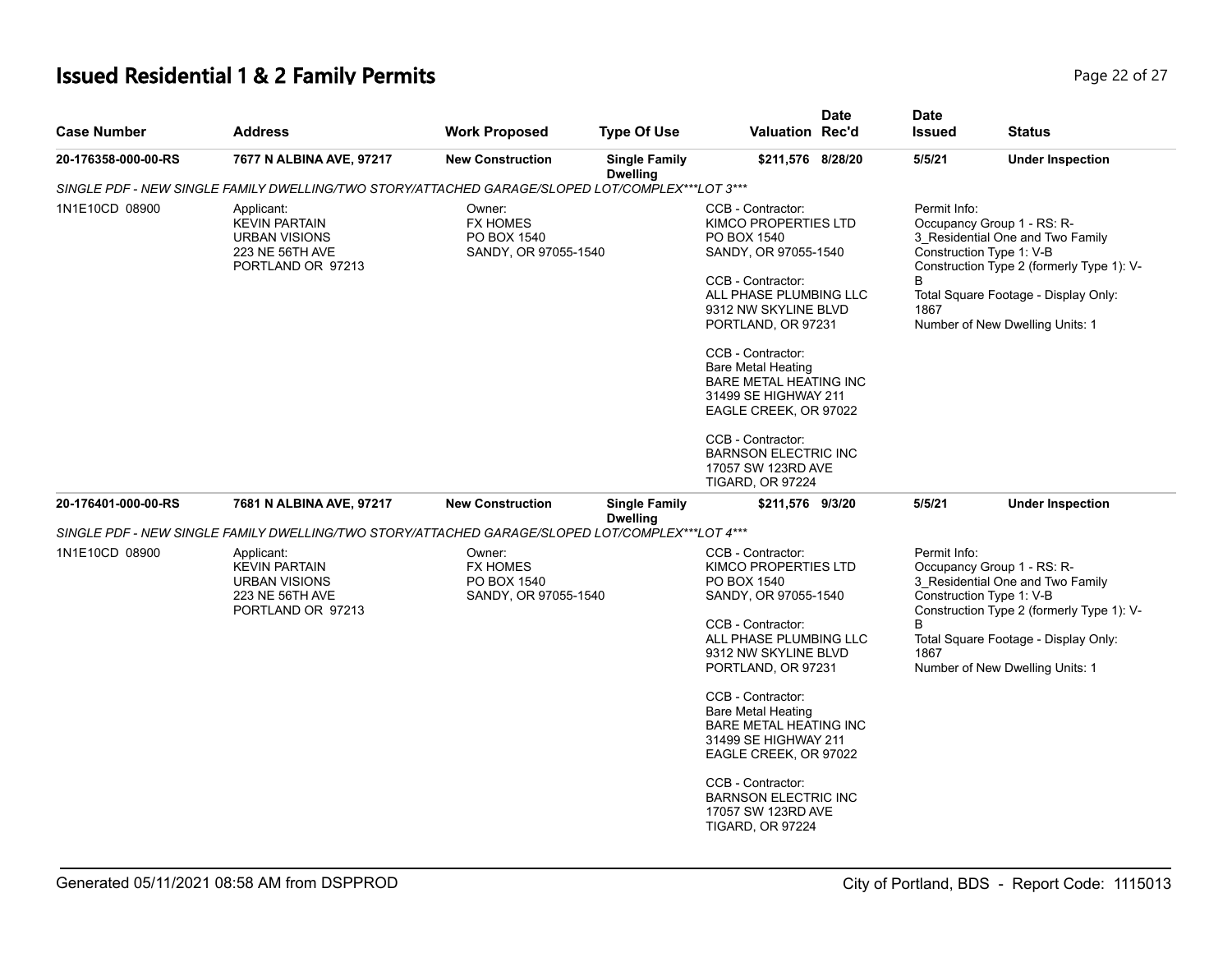# **Issued Residential 1 & 2 Family Permits Page 23 of 27 Page 23 of 27**

| <b>Case Number</b>                                                                                 | <b>Address</b>                                                                                                                             | <b>Work Proposed</b>                                                                  | <b>Type Of Use</b>                      | <b>Valuation Rec'd</b>                                                                                                                                                                                                                                                                                                                                                                                                                                                    | <b>Date</b> | <b>Date</b><br><b>Issued</b> | <b>Status</b>                                                                                                                                                                                                      |
|----------------------------------------------------------------------------------------------------|--------------------------------------------------------------------------------------------------------------------------------------------|---------------------------------------------------------------------------------------|-----------------------------------------|---------------------------------------------------------------------------------------------------------------------------------------------------------------------------------------------------------------------------------------------------------------------------------------------------------------------------------------------------------------------------------------------------------------------------------------------------------------------------|-------------|------------------------------|--------------------------------------------------------------------------------------------------------------------------------------------------------------------------------------------------------------------|
| 20-157624-000-00-RS                                                                                | 8418 SE 87TH AVE, 97266                                                                                                                    | <b>New Construction</b>                                                               | <b>Single Family</b><br><b>Dwelling</b> | \$196,240 7/1/20                                                                                                                                                                                                                                                                                                                                                                                                                                                          |             | 5/4/21                       | <b>Under Inspection</b>                                                                                                                                                                                            |
| <b>OBTAINED SEPERATE***</b>                                                                        | SINGLE PDF - NEW SINGLE FAMILY DWELLING / 2-STORY / 1- CAR ATTACHED GARAGE / SIMPLE / FLAT LOT ***ELECTRICAL MECHANICAL AND PLUMBING TO BE |                                                                                       |                                         |                                                                                                                                                                                                                                                                                                                                                                                                                                                                           |             |                              |                                                                                                                                                                                                                    |
| 1S2E21CD 06700<br>PANAMA VILLA<br>BLOCK <sub>2</sub><br>W 25' OF LOT 4&5<br>LOT 42&43 EXC PT IN ST | Applicant:<br><b>RICHARD ADAMS</b><br><b>FASTER PERMITS</b><br>2000 SW 1ST AVENUE SUITE 420<br>PORTLAND, OR 97201                          | Owner:<br>NORTH PEAK INVESTMENTS LLC<br>PORTLAND OR<br><b>USA</b>                     |                                         | CCB - Contractor:<br>PROVISION REMODELING LLC<br>11328 NE 23RD ST<br>VANCOUVER, WA 98684                                                                                                                                                                                                                                                                                                                                                                                  |             | Permit Info:<br>B<br>1680    | Occupancy Group 1 - RS: R-<br>3 Residential One and Two Family<br>Construction Type 1: V-B<br>Construction Type 2 (formerly Type 1): V-<br>Total Square Footage - Display Only:<br>Number of New Dwelling Units: 1 |
| 20-191094-000-00-RS                                                                                | 3891 NE 150TH AVE, 97230                                                                                                                   | <b>New Construction</b>                                                               | <b>Single Family</b><br><b>Dwelling</b> | \$255,866 9/18/20                                                                                                                                                                                                                                                                                                                                                                                                                                                         |             | 5/5/21                       | <b>Under Inspection</b>                                                                                                                                                                                            |
|                                                                                                    | SINGLE PDF - NEW SINGLE FAMILY RESIDENCE/TWO STORY/ATTACHED GARAGE/FLAT LOT/SIMPLE/RESIDENTIAL FIRE SPRINKLERS                             |                                                                                       |                                         |                                                                                                                                                                                                                                                                                                                                                                                                                                                                           |             |                              |                                                                                                                                                                                                                    |
| 1N2E24CD 02201                                                                                     | Applicant:<br><b>TRACY REYNOLDS</b><br>DARTER CONSTRUCTION LLC<br>7640 NE AIRPORT WAY 56115<br>PORTLAND, OR 97238                          | Owner:<br><b>SGS DEVELOPMENT LLC</b><br>62765 POWELL BUTTE HWY<br>BEND, OR 97701-8010 |                                         | CCB - Contractor:<br><b>JOSEPH P HAMMES</b><br>ALL SEASONS HEATING &<br><b>COOLING INC</b><br>13213 NE KERR RD STE 200<br>VANCOUVER, WA 98682<br>CCB - Contractor:<br>MCGEE PLUMBING COMPANY<br>PO BOX 829<br>WASHOUGAL, WA 98671-0829<br>CCB - Contractor:<br><b>TRACY REYNOLDS</b><br>DARTER CONSTRUCTION LLC<br>7640 NE AIRPORT WAY 56115<br>PORTLAND, OR 97238<br>CCB - Contractor:<br><b>GRIZZLY ELECTRIC INC</b><br>2114 MAIN ST STE 100-117<br>VANCOUVER, WA 98660 |             | Permit Info:<br>B<br>2362    | Occupancy Group 1 - RS: R-<br>3_Residential One and Two Family<br>Construction Type 1: V-B<br>Construction Type 2 (formerly Type 1): V-<br>Total Square Footage - Display Only:<br>Number of New Dwelling Units: 1 |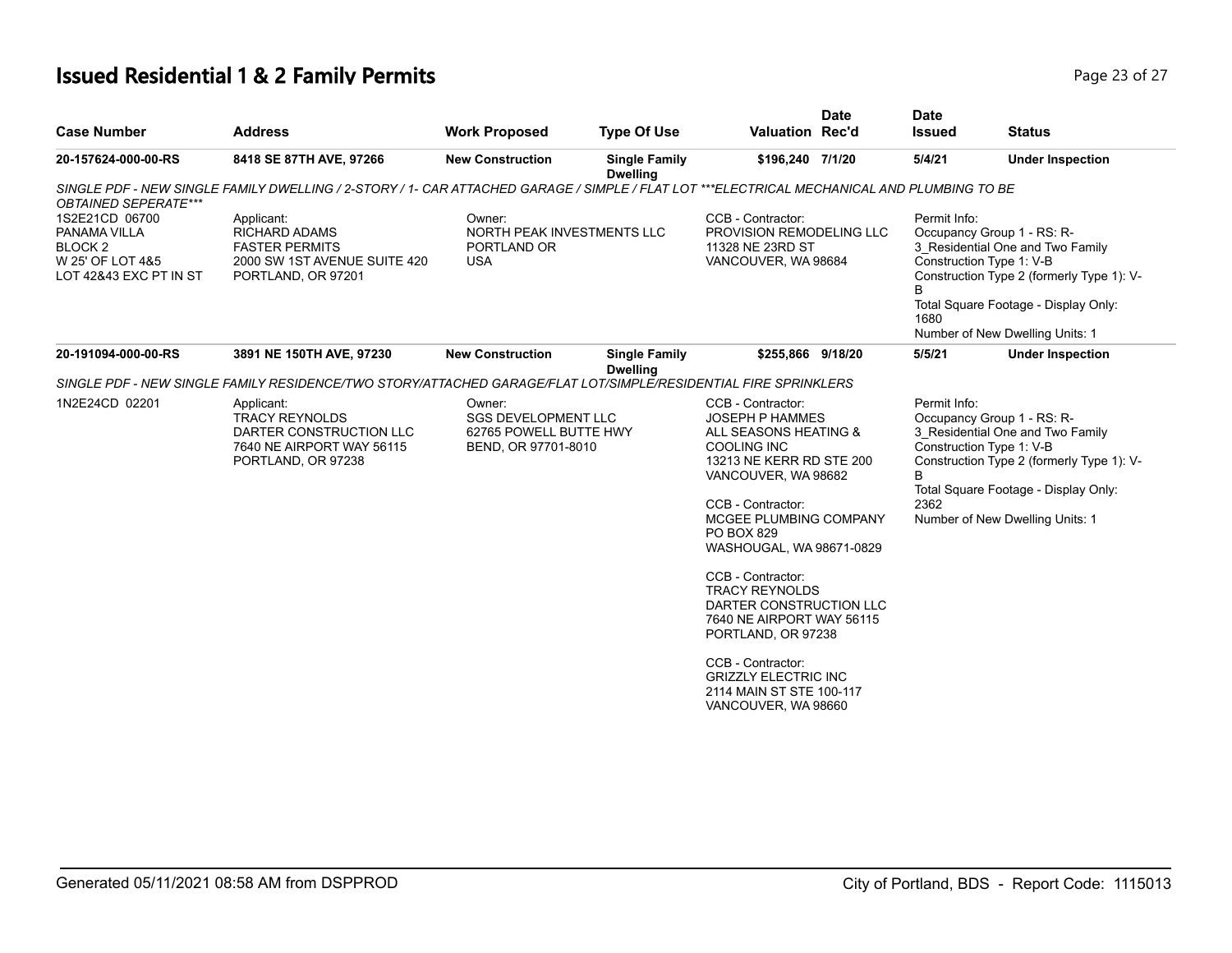# **Issued Residential 1 & 2 Family Permits Page 24 of 27 Page 24 of 27**

| <b>Case Number</b>                                                               | <b>Address</b>                                                                                                                                                                                                                                                                                              | <b>Work Proposed</b>                                                                                 | <b>Type Of Use</b>                      | <b>Valuation Rec'd</b>                                                                                                         | <b>Date</b> | <b>Date</b><br><b>Issued</b> | <b>Status</b>                                                                                                                                                                                                      |
|----------------------------------------------------------------------------------|-------------------------------------------------------------------------------------------------------------------------------------------------------------------------------------------------------------------------------------------------------------------------------------------------------------|------------------------------------------------------------------------------------------------------|-----------------------------------------|--------------------------------------------------------------------------------------------------------------------------------|-------------|------------------------------|--------------------------------------------------------------------------------------------------------------------------------------------------------------------------------------------------------------------|
| 20-219534-000-00-RS                                                              | 2920 NE 108TH AVE, 97220                                                                                                                                                                                                                                                                                    | <b>New Construction</b>                                                                              | <b>Single Family</b><br><b>Dwelling</b> | \$293,241 12/1/20                                                                                                              |             | 5/3/21                       | <b>Issued</b>                                                                                                                                                                                                      |
|                                                                                  | SINGLE PDF - NEW SINGLE FAMILY RESIDENCE / 1-STORY / 4-CAR GARAGE / FLAT LOT / SIMPLE ***ADDED MT AND ET ON 5/6/21. PLUMBING SEPARATE***                                                                                                                                                                    |                                                                                                      |                                         |                                                                                                                                |             |                              |                                                                                                                                                                                                                    |
| 1N2E27BD 01900                                                                   | Applicant:<br><b>BRANDON YODER</b><br><b>BUILDERS DESIGN</b><br>11125 NE WEILDER ST<br>PORTLAND OR 97220                                                                                                                                                                                                    | Owner:<br><b>KURT CHIAPUZIO</b><br>812 NE 22ND AVE<br>PORTLAND, OR 97232-1469                        |                                         |                                                                                                                                |             | Permit Info:<br>В<br>3435    | Occupancy Group 1 - RS: R-<br>3 Residential One and Two Family<br>Construction Type 1: V-B<br>Construction Type 2 (formerly Type 1): V-<br>Total Square Footage - Display Only:<br>Number of New Dwelling Units: 1 |
| 20-166635-000-00-RS                                                              | 2989 NW WILSON ST, 97210                                                                                                                                                                                                                                                                                    | <b>New Construction</b>                                                                              | <b>Single Family</b><br><b>Dwelling</b> | \$356.393 7/21/20                                                                                                              |             | 5/6/21                       | <b>Under Review</b>                                                                                                                                                                                                |
|                                                                                  | SINGLE PDF - NEW 1 of 14 Lot Development (Lot 1) / NEW DETACHED SINGLE FAMILY RESIDENCE AND ADU IN THE LOWER LEVEL / 4-STORY / ATTACHED GARAGE /<br>COMPLEX / SLIGHTLY SLOPED LOT ***ELECTRICAL MECHANICAL AND PLUMBING SEPERATE***DFS for NFPA 13D Fire Sprinklers Required Per 4-story Code Guide AND Per |                                                                                                      |                                         |                                                                                                                                |             |                              |                                                                                                                                                                                                                    |
| Fire Plan Review***<br>1N1E29DB 03901<br>LOT <sub>1</sub><br>INC UND INT TRACT A | Applicant:<br><b>TUAN LUU</b><br>7304 SW 29TH<br>PDX, OR 97219                                                                                                                                                                                                                                              | Owner:<br>ROYAL OAK HOMES LLC<br>9400 SW BEAVERTON HILLSDALE<br>HWY #131<br>BEAVERTON, OR 97005-3300 |                                         | CCB - Contractor:<br><b>NICK PIATKOFF</b><br><b>1&amp; E CONSTRUCTION INC</b><br>27375 SW PARKWAY AVE<br>WILSONVILLE, OR 97070 |             | Permit Info:<br>B.<br>3270   | Occupancy Group 1 - RS: R-<br>3 Residential One and Two Family<br>Construction Type 1: V-B<br>Construction Type 2 (formerly Type 1): V-<br>Total Square Footage - Display Only:<br>Number of New Dwelling Units: 2 |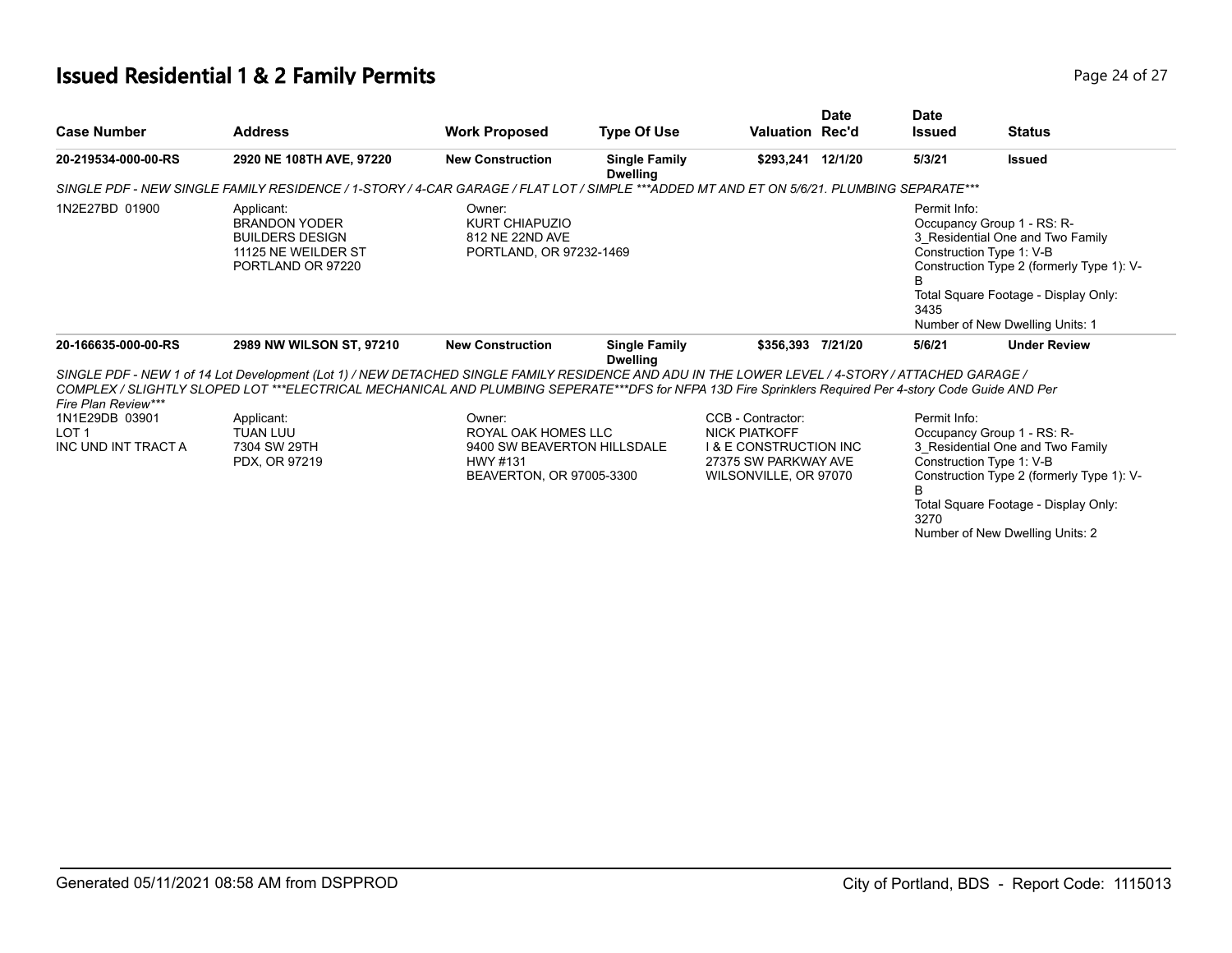# **Issued Residential 1 & 2 Family Permits**

| Page 25 of 27 |  |  |
|---------------|--|--|
|               |  |  |

| <b>Case Number</b>  | <b>Address</b>                                                                                         | <b>Work Proposed</b>                                                                              | <b>Type Of Use</b>                      | <b>Valuation Rec'd</b>                                                                                                                                                                                                                                                                                                                                                                                                   | <b>Date</b> | <b>Date</b><br>Issued     | <b>Status</b>                                                                                                                                                                                                      |
|---------------------|--------------------------------------------------------------------------------------------------------|---------------------------------------------------------------------------------------------------|-----------------------------------------|--------------------------------------------------------------------------------------------------------------------------------------------------------------------------------------------------------------------------------------------------------------------------------------------------------------------------------------------------------------------------------------------------------------------------|-------------|---------------------------|--------------------------------------------------------------------------------------------------------------------------------------------------------------------------------------------------------------------|
| 20-227348-000-00-RS | 3235 SE RAYMOND ST, 97202                                                                              | <b>New Construction</b>                                                                           | <b>Single Family</b><br><b>Dwelling</b> | \$356,786 12/30/20                                                                                                                                                                                                                                                                                                                                                                                                       |             | 5/5/21                    | <b>Under Inspection</b>                                                                                                                                                                                            |
|                     | SINGLE PDF - NEW SINGLE FAMILY RESIDENCE/2 STORY/1-CAR GARAGE/FLAT LOT/COMPLEX                         |                                                                                                   |                                         |                                                                                                                                                                                                                                                                                                                                                                                                                          |             |                           |                                                                                                                                                                                                                    |
| 1S1E13BA 11200      | Applicant:<br><b>KEVIN PARTAIN</b><br><b>URBAN VISIONS</b><br>223 NE 56TH AVENUE<br>PORTLAND, OR 97213 | Owner:<br>RENAISSANCE CUSTOM HOMES<br>LLC.<br>16771 BOONES FERRY RD<br>LAKE OSWEGO, OR 97035-4383 |                                         | CCB - Contractor:<br>Gary L. Phillis<br>PHILLIS CONSTRUCTION CO<br>9409 NE COLFAX ST<br>PORTLAND, OR 97220<br>CCB - Contractor:<br>FISH CONSTRUCTION NW INC<br>6401 NE 33RD AVENUE<br>PORTLAND, OR 97211<br>CCB - Contractor:<br><b>RUSSELL &amp; SONS PLUMBING</b><br><b>INC</b><br>6015 NE 88TH ST<br>VANCOUVER, WA 98665<br>CCB - Contractor:<br><b>LANTIL LLC</b><br>11490 SE JENNIFER STREET<br>CLACKAMAS, OR 97015 |             | Permit Info:<br>B<br>3229 | Occupancy Group 1 - RS: R-<br>3 Residential One and Two Family<br>Construction Type 1: V-B<br>Construction Type 2 (formerly Type 1): V-<br>Total Square Footage - Display Only:<br>Number of New Dwelling Units: 1 |
|                     |                                                                                                        |                                                                                                   |                                         |                                                                                                                                                                                                                                                                                                                                                                                                                          |             |                           |                                                                                                                                                                                                                    |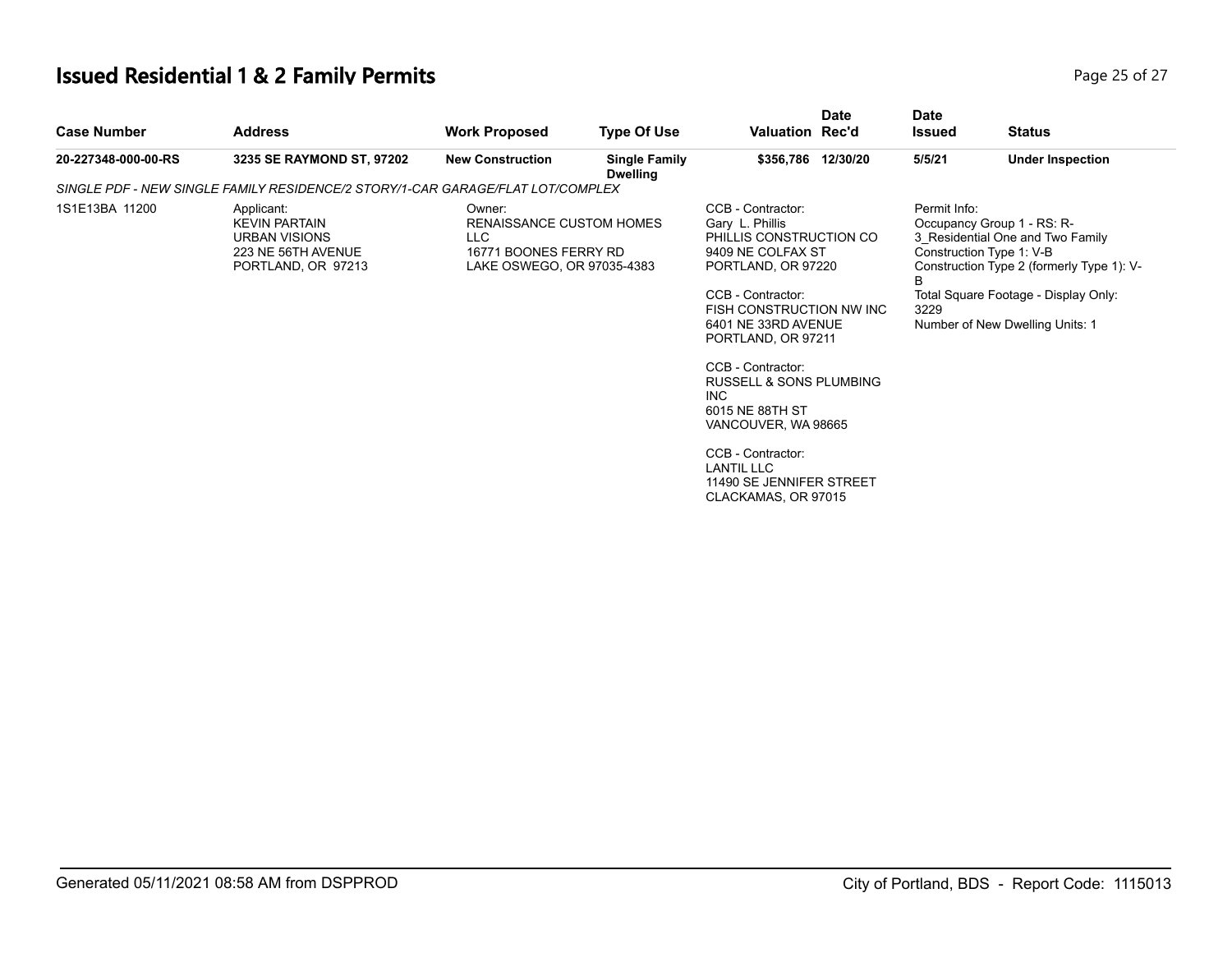# **Issued Residential 1 & 2 Family Permits Page 26 of 27 Page 26 of 27**

| <b>Case Number</b>                                       | <b>Address</b>                                                                                                                 | <b>Work Proposed</b>                                                                  | <b>Type Of Use</b>                      | <b>Valuation Rec'd</b>                                                                                                                                                                                                                                                                                                                                                                                                                                                    | <b>Date</b>       | <b>Date</b><br><b>Issued</b> | <b>Status</b>                                                                                                                                                                    |
|----------------------------------------------------------|--------------------------------------------------------------------------------------------------------------------------------|---------------------------------------------------------------------------------------|-----------------------------------------|---------------------------------------------------------------------------------------------------------------------------------------------------------------------------------------------------------------------------------------------------------------------------------------------------------------------------------------------------------------------------------------------------------------------------------------------------------------------------|-------------------|------------------------------|----------------------------------------------------------------------------------------------------------------------------------------------------------------------------------|
| 20-198270-DFS-01-RS                                      | 3851 NE 150TH AVE, 97230                                                                                                       | <b>New Construction</b>                                                               | <b>Single Family</b><br><b>Dwelling</b> |                                                                                                                                                                                                                                                                                                                                                                                                                                                                           | $$1 \quad 3/2/21$ | 5/6/21                       | <b>Issued</b>                                                                                                                                                                    |
|                                                          | SINGLE PDF - DFS NFPA 13D FOR FIRE SPRINKLERS                                                                                  |                                                                                       |                                         |                                                                                                                                                                                                                                                                                                                                                                                                                                                                           |                   |                              |                                                                                                                                                                                  |
| 1N2E24CD 02205                                           | Applicant:<br><b>TRACY REYNOLDS</b><br>DARTER CONSTRUCTION LLC<br>1826 NW COLUMBIA SUMMIT DR.<br>CAMAS, WA 98607               | Owner:<br><b>SGS DEVELOPMENT LLC</b><br>62765 POWELL BUTTE HWY<br>BEND, OR 97701-8010 |                                         | CCB - Contractor:<br><b>JOSEPH P HAMMES</b><br>ALL SEASONS HEATING &<br><b>COOLING INC</b><br>13213 NE KERR RD STE 200<br>VANCOUVER, WA 98682<br>CCB - Contractor:<br>MCGEE PLUMBING COMPANY<br>PO BOX 829<br>WASHOUGAL, WA 98671-0829<br>CCB - Contractor:<br><b>TRACY REYNOLDS</b><br>DARTER CONSTRUCTION LLC<br>7640 NE AIRPORT WAY 56115<br>PORTLAND, OR 97238<br>CCB - Contractor:<br><b>GRIZZLY ELECTRIC INC</b><br>2114 MAIN ST STE 100-117<br>VANCOUVER, WA 98660 |                   | Permit Info:<br>B<br>2297    | Occupancy Group 1 - RS: R-<br>3_Residential One and Two Family<br>Construction Type 1: V-B<br>Construction Type 2 (formerly Type 1): V-<br>Total Square Footage - Display Only:  |
| 20-126978-DFS-01-RS                                      | 7460 N OSWEGO AVE, 97203                                                                                                       | <b>New Construction</b>                                                               | Townhouse (3<br>or more units)          |                                                                                                                                                                                                                                                                                                                                                                                                                                                                           | \$2,000 4/27/21   | 5/3/21                       | <b>Issued</b>                                                                                                                                                                    |
| SINGLE PDF- DFS FOR ROOF TRUSSES.                        |                                                                                                                                |                                                                                       |                                         |                                                                                                                                                                                                                                                                                                                                                                                                                                                                           |                   |                              |                                                                                                                                                                                  |
| 1N1W12AA 15801<br>BLOCK <sub>2</sub><br>LOT <sub>9</sub> | Applicant:<br><b>TYSON OKELY</b><br><b>DEZ DEVELOPMENT</b><br>10117 SE SUNNYSIDE RD #F1123<br>CLACKAMAS OR 97015<br><b>USA</b> | Owner:<br>EIKO BUILDERS LLC<br>809 146TH ST<br>VANCOUVER, WA 98685                    |                                         |                                                                                                                                                                                                                                                                                                                                                                                                                                                                           |                   | Permit Info:                 | Occupancy Group 1 - RS: R-<br>3_Residential One and Two Family<br>Construction Type 1: V-B<br>Construction Type 2 (formerly Type 1):<br>Total Square Footage - Display Only: 947 |
| 20-126985-DFS-01-RS                                      | 7460 N OSWEGO AVE, 97203                                                                                                       | <b>New Construction</b>                                                               | Townhouse (3<br>or more units)          |                                                                                                                                                                                                                                                                                                                                                                                                                                                                           | \$2,000 4/27/21   | 5/3/21                       | <b>Issued</b>                                                                                                                                                                    |
| SINGLE PDF- DFS FOR ROOF TRUSSES.                        |                                                                                                                                |                                                                                       |                                         |                                                                                                                                                                                                                                                                                                                                                                                                                                                                           |                   |                              |                                                                                                                                                                                  |
| 1N1W12AA 15801<br><b>BLOCK2</b><br>LOT <sub>9</sub>      | Applicant:<br><b>TYSON OKELY</b><br>DEZ DEVELOPMENT<br>10117 SE SUNNYSIDE RD #F1123<br>CLACKAMAS OR 97015<br><b>USA</b>        | Owner:<br>EIKO BUILDERS LLC<br>809 146TH ST<br>VANCOUVER, WA 98685                    |                                         | CCB - Contractor:<br>EIKO BUILDERS LLC<br>809 NE 146TH ST.<br>VANCOUVER, WA 98685                                                                                                                                                                                                                                                                                                                                                                                         |                   | Permit Info:                 | Occupancy Group 1 - RS: R-<br>3 Residential One and Two Family<br>Construction Type 1: V-B<br>Construction Type 2 (formerly Type 1):<br>Total Square Footage - Display Only: 947 |